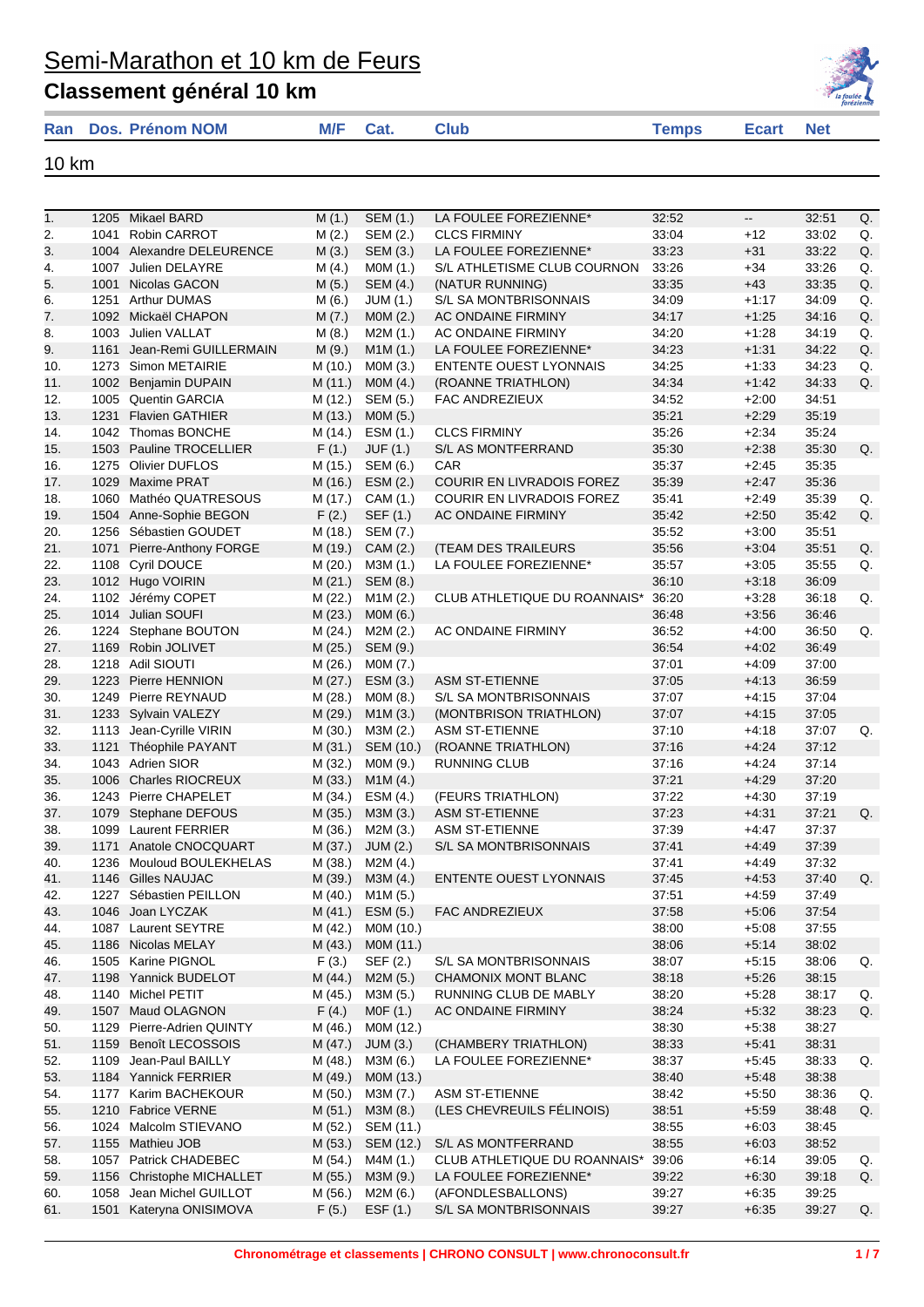

| Ran          |      | Dos. Prénom NOM            | M/F     | Cat.                            | <b>Club</b>                  | <b>Temps</b> | <b>Ecart</b>        | <b>Net</b>     |    |
|--------------|------|----------------------------|---------|---------------------------------|------------------------------|--------------|---------------------|----------------|----|
| 62.          |      | 1128 Damien ERBON          | M (57.) | MOM (14.)                       |                              | 39:29        | $+6:37$             | 39:29          |    |
| 63.          |      | 1149 Nasser BOUDIAF        | M (58.) | M4M (2.)                        | (LA PETITE TRAVERSÉE DE MAÉ) | 39:29        | $+6:37$             | 39:26          | Q. |
| 64.          |      | 1170 David JEANJEAN        | M (59.) | M1M (6.)                        | <b>ASM ST-ETIENNE</b>        | 39:31        | $+6:39$             | 39:26          |    |
| 65.          |      | 1202 Hocine BAROUDI        | M(60.)  | M3M (10.)                       |                              | 39:36        | $+6:44$             | 39:36          |    |
| 66.          |      | 1083 David MIZOULE         | M(61.)  | M3M (11.)                       | S/L ATHLETIC CLUB TASSIN     | 39:55        | $+7:03$             | 39:51          |    |
| 67.          |      | 1258 Arnaud BASSET         | M(62.)  | MOM (15.)                       | S/L AS MONTFERRAND           | 39:55        | $+7:03$             | 39:54          |    |
| 68.          |      | 1111 Antonin GRAYEL        | M (63.) | JUM (4.)                        | (FEURS TRIATHLON)            | 40:01        | $+7:09$             | 39:57          |    |
| 69.          |      | 1228 Frédéric LAFOUGERE    | M (64.) | M3M (12.)                       | (CHEVREUILS FÉLINOIS)        | 40:06        | $+7:14$             | 40:03          |    |
| 70.          |      | 1114 Jean-Francois TEIXIDO | M (65.) | M3M (13.)                       |                              | 40:10        | $+7:18$             | 40:07          |    |
| 71.          |      | 1019 Emmanuel MASSE        | M (66.) | M1M (7.)                        |                              | 40:15        | $+7:23$             | 40:09          |    |
| 72.          |      | 1506 Emmanuelle BOST       | F(6.)   | M3F (1.)                        | <b>SA THIERS</b>             | 40:17        | $+7:25$             | 40:16          | Q. |
| 73.          |      | 1502 Tiphaine BAZILE       | F(7.)   | JUF (2.)                        | S/L SA MONTBRISONNAIS        | 40:25        | $+7:33$             | 40:23          | Q. |
| 74.          |      | 1230 Franck LATOUR         | M (67.) | M3M (14.)                       |                              | 40:30        | $+7:38$             | 40:29          |    |
| 75.          |      | 1235 Tristan DEJOIN        | M(68.)  | SEM (13.)                       |                              | 40:31        | $+7:39$             | 40:15          |    |
| 76.          |      | 1086 Maxence MATHEVET      | M (69.) | ESM (6.)                        |                              | 40:36        | $+7.44$             | 40:26          |    |
| 77.          |      | 1209 Etienne PERRIN        | M(70.)  | ESM (7.)                        | <b>FAC ANDREZIEUX</b>        | 40:41        | $+7:49$             | 40:37          |    |
| 78.          |      | 1242 Damien SOULAS         | M(71.)  | M1M(8.)                         |                              | 40:45        | $+7:53$             | 40:43          |    |
| 79.          |      | 1110 François CHAMBON      | M(72.)  | M1M(9.)                         |                              | 40:51        | $+7:59$             | 40:46          |    |
| 80.          |      | 1076 Jean-Yves MEUNIER     | M (73.) | M5M (1.)                        | S/L SA MONTBRISONNAIS        | 40:52        | $+8:00$             | 40:49          | Q. |
| 81.          |      | 1246 Cyril MONCEAU         | M (74.) | M1M (10.)                       | (LES CHEVREUILS FELINOIS)    | 40:56        | $+8:04$             | 40:49          |    |
| 82.          |      | 1232 Cédric DUCREUX        | M (75.) | M2M (7.)                        | RUNNING CLUB DE MABLY        | 41:02        | $+8:10$             | 40:58          |    |
| 83.          |      | 1097 David MASSE           | M (76.) | M1M (11.)                       | UA CHAROLAIS BRIONNAIS       | 41:02        | $+8:10$             | 40:56          |    |
| 84.          |      | 1168 Maxime GIRARDI        | M (77.) | SEM (14.)                       |                              | 41:05        | $+8:13$             | 40:58          |    |
| 85.          |      | 1269 Jean-Luc CLEMENCON    | M (78.) | M1M (12.)                       | (USSON SPORT NATURE)         | 41:12        | $+8:20$             | 41:04          |    |
| 86.          |      | 1084 Gerard GIL            | M (79.) | M4M (3.)                        | <b>ASM ST-ETIENNE</b>        | 41:20        | $+8:28$             | 41:15          |    |
| 87.          |      | 1077 Didier PANAFIEU       | M(80.)  | M3M (15.)                       | S/L AS MONTFERRAND           | 41:28        | $+8:36$             | 41:25          |    |
| 88.          |      | 1066 Nordine BELGUERRI     | M (81.) | M5M (2.)                        |                              | 41:33        | $+8:41$             | 41:32          | Q. |
| 89.          |      | 1219 Didier TRINQUE        | M (82.) | M2M(8.)                         | S/L AS MONTFERRAND           | 41:34        | $+8:42$             | 41:32          |    |
| 90.          |      | 1592 Murielle IMBERT       | F(8.)   | M2F (1.)                        | S/L AS MONTFERRAND           | 41:36        | $+8:44$             | 41:32          | Q. |
| 91.          |      | 1091 Louis RANCHET         | M (83.) | SEM (15.)                       |                              | 41:41        | $+8.49$             | 41:38          |    |
| 92.          |      | 1068 Jeremy DESMARTIN      | M (84.) | SEM (16.)                       |                              | 41:43        | $+8.51$             | 41:33          |    |
| 93.          |      | 1188 Frédéric VENIAT       | M (85.) | M2M (9.)                        |                              | 41:49        | $+8:57$             | 41:44          |    |
| 94.          |      | 1190 Christophe LUCZAK     | M (86.) | M0M (16.)                       | S/L AS MONTFERRAND           | 41:53        | $+9:01$             | 41:51          |    |
| 95.          |      | 1118 Aurelien SEYS         | M (87.) | M <sub>1</sub> M (13.)          | (ST MO RUNING CLUB)          | 42:00        | $+9:08$             | 41:51          |    |
| 96.          |      | 1257 Fab GAILLARD          | M (88.) | M <sub>1</sub> M (14.)          |                              | 42:01        | $+9:09$             | 41:57          |    |
| 97.          |      | 1112 Christian VIRICEL     | M (89.) | M2M (10.)                       |                              | 42:02        | $+9:10$             | 41:54          |    |
| 98.          |      | 1655 Blandine NOAILLY      | F(9.)   | M1F(1.)                         | S/L SA MONTBRISONNAIS        | 42:04        | $+9:12$             | 42:00          | Q. |
| 99.          |      | 1143 Yann THIZY            | M (90.) | JUM(5.)                         |                              | 42:06        | $+9:14$             | 41:53          |    |
| 100.         |      | 1211 Frederic MIOLLAN      | M (91.) | M1M (15.)                       |                              | 42:06        | $+9:14$             | 41:59          |    |
| 101.         |      | 1142 Benoit MARCOUX        | M (92.) | M0M (17.)                       |                              | 42:07        | $+9:15$             | 41:52          |    |
| 102.         |      | 1090 Cédric MARCON         |         | M (93.) M0M (18.)               |                              | 42:12        | $+9:20$             | 42:03          |    |
| 103.         |      | 1048 Andre BRUEL           | M (94.) | M6M (1.)                        | LA FOULEE FOREZIENNE*        | 42:15        | $+9:23$             | 42:11          | Q. |
| 104.         |      | 1632 Hakima SID            | F(10.)  | M4F (1.)                        | <b>ASM ST-ETIENNE</b>        | 42:16        | $+9:24$             | 42:10          | Q. |
| 105.         |      | 1078 Christophe TATOUT     | M (95.) |                                 | LA FOULEE FOREZIENNE*        | 42:19        | $+9:27$             | 42:10          |    |
| 106.         |      | 1115 Jean Francois HOMBEK  | M (96.) | M4M (4.)<br>M4M (5.)            |                              | 42:24        | $+9:32$             | 42:19          |    |
| 107.         |      | 1178 Noah LACROIX-VIAL     | M (97.) | CAM (3.)                        |                              | 42:29        | $+9:37$             | 42:24          |    |
| 108.         |      | 1125 Antoine JOURDAIN      | M (98.) | M1M (16.)                       | LA FOULEE FOREZIENNE*        | 42:34        | $+9:42$             | 42:29          |    |
|              |      | 1217 Sylvain MOLLIE        |         |                                 |                              | 42:39        |                     |                |    |
| 109.<br>110. |      | 1207 Vincent NOAILLY       | M (99.) | M2M (11.)<br>M (100.) M3M (16.) | (TRI BIKE TEAM)              | 42:57        | $+9:47$<br>$+10:05$ | 42:35<br>42:41 |    |
| 111.         |      | 1100 Bastien BAROU         |         | M (101.) SEM (17.)              | (DUC ARMY)                   | 42:59        | $+10:07$            | 42:51          |    |
| 112.         |      | 1075 Lucas VANDEN          |         | M (102.) SEM (18.)              |                              | 43:05        |                     | 43:01          |    |
|              |      | 1570 Charline MIZOULE      |         |                                 | S/L ATHLETIC CLUB TASSIN     | 43:06        | $+10:13$            |                |    |
| 113.         |      | 1616 Diane MAQUET          | F(11.)  | SEF (3.)                        | CLUB ATHLETIQUE DU ROANNAIS* |              | $+10:14$            | 43:01          |    |
| 114.         |      |                            | F(12.)  | M <sub>2</sub> F (2.)           |                              | 43:11        | $+10:19$            | 43:06          | Q. |
| 115.         |      | 1528 Solvegue FEUILLADE    | F(13.)  | SEF (4.)                        |                              | 43:35        | $+10.43$            | 43:35          |    |
| 116.         |      | 1557 Yannick DURIVAUX      | F(14.)  | M2F (3.)                        |                              | 43:46        | $+10.54$            | 43:40          | Q. |
| 117.         |      | 1252 Christian THIEL       |         | M (103.) M6M (2.)               |                              | 43:47        | $+10:55$            | 43:41          | Q. |
| 118.         |      | 1537 Sylvie PIGNOL         | F(15.)  | M4F (2.)                        | S/L SA MONTBRISONNAIS        | 43:49        | $+10:57$            | 43:45          | Q. |
| 119.         |      | 1566 Sophie CHAROY         | F(16.)  | SEF (5.)                        |                              | 44:00        | $+11:08$            | 43:55          |    |
| 120.         |      | 1088 Gilles FAVEROT        |         | M (104.) M5M (3.)               | LA FOULEE FOREZIENNE*        | 44:13        | $+11:21$            | 44:06          | Q. |
| 121.         |      | 1089 Ludovic FAYOLLE       |         | M (105.) M2M (12.)              |                              | 44:17        | $+11:25$            | 44:05          |    |
| 122.         |      | 1599 Pauline CHOMARAT      | F (17.) | SEF (6.)                        |                              | 44:23        | $+11:31$            | 44:10          |    |
| 123.         |      | 1013 Jérôme PRALAS         |         | M (106.) M2M (13.)              | (LA RIVATIÈRE)               | 44:24        | $+11:32$            | 44:07          |    |
| 124.         | 1641 | Marie SCHIZZAROTTO         | F(18.)  | SEF (7.)                        |                              | 44:41        | $+11:49$            | 44:37          |    |
| 125.         |      | 1560 Myriam BALLANSAT      | F(19.)  | M1F(2.)                         | LA FOULEE FOREZIENNE*        | 44:43        | $+11:51$            | 44:34          | Q. |
| 126.         |      | 1240 Camille CLEMENT       |         | M (107.) JUM (6.)               | (RUNNING CLUB LERPTIEN)      | 44:55        | $+12:03$            | 44:50          |    |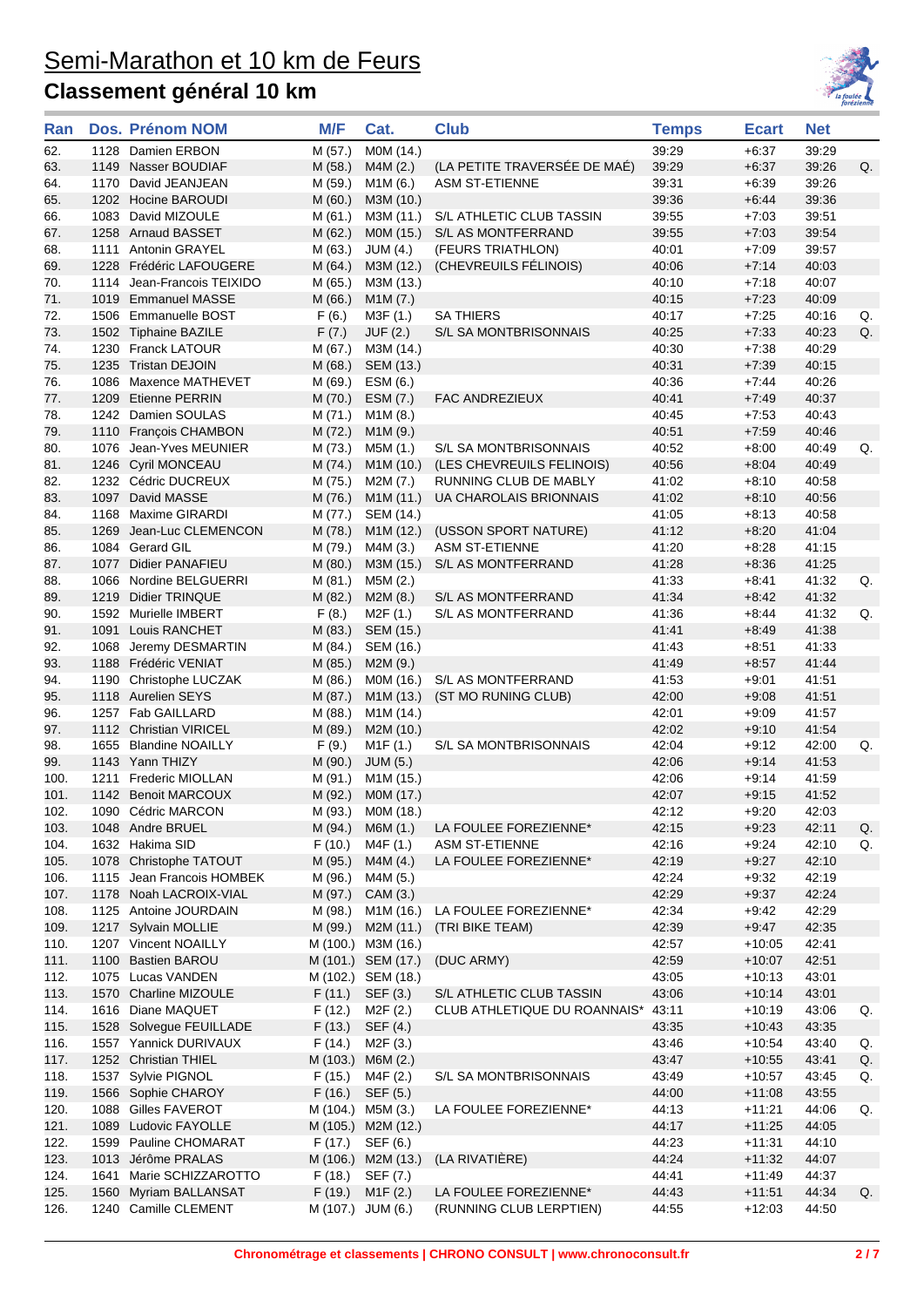

| Ran          |      | Dos. Prénom NOM                                | M/F              | Cat.                           | <b>Club</b>                                           | <b>Temps</b>   | <b>Ecart</b>         | <b>Net</b>     |    |
|--------------|------|------------------------------------------------|------------------|--------------------------------|-------------------------------------------------------|----------------|----------------------|----------------|----|
| 127.         |      | 1668 Oceane MICHEL                             | F(20.)           | SEF (8.)                       |                                                       | 44:55          | $+12:03$             | 44:26          |    |
| 128.         |      | 1124 Michael TOULY                             |                  | M (108.) M3M (17.)             | (COURIR A PONT DU CHATEAU)                            | 44:59          | $+12:07$             | 44:49          |    |
| 129.         |      | 1167 Matthieu PACAUD                           |                  | M (109.) M2M (14.)             | (FOULÉE DU HAUT PILAT)                                | 44:59          | $+12:07$             | 44:52          |    |
| 130.         |      | 1028 Corentin PRAT                             |                  | M (110.) SEM (19.)             | COURIR EN LIVRADOIS FOREZ                             | 45:03          | $+12:11$             | 45:01          |    |
| 131.         |      | 1119 Théo SEBBAN                               |                  | M (111.) SEM (20.)             |                                                       | 45:11          | $+12:19$             | 45:02          |    |
| 132.         |      | 1080 Christophe BAROU                          |                  | M (112.) M3M (18.)             | (VILLARS RUNNING)                                     | 45:14          | $+12:22$             | 45:05          |    |
| 133.         |      | 1238 Karim BENZERROUG                          |                  | M (113.) M4M (6.)              | <b>ASM ST-ETIENNE</b>                                 | 45:20          | $+12:28$             | 45:17          |    |
| 134.         |      | 1061 Cédric BONNAIRE                           |                  | M (114.) M1M (17.)             | (AS RUY RANDONNEURS)                                  | 45:21          | $+12:29$             | 45:13          |    |
| 135.         |      | 1105 Mickael FRANCON                           |                  | M (115.) M1M (18.)             | LA FOULEE FOREZIENNE*                                 | 45:25          | $+12:33$             | 45:15          |    |
| 136.         |      | 1103 Julien SEVERAC                            |                  | M (116.) MOM (19.)             | COURIR A PONT-DU-CHATEAU                              | 45:27          | $+12:35$             | 45:17          |    |
| 137.         |      | 1067 Maxime LAMOTTE                            |                  | M (117.) SEM (21.)             |                                                       | 45:29          | $+12:37$             | 45:12          |    |
| 138.         |      | 1135 Bruno COMBE                               |                  | M (118.) M4M (7.)              |                                                       | 45:29          | $+12:37$             | 45:14          |    |
| 139.         |      | 1274 Bernard GRANJARD                          |                  | M (119.) M6M (3.)              | (MILETRAIL)                                           | 45:38          | $+12.46$             | 45:30          | Q. |
| 140.<br>141. |      | 1561 Laetitia VILLERET<br>1596 Céline VERRIERE | F(21.)<br>F(22.) | MOF(2.)                        |                                                       | 45:40<br>45:40 | $+12:48$<br>$+12:48$ | 45:29<br>45:27 | Q. |
| 142.         |      | 1044 Frederic DESMARTIN                        |                  | M1F(3.)<br>M (120.) M0M (20.)  | (MC FOREZ DONZY)                                      | 45:42          | $+12:50$             | 45:24          |    |
| 143.         |      | 1659 Morgane ALIRAND                           | F(23.)           | SEF (9.)                       |                                                       | 45:44          | $+12:52$             | 45:33          |    |
| 144.         |      | 1122 Jean-Luc PONTHUS                          |                  | M (121.) M5M (4.)              | ATHLE CALADE VAL DE SAONE *                           | 45:52          | $+13:00$             | 45:46          |    |
| 145.         |      | 1136 Thierry MURON                             |                  | M (122.) M4M (8.)              | (VILLARS RUNNING)                                     | 45:54          | $+13:02$             | 45:45          |    |
| 146.         |      | 1254 Dominique GENIN                           |                  | M (123.) M4M (9.)              | (A.S RANDONNEURS                                      | 46:02          | $+13:10$             | 45:54          |    |
| 147.         | 1011 | Jean Philippe LEBEAU                           |                  | M (124.) MOM (21.)             |                                                       | 46:08          | $+13:16$             | 46:01          |    |
| 148.         |      | 1194 Tess ROBIN                                |                  | M (125.) ESM (8.)              |                                                       | 46:12          | $+13:20$             | 45:44          |    |
| 149.         |      | 1050 Thibault MARLIAC                          |                  | M (126.) SEM (22.)             |                                                       | 46:15          | $+13:23$             | 45:53          |    |
| 150.         |      | 1602 Apolline AURELLE                          | F(24.)           | SEF (10.)                      | <b>VELAY ATHLETISME</b>                               | 46:20          | $+13.28$             | 46:10          |    |
| 151.         |      | 1631 Flora BOISSIER                            | F(25.)           | MOF(3.)                        | <b>VELAY ATHLETISME</b>                               | 46:20          | $+13.28$             | 46:08          |    |
| 152.         |      | 1160 Wilfrid LYONNET                           |                  | M (127.) M3M (19.)             |                                                       | 46:25          | $+13:33$             | 46:17          |    |
| 153.         |      | 1264 Regis THEVENON                            |                  | M (128.) M2M (15.)             |                                                       | 46:26          | $+13.34$             | 46:10          |    |
| 154.         |      | 1576 Cécile VIELA                              | F(26.)           | M4F (3.)                       | <b>ASM ST-ETIENNE</b>                                 | 46:35          | $+13:43$             | 46:22          | Q. |
| 155.         |      | 1643 Géraldine BAIZET                          | F(27.)           | M1F(4.)                        | CLUB ATHLETIQUE DU ROANNAIS*                          | 46:42          | $+13:50$             | 46:37          | Q. |
| 156.         |      | 1123 Brendan GIRAUDIER                         |                  | M (129.) SEM (23.)             |                                                       | 46:46          | $+13:54$             | 46:29          |    |
| 157.         |      | 1093 Vincent COMTE                             |                  | M (130.) M3M (20.)             | (LES GROLLES DES CHAMBONS                             | 46:46          | $+13.54$             | 46:21          |    |
| 158.         |      | 1082 Erwan ERMEL                               |                  | M (131.) SEM (24.)             |                                                       | 46:48          | $+13.56$             | 46:29          |    |
| 159.         |      | 1193 Quentin ROCHE                             |                  | M (132.) SEM (25.)             | (LES DINGUILS DU FOREZ)                               | 46:49          | $+13.57$             | 46:41          |    |
| 160.         |      | 1147 Lilian NAUJAC                             |                  | M (133.) ESM (9.)              | ENTENTE OUEST LYONNAIS                                | 46:50          | $+13:58$             | 46:31          |    |
| 161.         |      | 1263 Pierre GUERPILLON                         |                  | M (134.) M3M (21.)             |                                                       | 46:53          | $+14:01$             | 46:46          |    |
| 162.<br>163. |      | 1056 Pascal LACHEREZ<br>1666 Alexa DOUCE       | F(28.)           | M (135.) M3M (22.)<br>M2F (4.) | CLUB ATHLETIQUE DU ROANNAIS*<br>LA FOULEE FOREZIENNE* | 46:58<br>46:58 | $+14.06$<br>$+14.06$ | 46:53<br>46:49 | Q. |
| 164.         |      | 1650 Laure LEGAT                               | F(29.)           | M <sub>2</sub> F (5.)          |                                                       | 46:59          | $+14:07$             | 46:49          | Q. |
| 165.         |      | 1158 Joseph LOMBARD                            |                  | M (136.) M7M (1.)              | CLUB ATHLETIQUE DU ROANNAIS*                          | 47:07          | $+14.15$             | 47:02          | Q. |
| 166.         |      | 1139 Andre BARBAUX                             |                  | M (137.) M6M (4.)              | S/L EVEIL MENDOIS ACM                                 | 47:10          | $+14:18$             | 47:06          |    |
| 167.         |      | 1587 Clara VIANNAY                             |                  | $F(30.)$ JUF $(3.)$            | ENTENTE OUEST LYONNAIS                                | 47:13          | $+14:21$             | 47:09          |    |
| 168.         |      | 1195 David VALENTIN                            |                  | M (138.) M1M (19.)             | ASM ST-ETIENNE                                        | 47:14          | $+14.22$             | 46:59          |    |
| 169.         | 1221 | Pascal CELLIER                                 |                  | M (139.) M5M (5.)              | (RCVEAUCHE)                                           | 47:21          | $+14.29$             | 47:15          |    |
| 170.         |      | 1260 Guillaume GAY                             |                  | M (140.) SEM (26.)             | (TEAM TDR FEURS)                                      | 47:29          | $+14.37$             | 47:19          |    |
| 171.         |      | 1625 Noemie BLANC                              |                  | $F(31.)$ ESF $(2.)$            | (NU SWIMRUN)                                          | 47:30          | $+14.38$             | 47:16          |    |
| 172.         |      | 1259 Benoit MERLE                              |                  | M (141.) SEM (27.)             | (COURIR EN FOREZ)                                     | 47:31          | $+14:39$             | 47:17          |    |
| 173.         |      | 1250 Jean-Paul LAURENDON                       |                  | M (142.) M5M (6.)              | S/L SA MONTBRISONNAIS                                 | 47:40          | $+14.48$             | 47:27          |    |
| 174.         |      | 1153 Julien CROUZET                            |                  | M (143.) CAM (4.)              |                                                       | 47:46          | $+14.54$             | 47:43          |    |
| 175.         |      | 1022 Richard DUPONT                            |                  | M (144.) MOM (22.)             |                                                       | 47:47          | $+14:55$             | 47:28          |    |
| 176.         |      | 1204 Nicolas GARCIA                            |                  | M (145.) MOM (23.)             | (TEAM JEANJEAN)                                       | 47:57          | $+15:05$             | 47:45          |    |
| 177.         |      | 1565 Fabienne DEFOUS                           | F(32.)           | M2F(6.)                        |                                                       | 47:59          | $+15.07$             | 47:53          | Q. |
| 178.         |      | 1181 Julien DEGOUTTE                           |                  | M (146.) M1M (20.)             |                                                       | 48:09          | $+15:17$             | 48:09          |    |
| 179.         |      | 1074 Florent GOUTAILLER                        |                  | M (147.) M1M (21.)             | <b>ASM ST-ETIENNE</b>                                 | 48:14          | $+15.22$             | 47:59          |    |
| 180.         |      | 1172 Philippe DELORME                          |                  | M (148.) M3M (23.)             |                                                       | 48:14          | $+15:22$             | 47:58          |    |
| 181.         |      | 1244 Michel VILLETON                           |                  | M (149.) M6M (5.)              | S/L EVEIL MENDOIS ACM                                 | 48:17          | $+15.25$             | 48:13          |    |
| 182.<br>183. |      | 1604 Patricia NIGON<br>1234 Laurent CHALAYER   | F(33.)           | M2F (7.)<br>M (150.) M1M (22.) | (VERS L'INFINI ET L'AUDE LA)                          | 48:20<br>48:25 | $+15.28$<br>$+15.33$ | 48:06<br>47:51 | Q. |
| 184.         |      | 1023 Sébastien CHOSSIERE                       |                  | M (151.) M2M (16.)             |                                                       | 48:27          | $+15.35$             | 48:08          |    |
| 185.         |      | 1094 Florent RECHAGNEUX                        |                  | M (152.) M1M (23.)             | (TEAM MOBILIER JAROZO)                                | 48:30          | $+15.38$             | 48:09          |    |
| 186.         |      | 1134 Arthur COMBE                              |                  | M (153.) CAM (5.)              |                                                       | 48:31          | $+15:39$             | 48:16          |    |
| 187.         |      | 1547 Lara PISSOCHET                            | F(34.)           | JUF (4.)                       |                                                       | 48:32          | $+15.40$             | 48:09          |    |
| 188.         |      | 1182 Julien JOLIVET                            |                  | M (154.) M1M (24.)             |                                                       | 48:36          | $+15.44$             | 48:36          |    |
| 189.         |      | 1051 Sebastien CHALAMET                        |                  | M (155.) M3M (24.)             | <b>ASM ST-ETIENNE</b>                                 | 48:37          | $+15:45$             | 48:37          |    |
| 190.         |      | 1018 Julien RUSSIER                            |                  | M (156.) M1M (25.)             |                                                       | 48:37          | $+15.45$             | 48:23          |    |
| 191.         |      | 1517 Elodie RUSSIER                            | F(35.)           | M <sub>1</sub> F (5.)          |                                                       | 48:38          | $+15.46$             | 48:25          |    |
|              |      |                                                |                  |                                |                                                       |                |                      |                |    |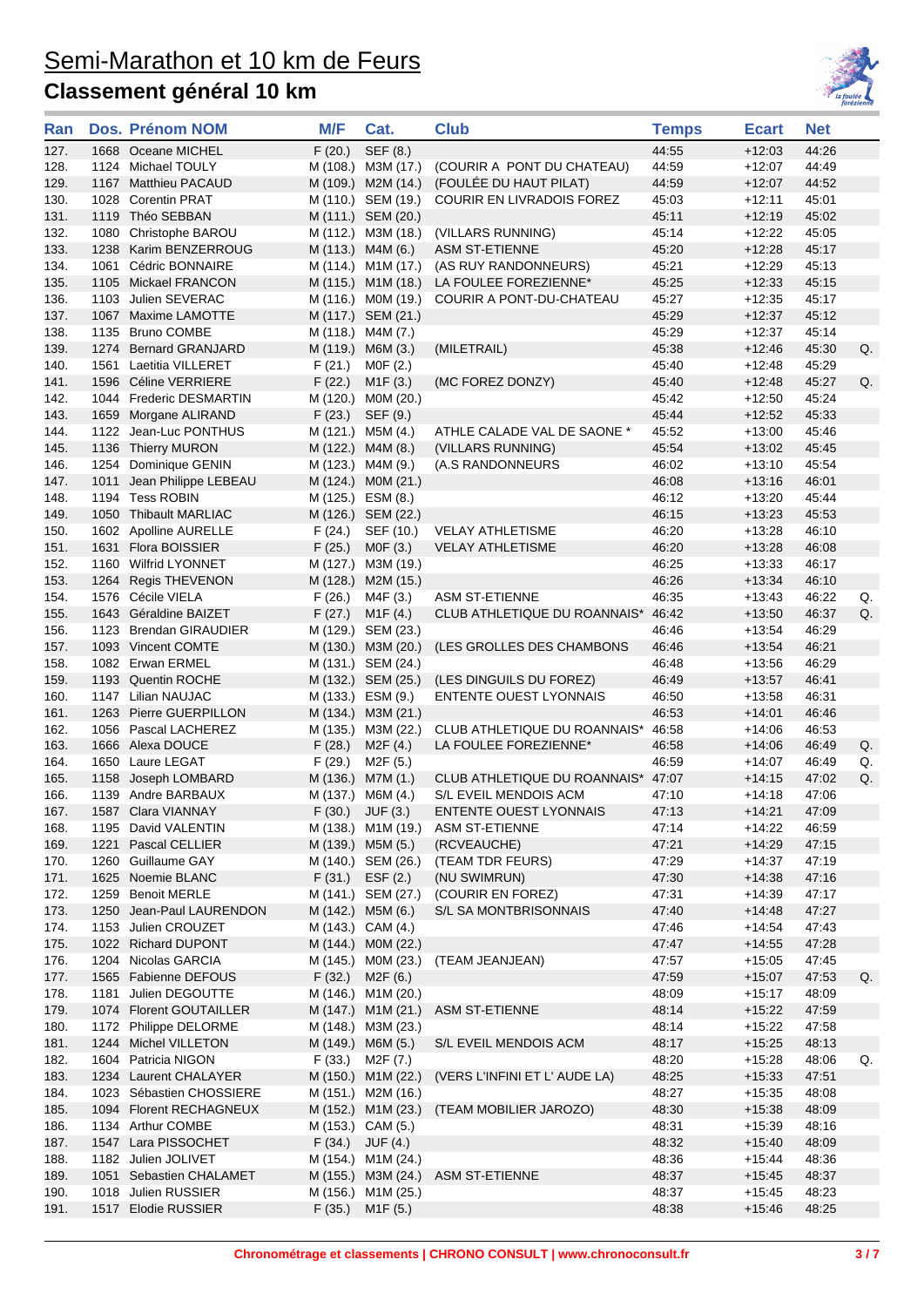

| 1027 David COLSON<br>M1M (26.)<br><b>FAC ANDREZIEUX</b><br>48:40<br>48:14<br>192.<br>M (157.)<br>$+15.48$<br>193.<br>48:34<br>1212 Franck BARJON<br>M (158.) M5M (7.)<br>48:42<br>$+15:50$<br>48:29<br>194.<br>1247 Sébastien VERNE<br>M (159.) M2M (17.)<br>(CHEVREUILS FELINOIS)<br>48:46<br>+15:54<br>48:29<br>195.<br>1201 Thierry FRECON<br>M (160.) M2M (18.)<br>48:46<br>$+15:54$<br>196.<br>1137 Boris FERNANDEZ<br>M (161.) MOM (24.)<br>(CSADN-ROANNE-MABLY)<br>48:34<br>48:46<br>+15:54<br>1015 Hervé BERTHET<br>48:36<br>197.<br>M (162.) M3M (25.)<br>LA FOULEE FOREZIENNE*<br>48:47<br>$+15:55$<br>198.<br>1107 Yoann FERNANDEZ<br>M (163.) CAM (6.)<br>48:39<br>48:49<br>+15:57<br>199.<br>1639 Amandine MATTEI<br>F(36.)<br>M <sub>1</sub> F (6.)<br>49:08<br>48:58<br>$+16:16$<br>200.<br>1651 Isabelle BARRY<br>F(37.)<br>M4F (4.)<br>(ABS ST GALMIER)<br>49:13<br>48:55<br>+16:21<br>Q.<br>201.<br>1132 Alexis GUINAND<br>M (164.) SEM (28.)<br>49:14<br>$+16:22$<br>49:04<br>202.<br>M (165.) M6M (6.)<br>49:08<br>1085 Alain DEGRANGES<br>CLUB ATHLETIQUE DU ROANNAIS* 49:15<br>$+16:23$<br>F(38.)<br>SEF (11.)<br>203.<br>1584 Anaïs BESSON<br>49:21<br>$+16.29$<br>49:02<br>204.<br>1663 Fanny RIOCREUX<br>F(39.)<br>M1F (7.)<br>49:22<br>49:15<br>+16:30<br>205.<br>1266 Michel GACON<br>M (166.)<br>49:26<br>49:09<br>M4M (10.)<br>$+16.34$<br>49:29<br>49:18<br>206.<br>1180<br>Jérémy BESSON<br>M (167.) SEM (29.)<br>LA FOULEE FOREZIENNE*<br>$+16:37$<br>F(40.)<br>M2F (8.)<br>49:26<br>207.<br>1657<br>Laëtitia RONZON<br>49:35<br>$+16.43$<br>208.<br>1267 Raymond ROUX<br>M (168.) M6M (7.)<br>(ASSOCIATION VILLARS RUNNING)<br>49:35<br>49:25<br>+16:43<br>209.<br>Dominique DESCHAMPS<br>M (169.)<br>49:29<br>1200<br>M4M (11.)<br>49:41<br>$+16.49$<br>210.<br>1585 Amelie ARDAILLON<br>F(41.)<br>M1F(8.)<br>49:43<br>$+16:51$<br>49:36<br>49:24<br>211.<br>1145 Frédéric COLL<br>M (170.) M2M (19.)<br>49.51<br>$+16:59$<br>212.<br>49:36<br>1095 Tony PEREIRA<br>M (171.)<br>M3M (26.)<br>(TEAM MOBILIER JAROZO)<br>49:56<br>$+17:04$<br>213.<br>1551 Gwendoline FRERY<br>F(42.)<br>JUF (5.)<br><b>ENTENTE OUEST LYONNAIS</b><br>49:57<br>49:52<br>$+17:05$<br>214.<br>1567 Chantal BAROU<br>F(43.)<br>M3F (2.)<br>(VILLARS RUNNING)<br>50:03<br>50:13<br>+17:21<br>215.<br>M (172.) JUM (7.)<br>50:04<br>1101<br>Lilian VERNAY-FRECON<br>50:18<br>$+17:26$<br>216.<br>1220<br>Sebastien CLAIRET<br>M (173.) M2M (20.)<br>50:20<br>50:01<br>+17:28<br>LA FOULEE FOREZIENNE*<br>217.<br>1630 Christine MEYER<br>F(44.)<br>M5F (1.)<br>50:27<br>$+17:35$<br>50:15<br>Q.<br>218.<br>1265 Maxime LAROCHE<br>M (174.) MOM (25.)<br>50:37<br>50:18<br>+17:45<br>219.<br>1187 Laurent BEAUDOUX<br>M (175.) M2M (21.)<br>(LA RIVATIERE)<br>50:39<br>$+17:47$<br>50:11<br>220.<br>1179 Thierry LEBEAU<br>M (176.) M2M (22.)<br>50:39<br>$+17:47$<br>50:12<br>50:35<br>221.<br>1053 Yves GRANOTIER<br>M (177.) M3M (27.)<br>50:42<br>$+17:50$<br>222.<br>50:35<br>1052 Julien DEBARD<br>M (178.) MOM (26.)<br>50:47<br>+17:55<br>223.<br>1037 Lionel JACQUEMET<br>M (179.) SEM (30.)<br>50:48<br>50:37<br>+17:56<br>1203<br>50:49<br>50:49<br>224.<br>Didier GRIVOT<br>M (180.) M3M (28.)<br>$+17:57$<br>225.<br>1555<br>(COURIR À PONT DU CHÂTEAU)<br>50:50<br>50:39<br><b>Lise FARGES</b><br>F(45.)<br>M3F (3.)<br>$+17:58$<br>226.<br>1192 Johan JOLIVET<br>M (181.) M1M (27.)<br>50:53<br>50:39<br>$+18:01$<br>227.<br>1016 Christophe SUCHET<br>M (182.)<br>M2M (23.)<br>50:55<br>50:28<br>$+18.03$<br>1556 Stephanie MAILLARD<br>F(46.)<br>M2F (9.)<br>(COURIR A PONT DU CHATEAU)<br>50:45<br>228.<br>50:55<br>$+18:03$<br>50:52<br>229.<br>1662 Jocelyne VILLETON<br>F(47.)<br>M6F(1.)<br>S/L EVEIL MENDOIS ACM<br>50:56<br>$+18:04$<br>Q.<br>230.<br>Raphaele BUSSEMEY<br>F(48.)<br>AS ROMAGNAT<br>50:58<br>50:29<br>1559<br>M <sub>2</sub> F (10.)<br>+18:06<br>231.<br>1645 Peggy VACHER<br>F(49.)<br>M <sub>2</sub> F (11.)<br>50:58<br>50:44<br>$+18:06$<br>232.<br>M2F (12.)<br>1588 Carole DECHAVANNE<br>F(50.)<br>50.58<br>+18:06<br>50.52<br>1255 Clement DESSARCE<br>M (183.) SEM (31.)<br>51:04<br>233.<br>$+18:12$<br>50:42<br>M (184.) M5M (8.)<br>1062 Jacky HUMBERT<br>(AS RANDONNEURS RUY ISERE)<br>51:05<br>50:46<br>234.<br>+18:13<br>235.<br>M (185.) M6M (8.)<br>(AS RANDONNEURS RUY<br>51:05<br>50:48<br>1069 Maurice ANDRIEUX<br>$+18.13$<br>M (186.) M0M (27.)<br>51:13<br>50:48<br>236.<br>1148 Youssef BAKHRI<br>$+18:21$<br>F(51.)<br>51:14<br>237.<br>1627 Marie-Francoise<br>M4F (5.)<br>51:01<br>$+18.22$<br>Q.<br>Jonathan MONTAGNY<br>M (187.) ESM (10.)<br>51:17<br>51:07<br>238.<br>1133<br>+18:25<br>51:20<br>239.<br>1621 Camille BROUSSE<br>F(52.)<br>SEF (12.)<br>$+18:28$<br>50:55<br>1197 Adrien JOURDAIN<br>M (188.) CAM (7.)<br>51:21<br>51:08<br>240.<br>+18:29<br>51:21<br>241.<br>1649 Cécile GATHIER<br>F(53.)<br>MOF(4.)<br>LA FOULEE FOREZIENNE*<br>$+18:29$<br>50:58<br>242.<br>1120 Hubert CHAINTRON<br>M (189.) M7M (2.)<br>51:34<br>51:30<br>$+18:42$<br>243.<br>1199 Cyril PALMIER<br>M (190.) M2M (24.)<br>51:36<br>51:36<br>$+18.44$<br>1175 Michel FAYE<br>M (191.) M2M (25.)<br>51:45<br>51:36<br>244.<br>+18:53<br>1176 Killian LYONNET<br>M (192.) ESM (11.)<br>51:46<br>51:37<br>245.<br>$+18:54$<br><b>Marion ANFRY</b><br>F(54.)<br>SEF (13.)<br>51:47<br>51:30<br>246.<br>1511<br>+18:55<br>247.<br>1081<br>Patrick GUILLOT<br>M (193.) M6M (9.)<br>(AS RANDONNEURS RUY<br>51:49<br>51:30<br>+18:57<br>M (194.) M1M (28.)<br>51:50<br>51:23<br>248.<br>1020 Adrien FAVEROT<br>+18:58<br>249.<br>1638 Céline CARLIER<br>F(55.)<br>SEF (14.)<br>S/L SA MONTBRISONNAIS<br>51:54<br>51:23<br>$+19:02$<br>250.<br>1268 Laurent BARRY<br>M (195.) M4M (12.)<br>(ABS ST-GALMIER)<br>52:06<br>51:45<br>+19:14<br>251.<br>1034 Henri MONCORGER<br>M (196.) M4M (13.)<br>52:06<br>$+19.14$<br>51:43<br>252.<br>1154 Regis DREVET<br>M (197.) M0M (28.)<br>LA FOULEE FOREZIENNE*<br>52:14<br>51:55<br>+19:22<br>253.<br>1629 Brigitte MIALON<br>F(56.)<br>(LA TEAM DES MONTS)<br>52:18<br>52:06<br>M3F (4.)<br>$+19.26$<br>1036 Andre BERGER<br>M (198.) M4M (14.)<br>52:40<br>52:13<br>254.<br>+19:48<br>52:43<br>255.<br>1162 Sylvain GOUNON<br>M (199.) SEM (32.)<br>$+19:51$<br>52:14<br>1270 Hervé MOINE<br>M (200.) M1M (29.)<br>52:50<br>52:39<br>256.<br>+19:58 | Ran | <b>Dos. Prénom NOM</b> | M/F | Cat. | <b>Club</b> | <b>Temps</b> | <b>Ecart</b> | <b>Net</b> |  |
|--------------------------------------------------------------------------------------------------------------------------------------------------------------------------------------------------------------------------------------------------------------------------------------------------------------------------------------------------------------------------------------------------------------------------------------------------------------------------------------------------------------------------------------------------------------------------------------------------------------------------------------------------------------------------------------------------------------------------------------------------------------------------------------------------------------------------------------------------------------------------------------------------------------------------------------------------------------------------------------------------------------------------------------------------------------------------------------------------------------------------------------------------------------------------------------------------------------------------------------------------------------------------------------------------------------------------------------------------------------------------------------------------------------------------------------------------------------------------------------------------------------------------------------------------------------------------------------------------------------------------------------------------------------------------------------------------------------------------------------------------------------------------------------------------------------------------------------------------------------------------------------------------------------------------------------------------------------------------------------------------------------------------------------------------------------------------------------------------------------------------------------------------------------------------------------------------------------------------------------------------------------------------------------------------------------------------------------------------------------------------------------------------------------------------------------------------------------------------------------------------------------------------------------------------------------------------------------------------------------------------------------------------------------------------------------------------------------------------------------------------------------------------------------------------------------------------------------------------------------------------------------------------------------------------------------------------------------------------------------------------------------------------------------------------------------------------------------------------------------------------------------------------------------------------------------------------------------------------------------------------------------------------------------------------------------------------------------------------------------------------------------------------------------------------------------------------------------------------------------------------------------------------------------------------------------------------------------------------------------------------------------------------------------------------------------------------------------------------------------------------------------------------------------------------------------------------------------------------------------------------------------------------------------------------------------------------------------------------------------------------------------------------------------------------------------------------------------------------------------------------------------------------------------------------------------------------------------------------------------------------------------------------------------------------------------------------------------------------------------------------------------------------------------------------------------------------------------------------------------------------------------------------------------------------------------------------------------------------------------------------------------------------------------------------------------------------------------------------------------------------------------------------------------------------------------------------------------------------------------------------------------------------------------------------------------------------------------------------------------------------------------------------------------------------------------------------------------------------------------------------------------------------------------------------------------------------------------------------------------------------------------------------------------------------------------------------------------------------------------------------------------------------------------------------------------------------------------------------------------------------------------------------------------------------------------------------------------------------------------------------------------------------------------------------------------------------------------------------------------------------------------------------------------------------------------------------------------------------------------------------------------------------------------------------------------------------------------------------------------------------------------------------------------------------------------------------------------------------------------------------------------------------------------------------------------------------------------------------------------------------------------------------------------------------------------------------------------------------------------|-----|------------------------|-----|------|-------------|--------------|--------------|------------|--|
|                                                                                                                                                                                                                                                                                                                                                                                                                                                                                                                                                                                                                                                                                                                                                                                                                                                                                                                                                                                                                                                                                                                                                                                                                                                                                                                                                                                                                                                                                                                                                                                                                                                                                                                                                                                                                                                                                                                                                                                                                                                                                                                                                                                                                                                                                                                                                                                                                                                                                                                                                                                                                                                                                                                                                                                                                                                                                                                                                                                                                                                                                                                                                                                                                                                                                                                                                                                                                                                                                                                                                                                                                                                                                                                                                                                                                                                                                                                                                                                                                                                                                                                                                                                                                                                                                                                                                                                                                                                                                                                                                                                                                                                                                                                                                                                                                                                                                                                                                                                                                                                                                                                                                                                                                                                                                                                                                                                                                                                                                                                                                                                                                                                                                                                                                                                                                                                                                                                                                                                                                                                                                                                                                                                                                                                                                                                                                              |     |                        |     |      |             |              |              |            |  |
|                                                                                                                                                                                                                                                                                                                                                                                                                                                                                                                                                                                                                                                                                                                                                                                                                                                                                                                                                                                                                                                                                                                                                                                                                                                                                                                                                                                                                                                                                                                                                                                                                                                                                                                                                                                                                                                                                                                                                                                                                                                                                                                                                                                                                                                                                                                                                                                                                                                                                                                                                                                                                                                                                                                                                                                                                                                                                                                                                                                                                                                                                                                                                                                                                                                                                                                                                                                                                                                                                                                                                                                                                                                                                                                                                                                                                                                                                                                                                                                                                                                                                                                                                                                                                                                                                                                                                                                                                                                                                                                                                                                                                                                                                                                                                                                                                                                                                                                                                                                                                                                                                                                                                                                                                                                                                                                                                                                                                                                                                                                                                                                                                                                                                                                                                                                                                                                                                                                                                                                                                                                                                                                                                                                                                                                                                                                                                              |     |                        |     |      |             |              |              |            |  |
|                                                                                                                                                                                                                                                                                                                                                                                                                                                                                                                                                                                                                                                                                                                                                                                                                                                                                                                                                                                                                                                                                                                                                                                                                                                                                                                                                                                                                                                                                                                                                                                                                                                                                                                                                                                                                                                                                                                                                                                                                                                                                                                                                                                                                                                                                                                                                                                                                                                                                                                                                                                                                                                                                                                                                                                                                                                                                                                                                                                                                                                                                                                                                                                                                                                                                                                                                                                                                                                                                                                                                                                                                                                                                                                                                                                                                                                                                                                                                                                                                                                                                                                                                                                                                                                                                                                                                                                                                                                                                                                                                                                                                                                                                                                                                                                                                                                                                                                                                                                                                                                                                                                                                                                                                                                                                                                                                                                                                                                                                                                                                                                                                                                                                                                                                                                                                                                                                                                                                                                                                                                                                                                                                                                                                                                                                                                                                              |     |                        |     |      |             |              |              |            |  |
|                                                                                                                                                                                                                                                                                                                                                                                                                                                                                                                                                                                                                                                                                                                                                                                                                                                                                                                                                                                                                                                                                                                                                                                                                                                                                                                                                                                                                                                                                                                                                                                                                                                                                                                                                                                                                                                                                                                                                                                                                                                                                                                                                                                                                                                                                                                                                                                                                                                                                                                                                                                                                                                                                                                                                                                                                                                                                                                                                                                                                                                                                                                                                                                                                                                                                                                                                                                                                                                                                                                                                                                                                                                                                                                                                                                                                                                                                                                                                                                                                                                                                                                                                                                                                                                                                                                                                                                                                                                                                                                                                                                                                                                                                                                                                                                                                                                                                                                                                                                                                                                                                                                                                                                                                                                                                                                                                                                                                                                                                                                                                                                                                                                                                                                                                                                                                                                                                                                                                                                                                                                                                                                                                                                                                                                                                                                                                              |     |                        |     |      |             |              |              |            |  |
|                                                                                                                                                                                                                                                                                                                                                                                                                                                                                                                                                                                                                                                                                                                                                                                                                                                                                                                                                                                                                                                                                                                                                                                                                                                                                                                                                                                                                                                                                                                                                                                                                                                                                                                                                                                                                                                                                                                                                                                                                                                                                                                                                                                                                                                                                                                                                                                                                                                                                                                                                                                                                                                                                                                                                                                                                                                                                                                                                                                                                                                                                                                                                                                                                                                                                                                                                                                                                                                                                                                                                                                                                                                                                                                                                                                                                                                                                                                                                                                                                                                                                                                                                                                                                                                                                                                                                                                                                                                                                                                                                                                                                                                                                                                                                                                                                                                                                                                                                                                                                                                                                                                                                                                                                                                                                                                                                                                                                                                                                                                                                                                                                                                                                                                                                                                                                                                                                                                                                                                                                                                                                                                                                                                                                                                                                                                                                              |     |                        |     |      |             |              |              |            |  |
|                                                                                                                                                                                                                                                                                                                                                                                                                                                                                                                                                                                                                                                                                                                                                                                                                                                                                                                                                                                                                                                                                                                                                                                                                                                                                                                                                                                                                                                                                                                                                                                                                                                                                                                                                                                                                                                                                                                                                                                                                                                                                                                                                                                                                                                                                                                                                                                                                                                                                                                                                                                                                                                                                                                                                                                                                                                                                                                                                                                                                                                                                                                                                                                                                                                                                                                                                                                                                                                                                                                                                                                                                                                                                                                                                                                                                                                                                                                                                                                                                                                                                                                                                                                                                                                                                                                                                                                                                                                                                                                                                                                                                                                                                                                                                                                                                                                                                                                                                                                                                                                                                                                                                                                                                                                                                                                                                                                                                                                                                                                                                                                                                                                                                                                                                                                                                                                                                                                                                                                                                                                                                                                                                                                                                                                                                                                                                              |     |                        |     |      |             |              |              |            |  |
|                                                                                                                                                                                                                                                                                                                                                                                                                                                                                                                                                                                                                                                                                                                                                                                                                                                                                                                                                                                                                                                                                                                                                                                                                                                                                                                                                                                                                                                                                                                                                                                                                                                                                                                                                                                                                                                                                                                                                                                                                                                                                                                                                                                                                                                                                                                                                                                                                                                                                                                                                                                                                                                                                                                                                                                                                                                                                                                                                                                                                                                                                                                                                                                                                                                                                                                                                                                                                                                                                                                                                                                                                                                                                                                                                                                                                                                                                                                                                                                                                                                                                                                                                                                                                                                                                                                                                                                                                                                                                                                                                                                                                                                                                                                                                                                                                                                                                                                                                                                                                                                                                                                                                                                                                                                                                                                                                                                                                                                                                                                                                                                                                                                                                                                                                                                                                                                                                                                                                                                                                                                                                                                                                                                                                                                                                                                                                              |     |                        |     |      |             |              |              |            |  |
|                                                                                                                                                                                                                                                                                                                                                                                                                                                                                                                                                                                                                                                                                                                                                                                                                                                                                                                                                                                                                                                                                                                                                                                                                                                                                                                                                                                                                                                                                                                                                                                                                                                                                                                                                                                                                                                                                                                                                                                                                                                                                                                                                                                                                                                                                                                                                                                                                                                                                                                                                                                                                                                                                                                                                                                                                                                                                                                                                                                                                                                                                                                                                                                                                                                                                                                                                                                                                                                                                                                                                                                                                                                                                                                                                                                                                                                                                                                                                                                                                                                                                                                                                                                                                                                                                                                                                                                                                                                                                                                                                                                                                                                                                                                                                                                                                                                                                                                                                                                                                                                                                                                                                                                                                                                                                                                                                                                                                                                                                                                                                                                                                                                                                                                                                                                                                                                                                                                                                                                                                                                                                                                                                                                                                                                                                                                                                              |     |                        |     |      |             |              |              |            |  |
|                                                                                                                                                                                                                                                                                                                                                                                                                                                                                                                                                                                                                                                                                                                                                                                                                                                                                                                                                                                                                                                                                                                                                                                                                                                                                                                                                                                                                                                                                                                                                                                                                                                                                                                                                                                                                                                                                                                                                                                                                                                                                                                                                                                                                                                                                                                                                                                                                                                                                                                                                                                                                                                                                                                                                                                                                                                                                                                                                                                                                                                                                                                                                                                                                                                                                                                                                                                                                                                                                                                                                                                                                                                                                                                                                                                                                                                                                                                                                                                                                                                                                                                                                                                                                                                                                                                                                                                                                                                                                                                                                                                                                                                                                                                                                                                                                                                                                                                                                                                                                                                                                                                                                                                                                                                                                                                                                                                                                                                                                                                                                                                                                                                                                                                                                                                                                                                                                                                                                                                                                                                                                                                                                                                                                                                                                                                                                              |     |                        |     |      |             |              |              |            |  |
|                                                                                                                                                                                                                                                                                                                                                                                                                                                                                                                                                                                                                                                                                                                                                                                                                                                                                                                                                                                                                                                                                                                                                                                                                                                                                                                                                                                                                                                                                                                                                                                                                                                                                                                                                                                                                                                                                                                                                                                                                                                                                                                                                                                                                                                                                                                                                                                                                                                                                                                                                                                                                                                                                                                                                                                                                                                                                                                                                                                                                                                                                                                                                                                                                                                                                                                                                                                                                                                                                                                                                                                                                                                                                                                                                                                                                                                                                                                                                                                                                                                                                                                                                                                                                                                                                                                                                                                                                                                                                                                                                                                                                                                                                                                                                                                                                                                                                                                                                                                                                                                                                                                                                                                                                                                                                                                                                                                                                                                                                                                                                                                                                                                                                                                                                                                                                                                                                                                                                                                                                                                                                                                                                                                                                                                                                                                                                              |     |                        |     |      |             |              |              |            |  |
|                                                                                                                                                                                                                                                                                                                                                                                                                                                                                                                                                                                                                                                                                                                                                                                                                                                                                                                                                                                                                                                                                                                                                                                                                                                                                                                                                                                                                                                                                                                                                                                                                                                                                                                                                                                                                                                                                                                                                                                                                                                                                                                                                                                                                                                                                                                                                                                                                                                                                                                                                                                                                                                                                                                                                                                                                                                                                                                                                                                                                                                                                                                                                                                                                                                                                                                                                                                                                                                                                                                                                                                                                                                                                                                                                                                                                                                                                                                                                                                                                                                                                                                                                                                                                                                                                                                                                                                                                                                                                                                                                                                                                                                                                                                                                                                                                                                                                                                                                                                                                                                                                                                                                                                                                                                                                                                                                                                                                                                                                                                                                                                                                                                                                                                                                                                                                                                                                                                                                                                                                                                                                                                                                                                                                                                                                                                                                              |     |                        |     |      |             |              |              |            |  |
|                                                                                                                                                                                                                                                                                                                                                                                                                                                                                                                                                                                                                                                                                                                                                                                                                                                                                                                                                                                                                                                                                                                                                                                                                                                                                                                                                                                                                                                                                                                                                                                                                                                                                                                                                                                                                                                                                                                                                                                                                                                                                                                                                                                                                                                                                                                                                                                                                                                                                                                                                                                                                                                                                                                                                                                                                                                                                                                                                                                                                                                                                                                                                                                                                                                                                                                                                                                                                                                                                                                                                                                                                                                                                                                                                                                                                                                                                                                                                                                                                                                                                                                                                                                                                                                                                                                                                                                                                                                                                                                                                                                                                                                                                                                                                                                                                                                                                                                                                                                                                                                                                                                                                                                                                                                                                                                                                                                                                                                                                                                                                                                                                                                                                                                                                                                                                                                                                                                                                                                                                                                                                                                                                                                                                                                                                                                                                              |     |                        |     |      |             |              |              |            |  |
|                                                                                                                                                                                                                                                                                                                                                                                                                                                                                                                                                                                                                                                                                                                                                                                                                                                                                                                                                                                                                                                                                                                                                                                                                                                                                                                                                                                                                                                                                                                                                                                                                                                                                                                                                                                                                                                                                                                                                                                                                                                                                                                                                                                                                                                                                                                                                                                                                                                                                                                                                                                                                                                                                                                                                                                                                                                                                                                                                                                                                                                                                                                                                                                                                                                                                                                                                                                                                                                                                                                                                                                                                                                                                                                                                                                                                                                                                                                                                                                                                                                                                                                                                                                                                                                                                                                                                                                                                                                                                                                                                                                                                                                                                                                                                                                                                                                                                                                                                                                                                                                                                                                                                                                                                                                                                                                                                                                                                                                                                                                                                                                                                                                                                                                                                                                                                                                                                                                                                                                                                                                                                                                                                                                                                                                                                                                                                              |     |                        |     |      |             |              |              |            |  |
|                                                                                                                                                                                                                                                                                                                                                                                                                                                                                                                                                                                                                                                                                                                                                                                                                                                                                                                                                                                                                                                                                                                                                                                                                                                                                                                                                                                                                                                                                                                                                                                                                                                                                                                                                                                                                                                                                                                                                                                                                                                                                                                                                                                                                                                                                                                                                                                                                                                                                                                                                                                                                                                                                                                                                                                                                                                                                                                                                                                                                                                                                                                                                                                                                                                                                                                                                                                                                                                                                                                                                                                                                                                                                                                                                                                                                                                                                                                                                                                                                                                                                                                                                                                                                                                                                                                                                                                                                                                                                                                                                                                                                                                                                                                                                                                                                                                                                                                                                                                                                                                                                                                                                                                                                                                                                                                                                                                                                                                                                                                                                                                                                                                                                                                                                                                                                                                                                                                                                                                                                                                                                                                                                                                                                                                                                                                                                              |     |                        |     |      |             |              |              |            |  |
|                                                                                                                                                                                                                                                                                                                                                                                                                                                                                                                                                                                                                                                                                                                                                                                                                                                                                                                                                                                                                                                                                                                                                                                                                                                                                                                                                                                                                                                                                                                                                                                                                                                                                                                                                                                                                                                                                                                                                                                                                                                                                                                                                                                                                                                                                                                                                                                                                                                                                                                                                                                                                                                                                                                                                                                                                                                                                                                                                                                                                                                                                                                                                                                                                                                                                                                                                                                                                                                                                                                                                                                                                                                                                                                                                                                                                                                                                                                                                                                                                                                                                                                                                                                                                                                                                                                                                                                                                                                                                                                                                                                                                                                                                                                                                                                                                                                                                                                                                                                                                                                                                                                                                                                                                                                                                                                                                                                                                                                                                                                                                                                                                                                                                                                                                                                                                                                                                                                                                                                                                                                                                                                                                                                                                                                                                                                                                              |     |                        |     |      |             |              |              |            |  |
|                                                                                                                                                                                                                                                                                                                                                                                                                                                                                                                                                                                                                                                                                                                                                                                                                                                                                                                                                                                                                                                                                                                                                                                                                                                                                                                                                                                                                                                                                                                                                                                                                                                                                                                                                                                                                                                                                                                                                                                                                                                                                                                                                                                                                                                                                                                                                                                                                                                                                                                                                                                                                                                                                                                                                                                                                                                                                                                                                                                                                                                                                                                                                                                                                                                                                                                                                                                                                                                                                                                                                                                                                                                                                                                                                                                                                                                                                                                                                                                                                                                                                                                                                                                                                                                                                                                                                                                                                                                                                                                                                                                                                                                                                                                                                                                                                                                                                                                                                                                                                                                                                                                                                                                                                                                                                                                                                                                                                                                                                                                                                                                                                                                                                                                                                                                                                                                                                                                                                                                                                                                                                                                                                                                                                                                                                                                                                              |     |                        |     |      |             |              |              |            |  |
|                                                                                                                                                                                                                                                                                                                                                                                                                                                                                                                                                                                                                                                                                                                                                                                                                                                                                                                                                                                                                                                                                                                                                                                                                                                                                                                                                                                                                                                                                                                                                                                                                                                                                                                                                                                                                                                                                                                                                                                                                                                                                                                                                                                                                                                                                                                                                                                                                                                                                                                                                                                                                                                                                                                                                                                                                                                                                                                                                                                                                                                                                                                                                                                                                                                                                                                                                                                                                                                                                                                                                                                                                                                                                                                                                                                                                                                                                                                                                                                                                                                                                                                                                                                                                                                                                                                                                                                                                                                                                                                                                                                                                                                                                                                                                                                                                                                                                                                                                                                                                                                                                                                                                                                                                                                                                                                                                                                                                                                                                                                                                                                                                                                                                                                                                                                                                                                                                                                                                                                                                                                                                                                                                                                                                                                                                                                                                              |     |                        |     |      |             |              |              |            |  |
|                                                                                                                                                                                                                                                                                                                                                                                                                                                                                                                                                                                                                                                                                                                                                                                                                                                                                                                                                                                                                                                                                                                                                                                                                                                                                                                                                                                                                                                                                                                                                                                                                                                                                                                                                                                                                                                                                                                                                                                                                                                                                                                                                                                                                                                                                                                                                                                                                                                                                                                                                                                                                                                                                                                                                                                                                                                                                                                                                                                                                                                                                                                                                                                                                                                                                                                                                                                                                                                                                                                                                                                                                                                                                                                                                                                                                                                                                                                                                                                                                                                                                                                                                                                                                                                                                                                                                                                                                                                                                                                                                                                                                                                                                                                                                                                                                                                                                                                                                                                                                                                                                                                                                                                                                                                                                                                                                                                                                                                                                                                                                                                                                                                                                                                                                                                                                                                                                                                                                                                                                                                                                                                                                                                                                                                                                                                                                              |     |                        |     |      |             |              |              |            |  |
|                                                                                                                                                                                                                                                                                                                                                                                                                                                                                                                                                                                                                                                                                                                                                                                                                                                                                                                                                                                                                                                                                                                                                                                                                                                                                                                                                                                                                                                                                                                                                                                                                                                                                                                                                                                                                                                                                                                                                                                                                                                                                                                                                                                                                                                                                                                                                                                                                                                                                                                                                                                                                                                                                                                                                                                                                                                                                                                                                                                                                                                                                                                                                                                                                                                                                                                                                                                                                                                                                                                                                                                                                                                                                                                                                                                                                                                                                                                                                                                                                                                                                                                                                                                                                                                                                                                                                                                                                                                                                                                                                                                                                                                                                                                                                                                                                                                                                                                                                                                                                                                                                                                                                                                                                                                                                                                                                                                                                                                                                                                                                                                                                                                                                                                                                                                                                                                                                                                                                                                                                                                                                                                                                                                                                                                                                                                                                              |     |                        |     |      |             |              |              |            |  |
|                                                                                                                                                                                                                                                                                                                                                                                                                                                                                                                                                                                                                                                                                                                                                                                                                                                                                                                                                                                                                                                                                                                                                                                                                                                                                                                                                                                                                                                                                                                                                                                                                                                                                                                                                                                                                                                                                                                                                                                                                                                                                                                                                                                                                                                                                                                                                                                                                                                                                                                                                                                                                                                                                                                                                                                                                                                                                                                                                                                                                                                                                                                                                                                                                                                                                                                                                                                                                                                                                                                                                                                                                                                                                                                                                                                                                                                                                                                                                                                                                                                                                                                                                                                                                                                                                                                                                                                                                                                                                                                                                                                                                                                                                                                                                                                                                                                                                                                                                                                                                                                                                                                                                                                                                                                                                                                                                                                                                                                                                                                                                                                                                                                                                                                                                                                                                                                                                                                                                                                                                                                                                                                                                                                                                                                                                                                                                              |     |                        |     |      |             |              |              |            |  |
|                                                                                                                                                                                                                                                                                                                                                                                                                                                                                                                                                                                                                                                                                                                                                                                                                                                                                                                                                                                                                                                                                                                                                                                                                                                                                                                                                                                                                                                                                                                                                                                                                                                                                                                                                                                                                                                                                                                                                                                                                                                                                                                                                                                                                                                                                                                                                                                                                                                                                                                                                                                                                                                                                                                                                                                                                                                                                                                                                                                                                                                                                                                                                                                                                                                                                                                                                                                                                                                                                                                                                                                                                                                                                                                                                                                                                                                                                                                                                                                                                                                                                                                                                                                                                                                                                                                                                                                                                                                                                                                                                                                                                                                                                                                                                                                                                                                                                                                                                                                                                                                                                                                                                                                                                                                                                                                                                                                                                                                                                                                                                                                                                                                                                                                                                                                                                                                                                                                                                                                                                                                                                                                                                                                                                                                                                                                                                              |     |                        |     |      |             |              |              |            |  |
|                                                                                                                                                                                                                                                                                                                                                                                                                                                                                                                                                                                                                                                                                                                                                                                                                                                                                                                                                                                                                                                                                                                                                                                                                                                                                                                                                                                                                                                                                                                                                                                                                                                                                                                                                                                                                                                                                                                                                                                                                                                                                                                                                                                                                                                                                                                                                                                                                                                                                                                                                                                                                                                                                                                                                                                                                                                                                                                                                                                                                                                                                                                                                                                                                                                                                                                                                                                                                                                                                                                                                                                                                                                                                                                                                                                                                                                                                                                                                                                                                                                                                                                                                                                                                                                                                                                                                                                                                                                                                                                                                                                                                                                                                                                                                                                                                                                                                                                                                                                                                                                                                                                                                                                                                                                                                                                                                                                                                                                                                                                                                                                                                                                                                                                                                                                                                                                                                                                                                                                                                                                                                                                                                                                                                                                                                                                                                              |     |                        |     |      |             |              |              |            |  |
|                                                                                                                                                                                                                                                                                                                                                                                                                                                                                                                                                                                                                                                                                                                                                                                                                                                                                                                                                                                                                                                                                                                                                                                                                                                                                                                                                                                                                                                                                                                                                                                                                                                                                                                                                                                                                                                                                                                                                                                                                                                                                                                                                                                                                                                                                                                                                                                                                                                                                                                                                                                                                                                                                                                                                                                                                                                                                                                                                                                                                                                                                                                                                                                                                                                                                                                                                                                                                                                                                                                                                                                                                                                                                                                                                                                                                                                                                                                                                                                                                                                                                                                                                                                                                                                                                                                                                                                                                                                                                                                                                                                                                                                                                                                                                                                                                                                                                                                                                                                                                                                                                                                                                                                                                                                                                                                                                                                                                                                                                                                                                                                                                                                                                                                                                                                                                                                                                                                                                                                                                                                                                                                                                                                                                                                                                                                                                              |     |                        |     |      |             |              |              |            |  |
|                                                                                                                                                                                                                                                                                                                                                                                                                                                                                                                                                                                                                                                                                                                                                                                                                                                                                                                                                                                                                                                                                                                                                                                                                                                                                                                                                                                                                                                                                                                                                                                                                                                                                                                                                                                                                                                                                                                                                                                                                                                                                                                                                                                                                                                                                                                                                                                                                                                                                                                                                                                                                                                                                                                                                                                                                                                                                                                                                                                                                                                                                                                                                                                                                                                                                                                                                                                                                                                                                                                                                                                                                                                                                                                                                                                                                                                                                                                                                                                                                                                                                                                                                                                                                                                                                                                                                                                                                                                                                                                                                                                                                                                                                                                                                                                                                                                                                                                                                                                                                                                                                                                                                                                                                                                                                                                                                                                                                                                                                                                                                                                                                                                                                                                                                                                                                                                                                                                                                                                                                                                                                                                                                                                                                                                                                                                                                              |     |                        |     |      |             |              |              |            |  |
|                                                                                                                                                                                                                                                                                                                                                                                                                                                                                                                                                                                                                                                                                                                                                                                                                                                                                                                                                                                                                                                                                                                                                                                                                                                                                                                                                                                                                                                                                                                                                                                                                                                                                                                                                                                                                                                                                                                                                                                                                                                                                                                                                                                                                                                                                                                                                                                                                                                                                                                                                                                                                                                                                                                                                                                                                                                                                                                                                                                                                                                                                                                                                                                                                                                                                                                                                                                                                                                                                                                                                                                                                                                                                                                                                                                                                                                                                                                                                                                                                                                                                                                                                                                                                                                                                                                                                                                                                                                                                                                                                                                                                                                                                                                                                                                                                                                                                                                                                                                                                                                                                                                                                                                                                                                                                                                                                                                                                                                                                                                                                                                                                                                                                                                                                                                                                                                                                                                                                                                                                                                                                                                                                                                                                                                                                                                                                              |     |                        |     |      |             |              |              |            |  |
|                                                                                                                                                                                                                                                                                                                                                                                                                                                                                                                                                                                                                                                                                                                                                                                                                                                                                                                                                                                                                                                                                                                                                                                                                                                                                                                                                                                                                                                                                                                                                                                                                                                                                                                                                                                                                                                                                                                                                                                                                                                                                                                                                                                                                                                                                                                                                                                                                                                                                                                                                                                                                                                                                                                                                                                                                                                                                                                                                                                                                                                                                                                                                                                                                                                                                                                                                                                                                                                                                                                                                                                                                                                                                                                                                                                                                                                                                                                                                                                                                                                                                                                                                                                                                                                                                                                                                                                                                                                                                                                                                                                                                                                                                                                                                                                                                                                                                                                                                                                                                                                                                                                                                                                                                                                                                                                                                                                                                                                                                                                                                                                                                                                                                                                                                                                                                                                                                                                                                                                                                                                                                                                                                                                                                                                                                                                                                              |     |                        |     |      |             |              |              |            |  |
|                                                                                                                                                                                                                                                                                                                                                                                                                                                                                                                                                                                                                                                                                                                                                                                                                                                                                                                                                                                                                                                                                                                                                                                                                                                                                                                                                                                                                                                                                                                                                                                                                                                                                                                                                                                                                                                                                                                                                                                                                                                                                                                                                                                                                                                                                                                                                                                                                                                                                                                                                                                                                                                                                                                                                                                                                                                                                                                                                                                                                                                                                                                                                                                                                                                                                                                                                                                                                                                                                                                                                                                                                                                                                                                                                                                                                                                                                                                                                                                                                                                                                                                                                                                                                                                                                                                                                                                                                                                                                                                                                                                                                                                                                                                                                                                                                                                                                                                                                                                                                                                                                                                                                                                                                                                                                                                                                                                                                                                                                                                                                                                                                                                                                                                                                                                                                                                                                                                                                                                                                                                                                                                                                                                                                                                                                                                                                              |     |                        |     |      |             |              |              |            |  |
|                                                                                                                                                                                                                                                                                                                                                                                                                                                                                                                                                                                                                                                                                                                                                                                                                                                                                                                                                                                                                                                                                                                                                                                                                                                                                                                                                                                                                                                                                                                                                                                                                                                                                                                                                                                                                                                                                                                                                                                                                                                                                                                                                                                                                                                                                                                                                                                                                                                                                                                                                                                                                                                                                                                                                                                                                                                                                                                                                                                                                                                                                                                                                                                                                                                                                                                                                                                                                                                                                                                                                                                                                                                                                                                                                                                                                                                                                                                                                                                                                                                                                                                                                                                                                                                                                                                                                                                                                                                                                                                                                                                                                                                                                                                                                                                                                                                                                                                                                                                                                                                                                                                                                                                                                                                                                                                                                                                                                                                                                                                                                                                                                                                                                                                                                                                                                                                                                                                                                                                                                                                                                                                                                                                                                                                                                                                                                              |     |                        |     |      |             |              |              |            |  |
|                                                                                                                                                                                                                                                                                                                                                                                                                                                                                                                                                                                                                                                                                                                                                                                                                                                                                                                                                                                                                                                                                                                                                                                                                                                                                                                                                                                                                                                                                                                                                                                                                                                                                                                                                                                                                                                                                                                                                                                                                                                                                                                                                                                                                                                                                                                                                                                                                                                                                                                                                                                                                                                                                                                                                                                                                                                                                                                                                                                                                                                                                                                                                                                                                                                                                                                                                                                                                                                                                                                                                                                                                                                                                                                                                                                                                                                                                                                                                                                                                                                                                                                                                                                                                                                                                                                                                                                                                                                                                                                                                                                                                                                                                                                                                                                                                                                                                                                                                                                                                                                                                                                                                                                                                                                                                                                                                                                                                                                                                                                                                                                                                                                                                                                                                                                                                                                                                                                                                                                                                                                                                                                                                                                                                                                                                                                                                              |     |                        |     |      |             |              |              |            |  |
|                                                                                                                                                                                                                                                                                                                                                                                                                                                                                                                                                                                                                                                                                                                                                                                                                                                                                                                                                                                                                                                                                                                                                                                                                                                                                                                                                                                                                                                                                                                                                                                                                                                                                                                                                                                                                                                                                                                                                                                                                                                                                                                                                                                                                                                                                                                                                                                                                                                                                                                                                                                                                                                                                                                                                                                                                                                                                                                                                                                                                                                                                                                                                                                                                                                                                                                                                                                                                                                                                                                                                                                                                                                                                                                                                                                                                                                                                                                                                                                                                                                                                                                                                                                                                                                                                                                                                                                                                                                                                                                                                                                                                                                                                                                                                                                                                                                                                                                                                                                                                                                                                                                                                                                                                                                                                                                                                                                                                                                                                                                                                                                                                                                                                                                                                                                                                                                                                                                                                                                                                                                                                                                                                                                                                                                                                                                                                              |     |                        |     |      |             |              |              |            |  |
|                                                                                                                                                                                                                                                                                                                                                                                                                                                                                                                                                                                                                                                                                                                                                                                                                                                                                                                                                                                                                                                                                                                                                                                                                                                                                                                                                                                                                                                                                                                                                                                                                                                                                                                                                                                                                                                                                                                                                                                                                                                                                                                                                                                                                                                                                                                                                                                                                                                                                                                                                                                                                                                                                                                                                                                                                                                                                                                                                                                                                                                                                                                                                                                                                                                                                                                                                                                                                                                                                                                                                                                                                                                                                                                                                                                                                                                                                                                                                                                                                                                                                                                                                                                                                                                                                                                                                                                                                                                                                                                                                                                                                                                                                                                                                                                                                                                                                                                                                                                                                                                                                                                                                                                                                                                                                                                                                                                                                                                                                                                                                                                                                                                                                                                                                                                                                                                                                                                                                                                                                                                                                                                                                                                                                                                                                                                                                              |     |                        |     |      |             |              |              |            |  |
|                                                                                                                                                                                                                                                                                                                                                                                                                                                                                                                                                                                                                                                                                                                                                                                                                                                                                                                                                                                                                                                                                                                                                                                                                                                                                                                                                                                                                                                                                                                                                                                                                                                                                                                                                                                                                                                                                                                                                                                                                                                                                                                                                                                                                                                                                                                                                                                                                                                                                                                                                                                                                                                                                                                                                                                                                                                                                                                                                                                                                                                                                                                                                                                                                                                                                                                                                                                                                                                                                                                                                                                                                                                                                                                                                                                                                                                                                                                                                                                                                                                                                                                                                                                                                                                                                                                                                                                                                                                                                                                                                                                                                                                                                                                                                                                                                                                                                                                                                                                                                                                                                                                                                                                                                                                                                                                                                                                                                                                                                                                                                                                                                                                                                                                                                                                                                                                                                                                                                                                                                                                                                                                                                                                                                                                                                                                                                              |     |                        |     |      |             |              |              |            |  |
|                                                                                                                                                                                                                                                                                                                                                                                                                                                                                                                                                                                                                                                                                                                                                                                                                                                                                                                                                                                                                                                                                                                                                                                                                                                                                                                                                                                                                                                                                                                                                                                                                                                                                                                                                                                                                                                                                                                                                                                                                                                                                                                                                                                                                                                                                                                                                                                                                                                                                                                                                                                                                                                                                                                                                                                                                                                                                                                                                                                                                                                                                                                                                                                                                                                                                                                                                                                                                                                                                                                                                                                                                                                                                                                                                                                                                                                                                                                                                                                                                                                                                                                                                                                                                                                                                                                                                                                                                                                                                                                                                                                                                                                                                                                                                                                                                                                                                                                                                                                                                                                                                                                                                                                                                                                                                                                                                                                                                                                                                                                                                                                                                                                                                                                                                                                                                                                                                                                                                                                                                                                                                                                                                                                                                                                                                                                                                              |     |                        |     |      |             |              |              |            |  |
|                                                                                                                                                                                                                                                                                                                                                                                                                                                                                                                                                                                                                                                                                                                                                                                                                                                                                                                                                                                                                                                                                                                                                                                                                                                                                                                                                                                                                                                                                                                                                                                                                                                                                                                                                                                                                                                                                                                                                                                                                                                                                                                                                                                                                                                                                                                                                                                                                                                                                                                                                                                                                                                                                                                                                                                                                                                                                                                                                                                                                                                                                                                                                                                                                                                                                                                                                                                                                                                                                                                                                                                                                                                                                                                                                                                                                                                                                                                                                                                                                                                                                                                                                                                                                                                                                                                                                                                                                                                                                                                                                                                                                                                                                                                                                                                                                                                                                                                                                                                                                                                                                                                                                                                                                                                                                                                                                                                                                                                                                                                                                                                                                                                                                                                                                                                                                                                                                                                                                                                                                                                                                                                                                                                                                                                                                                                                                              |     |                        |     |      |             |              |              |            |  |
|                                                                                                                                                                                                                                                                                                                                                                                                                                                                                                                                                                                                                                                                                                                                                                                                                                                                                                                                                                                                                                                                                                                                                                                                                                                                                                                                                                                                                                                                                                                                                                                                                                                                                                                                                                                                                                                                                                                                                                                                                                                                                                                                                                                                                                                                                                                                                                                                                                                                                                                                                                                                                                                                                                                                                                                                                                                                                                                                                                                                                                                                                                                                                                                                                                                                                                                                                                                                                                                                                                                                                                                                                                                                                                                                                                                                                                                                                                                                                                                                                                                                                                                                                                                                                                                                                                                                                                                                                                                                                                                                                                                                                                                                                                                                                                                                                                                                                                                                                                                                                                                                                                                                                                                                                                                                                                                                                                                                                                                                                                                                                                                                                                                                                                                                                                                                                                                                                                                                                                                                                                                                                                                                                                                                                                                                                                                                                              |     |                        |     |      |             |              |              |            |  |
|                                                                                                                                                                                                                                                                                                                                                                                                                                                                                                                                                                                                                                                                                                                                                                                                                                                                                                                                                                                                                                                                                                                                                                                                                                                                                                                                                                                                                                                                                                                                                                                                                                                                                                                                                                                                                                                                                                                                                                                                                                                                                                                                                                                                                                                                                                                                                                                                                                                                                                                                                                                                                                                                                                                                                                                                                                                                                                                                                                                                                                                                                                                                                                                                                                                                                                                                                                                                                                                                                                                                                                                                                                                                                                                                                                                                                                                                                                                                                                                                                                                                                                                                                                                                                                                                                                                                                                                                                                                                                                                                                                                                                                                                                                                                                                                                                                                                                                                                                                                                                                                                                                                                                                                                                                                                                                                                                                                                                                                                                                                                                                                                                                                                                                                                                                                                                                                                                                                                                                                                                                                                                                                                                                                                                                                                                                                                                              |     |                        |     |      |             |              |              |            |  |
|                                                                                                                                                                                                                                                                                                                                                                                                                                                                                                                                                                                                                                                                                                                                                                                                                                                                                                                                                                                                                                                                                                                                                                                                                                                                                                                                                                                                                                                                                                                                                                                                                                                                                                                                                                                                                                                                                                                                                                                                                                                                                                                                                                                                                                                                                                                                                                                                                                                                                                                                                                                                                                                                                                                                                                                                                                                                                                                                                                                                                                                                                                                                                                                                                                                                                                                                                                                                                                                                                                                                                                                                                                                                                                                                                                                                                                                                                                                                                                                                                                                                                                                                                                                                                                                                                                                                                                                                                                                                                                                                                                                                                                                                                                                                                                                                                                                                                                                                                                                                                                                                                                                                                                                                                                                                                                                                                                                                                                                                                                                                                                                                                                                                                                                                                                                                                                                                                                                                                                                                                                                                                                                                                                                                                                                                                                                                                              |     |                        |     |      |             |              |              |            |  |
|                                                                                                                                                                                                                                                                                                                                                                                                                                                                                                                                                                                                                                                                                                                                                                                                                                                                                                                                                                                                                                                                                                                                                                                                                                                                                                                                                                                                                                                                                                                                                                                                                                                                                                                                                                                                                                                                                                                                                                                                                                                                                                                                                                                                                                                                                                                                                                                                                                                                                                                                                                                                                                                                                                                                                                                                                                                                                                                                                                                                                                                                                                                                                                                                                                                                                                                                                                                                                                                                                                                                                                                                                                                                                                                                                                                                                                                                                                                                                                                                                                                                                                                                                                                                                                                                                                                                                                                                                                                                                                                                                                                                                                                                                                                                                                                                                                                                                                                                                                                                                                                                                                                                                                                                                                                                                                                                                                                                                                                                                                                                                                                                                                                                                                                                                                                                                                                                                                                                                                                                                                                                                                                                                                                                                                                                                                                                                              |     |                        |     |      |             |              |              |            |  |
|                                                                                                                                                                                                                                                                                                                                                                                                                                                                                                                                                                                                                                                                                                                                                                                                                                                                                                                                                                                                                                                                                                                                                                                                                                                                                                                                                                                                                                                                                                                                                                                                                                                                                                                                                                                                                                                                                                                                                                                                                                                                                                                                                                                                                                                                                                                                                                                                                                                                                                                                                                                                                                                                                                                                                                                                                                                                                                                                                                                                                                                                                                                                                                                                                                                                                                                                                                                                                                                                                                                                                                                                                                                                                                                                                                                                                                                                                                                                                                                                                                                                                                                                                                                                                                                                                                                                                                                                                                                                                                                                                                                                                                                                                                                                                                                                                                                                                                                                                                                                                                                                                                                                                                                                                                                                                                                                                                                                                                                                                                                                                                                                                                                                                                                                                                                                                                                                                                                                                                                                                                                                                                                                                                                                                                                                                                                                                              |     |                        |     |      |             |              |              |            |  |
|                                                                                                                                                                                                                                                                                                                                                                                                                                                                                                                                                                                                                                                                                                                                                                                                                                                                                                                                                                                                                                                                                                                                                                                                                                                                                                                                                                                                                                                                                                                                                                                                                                                                                                                                                                                                                                                                                                                                                                                                                                                                                                                                                                                                                                                                                                                                                                                                                                                                                                                                                                                                                                                                                                                                                                                                                                                                                                                                                                                                                                                                                                                                                                                                                                                                                                                                                                                                                                                                                                                                                                                                                                                                                                                                                                                                                                                                                                                                                                                                                                                                                                                                                                                                                                                                                                                                                                                                                                                                                                                                                                                                                                                                                                                                                                                                                                                                                                                                                                                                                                                                                                                                                                                                                                                                                                                                                                                                                                                                                                                                                                                                                                                                                                                                                                                                                                                                                                                                                                                                                                                                                                                                                                                                                                                                                                                                                              |     |                        |     |      |             |              |              |            |  |
|                                                                                                                                                                                                                                                                                                                                                                                                                                                                                                                                                                                                                                                                                                                                                                                                                                                                                                                                                                                                                                                                                                                                                                                                                                                                                                                                                                                                                                                                                                                                                                                                                                                                                                                                                                                                                                                                                                                                                                                                                                                                                                                                                                                                                                                                                                                                                                                                                                                                                                                                                                                                                                                                                                                                                                                                                                                                                                                                                                                                                                                                                                                                                                                                                                                                                                                                                                                                                                                                                                                                                                                                                                                                                                                                                                                                                                                                                                                                                                                                                                                                                                                                                                                                                                                                                                                                                                                                                                                                                                                                                                                                                                                                                                                                                                                                                                                                                                                                                                                                                                                                                                                                                                                                                                                                                                                                                                                                                                                                                                                                                                                                                                                                                                                                                                                                                                                                                                                                                                                                                                                                                                                                                                                                                                                                                                                                                              |     |                        |     |      |             |              |              |            |  |
|                                                                                                                                                                                                                                                                                                                                                                                                                                                                                                                                                                                                                                                                                                                                                                                                                                                                                                                                                                                                                                                                                                                                                                                                                                                                                                                                                                                                                                                                                                                                                                                                                                                                                                                                                                                                                                                                                                                                                                                                                                                                                                                                                                                                                                                                                                                                                                                                                                                                                                                                                                                                                                                                                                                                                                                                                                                                                                                                                                                                                                                                                                                                                                                                                                                                                                                                                                                                                                                                                                                                                                                                                                                                                                                                                                                                                                                                                                                                                                                                                                                                                                                                                                                                                                                                                                                                                                                                                                                                                                                                                                                                                                                                                                                                                                                                                                                                                                                                                                                                                                                                                                                                                                                                                                                                                                                                                                                                                                                                                                                                                                                                                                                                                                                                                                                                                                                                                                                                                                                                                                                                                                                                                                                                                                                                                                                                                              |     |                        |     |      |             |              |              |            |  |
|                                                                                                                                                                                                                                                                                                                                                                                                                                                                                                                                                                                                                                                                                                                                                                                                                                                                                                                                                                                                                                                                                                                                                                                                                                                                                                                                                                                                                                                                                                                                                                                                                                                                                                                                                                                                                                                                                                                                                                                                                                                                                                                                                                                                                                                                                                                                                                                                                                                                                                                                                                                                                                                                                                                                                                                                                                                                                                                                                                                                                                                                                                                                                                                                                                                                                                                                                                                                                                                                                                                                                                                                                                                                                                                                                                                                                                                                                                                                                                                                                                                                                                                                                                                                                                                                                                                                                                                                                                                                                                                                                                                                                                                                                                                                                                                                                                                                                                                                                                                                                                                                                                                                                                                                                                                                                                                                                                                                                                                                                                                                                                                                                                                                                                                                                                                                                                                                                                                                                                                                                                                                                                                                                                                                                                                                                                                                                              |     |                        |     |      |             |              |              |            |  |
|                                                                                                                                                                                                                                                                                                                                                                                                                                                                                                                                                                                                                                                                                                                                                                                                                                                                                                                                                                                                                                                                                                                                                                                                                                                                                                                                                                                                                                                                                                                                                                                                                                                                                                                                                                                                                                                                                                                                                                                                                                                                                                                                                                                                                                                                                                                                                                                                                                                                                                                                                                                                                                                                                                                                                                                                                                                                                                                                                                                                                                                                                                                                                                                                                                                                                                                                                                                                                                                                                                                                                                                                                                                                                                                                                                                                                                                                                                                                                                                                                                                                                                                                                                                                                                                                                                                                                                                                                                                                                                                                                                                                                                                                                                                                                                                                                                                                                                                                                                                                                                                                                                                                                                                                                                                                                                                                                                                                                                                                                                                                                                                                                                                                                                                                                                                                                                                                                                                                                                                                                                                                                                                                                                                                                                                                                                                                                              |     |                        |     |      |             |              |              |            |  |
|                                                                                                                                                                                                                                                                                                                                                                                                                                                                                                                                                                                                                                                                                                                                                                                                                                                                                                                                                                                                                                                                                                                                                                                                                                                                                                                                                                                                                                                                                                                                                                                                                                                                                                                                                                                                                                                                                                                                                                                                                                                                                                                                                                                                                                                                                                                                                                                                                                                                                                                                                                                                                                                                                                                                                                                                                                                                                                                                                                                                                                                                                                                                                                                                                                                                                                                                                                                                                                                                                                                                                                                                                                                                                                                                                                                                                                                                                                                                                                                                                                                                                                                                                                                                                                                                                                                                                                                                                                                                                                                                                                                                                                                                                                                                                                                                                                                                                                                                                                                                                                                                                                                                                                                                                                                                                                                                                                                                                                                                                                                                                                                                                                                                                                                                                                                                                                                                                                                                                                                                                                                                                                                                                                                                                                                                                                                                                              |     |                        |     |      |             |              |              |            |  |
|                                                                                                                                                                                                                                                                                                                                                                                                                                                                                                                                                                                                                                                                                                                                                                                                                                                                                                                                                                                                                                                                                                                                                                                                                                                                                                                                                                                                                                                                                                                                                                                                                                                                                                                                                                                                                                                                                                                                                                                                                                                                                                                                                                                                                                                                                                                                                                                                                                                                                                                                                                                                                                                                                                                                                                                                                                                                                                                                                                                                                                                                                                                                                                                                                                                                                                                                                                                                                                                                                                                                                                                                                                                                                                                                                                                                                                                                                                                                                                                                                                                                                                                                                                                                                                                                                                                                                                                                                                                                                                                                                                                                                                                                                                                                                                                                                                                                                                                                                                                                                                                                                                                                                                                                                                                                                                                                                                                                                                                                                                                                                                                                                                                                                                                                                                                                                                                                                                                                                                                                                                                                                                                                                                                                                                                                                                                                                              |     |                        |     |      |             |              |              |            |  |
|                                                                                                                                                                                                                                                                                                                                                                                                                                                                                                                                                                                                                                                                                                                                                                                                                                                                                                                                                                                                                                                                                                                                                                                                                                                                                                                                                                                                                                                                                                                                                                                                                                                                                                                                                                                                                                                                                                                                                                                                                                                                                                                                                                                                                                                                                                                                                                                                                                                                                                                                                                                                                                                                                                                                                                                                                                                                                                                                                                                                                                                                                                                                                                                                                                                                                                                                                                                                                                                                                                                                                                                                                                                                                                                                                                                                                                                                                                                                                                                                                                                                                                                                                                                                                                                                                                                                                                                                                                                                                                                                                                                                                                                                                                                                                                                                                                                                                                                                                                                                                                                                                                                                                                                                                                                                                                                                                                                                                                                                                                                                                                                                                                                                                                                                                                                                                                                                                                                                                                                                                                                                                                                                                                                                                                                                                                                                                              |     |                        |     |      |             |              |              |            |  |
|                                                                                                                                                                                                                                                                                                                                                                                                                                                                                                                                                                                                                                                                                                                                                                                                                                                                                                                                                                                                                                                                                                                                                                                                                                                                                                                                                                                                                                                                                                                                                                                                                                                                                                                                                                                                                                                                                                                                                                                                                                                                                                                                                                                                                                                                                                                                                                                                                                                                                                                                                                                                                                                                                                                                                                                                                                                                                                                                                                                                                                                                                                                                                                                                                                                                                                                                                                                                                                                                                                                                                                                                                                                                                                                                                                                                                                                                                                                                                                                                                                                                                                                                                                                                                                                                                                                                                                                                                                                                                                                                                                                                                                                                                                                                                                                                                                                                                                                                                                                                                                                                                                                                                                                                                                                                                                                                                                                                                                                                                                                                                                                                                                                                                                                                                                                                                                                                                                                                                                                                                                                                                                                                                                                                                                                                                                                                                              |     |                        |     |      |             |              |              |            |  |
|                                                                                                                                                                                                                                                                                                                                                                                                                                                                                                                                                                                                                                                                                                                                                                                                                                                                                                                                                                                                                                                                                                                                                                                                                                                                                                                                                                                                                                                                                                                                                                                                                                                                                                                                                                                                                                                                                                                                                                                                                                                                                                                                                                                                                                                                                                                                                                                                                                                                                                                                                                                                                                                                                                                                                                                                                                                                                                                                                                                                                                                                                                                                                                                                                                                                                                                                                                                                                                                                                                                                                                                                                                                                                                                                                                                                                                                                                                                                                                                                                                                                                                                                                                                                                                                                                                                                                                                                                                                                                                                                                                                                                                                                                                                                                                                                                                                                                                                                                                                                                                                                                                                                                                                                                                                                                                                                                                                                                                                                                                                                                                                                                                                                                                                                                                                                                                                                                                                                                                                                                                                                                                                                                                                                                                                                                                                                                              |     |                        |     |      |             |              |              |            |  |
|                                                                                                                                                                                                                                                                                                                                                                                                                                                                                                                                                                                                                                                                                                                                                                                                                                                                                                                                                                                                                                                                                                                                                                                                                                                                                                                                                                                                                                                                                                                                                                                                                                                                                                                                                                                                                                                                                                                                                                                                                                                                                                                                                                                                                                                                                                                                                                                                                                                                                                                                                                                                                                                                                                                                                                                                                                                                                                                                                                                                                                                                                                                                                                                                                                                                                                                                                                                                                                                                                                                                                                                                                                                                                                                                                                                                                                                                                                                                                                                                                                                                                                                                                                                                                                                                                                                                                                                                                                                                                                                                                                                                                                                                                                                                                                                                                                                                                                                                                                                                                                                                                                                                                                                                                                                                                                                                                                                                                                                                                                                                                                                                                                                                                                                                                                                                                                                                                                                                                                                                                                                                                                                                                                                                                                                                                                                                                              |     |                        |     |      |             |              |              |            |  |
|                                                                                                                                                                                                                                                                                                                                                                                                                                                                                                                                                                                                                                                                                                                                                                                                                                                                                                                                                                                                                                                                                                                                                                                                                                                                                                                                                                                                                                                                                                                                                                                                                                                                                                                                                                                                                                                                                                                                                                                                                                                                                                                                                                                                                                                                                                                                                                                                                                                                                                                                                                                                                                                                                                                                                                                                                                                                                                                                                                                                                                                                                                                                                                                                                                                                                                                                                                                                                                                                                                                                                                                                                                                                                                                                                                                                                                                                                                                                                                                                                                                                                                                                                                                                                                                                                                                                                                                                                                                                                                                                                                                                                                                                                                                                                                                                                                                                                                                                                                                                                                                                                                                                                                                                                                                                                                                                                                                                                                                                                                                                                                                                                                                                                                                                                                                                                                                                                                                                                                                                                                                                                                                                                                                                                                                                                                                                                              |     |                        |     |      |             |              |              |            |  |
|                                                                                                                                                                                                                                                                                                                                                                                                                                                                                                                                                                                                                                                                                                                                                                                                                                                                                                                                                                                                                                                                                                                                                                                                                                                                                                                                                                                                                                                                                                                                                                                                                                                                                                                                                                                                                                                                                                                                                                                                                                                                                                                                                                                                                                                                                                                                                                                                                                                                                                                                                                                                                                                                                                                                                                                                                                                                                                                                                                                                                                                                                                                                                                                                                                                                                                                                                                                                                                                                                                                                                                                                                                                                                                                                                                                                                                                                                                                                                                                                                                                                                                                                                                                                                                                                                                                                                                                                                                                                                                                                                                                                                                                                                                                                                                                                                                                                                                                                                                                                                                                                                                                                                                                                                                                                                                                                                                                                                                                                                                                                                                                                                                                                                                                                                                                                                                                                                                                                                                                                                                                                                                                                                                                                                                                                                                                                                              |     |                        |     |      |             |              |              |            |  |
|                                                                                                                                                                                                                                                                                                                                                                                                                                                                                                                                                                                                                                                                                                                                                                                                                                                                                                                                                                                                                                                                                                                                                                                                                                                                                                                                                                                                                                                                                                                                                                                                                                                                                                                                                                                                                                                                                                                                                                                                                                                                                                                                                                                                                                                                                                                                                                                                                                                                                                                                                                                                                                                                                                                                                                                                                                                                                                                                                                                                                                                                                                                                                                                                                                                                                                                                                                                                                                                                                                                                                                                                                                                                                                                                                                                                                                                                                                                                                                                                                                                                                                                                                                                                                                                                                                                                                                                                                                                                                                                                                                                                                                                                                                                                                                                                                                                                                                                                                                                                                                                                                                                                                                                                                                                                                                                                                                                                                                                                                                                                                                                                                                                                                                                                                                                                                                                                                                                                                                                                                                                                                                                                                                                                                                                                                                                                                              |     |                        |     |      |             |              |              |            |  |
|                                                                                                                                                                                                                                                                                                                                                                                                                                                                                                                                                                                                                                                                                                                                                                                                                                                                                                                                                                                                                                                                                                                                                                                                                                                                                                                                                                                                                                                                                                                                                                                                                                                                                                                                                                                                                                                                                                                                                                                                                                                                                                                                                                                                                                                                                                                                                                                                                                                                                                                                                                                                                                                                                                                                                                                                                                                                                                                                                                                                                                                                                                                                                                                                                                                                                                                                                                                                                                                                                                                                                                                                                                                                                                                                                                                                                                                                                                                                                                                                                                                                                                                                                                                                                                                                                                                                                                                                                                                                                                                                                                                                                                                                                                                                                                                                                                                                                                                                                                                                                                                                                                                                                                                                                                                                                                                                                                                                                                                                                                                                                                                                                                                                                                                                                                                                                                                                                                                                                                                                                                                                                                                                                                                                                                                                                                                                                              |     |                        |     |      |             |              |              |            |  |
|                                                                                                                                                                                                                                                                                                                                                                                                                                                                                                                                                                                                                                                                                                                                                                                                                                                                                                                                                                                                                                                                                                                                                                                                                                                                                                                                                                                                                                                                                                                                                                                                                                                                                                                                                                                                                                                                                                                                                                                                                                                                                                                                                                                                                                                                                                                                                                                                                                                                                                                                                                                                                                                                                                                                                                                                                                                                                                                                                                                                                                                                                                                                                                                                                                                                                                                                                                                                                                                                                                                                                                                                                                                                                                                                                                                                                                                                                                                                                                                                                                                                                                                                                                                                                                                                                                                                                                                                                                                                                                                                                                                                                                                                                                                                                                                                                                                                                                                                                                                                                                                                                                                                                                                                                                                                                                                                                                                                                                                                                                                                                                                                                                                                                                                                                                                                                                                                                                                                                                                                                                                                                                                                                                                                                                                                                                                                                              |     |                        |     |      |             |              |              |            |  |
|                                                                                                                                                                                                                                                                                                                                                                                                                                                                                                                                                                                                                                                                                                                                                                                                                                                                                                                                                                                                                                                                                                                                                                                                                                                                                                                                                                                                                                                                                                                                                                                                                                                                                                                                                                                                                                                                                                                                                                                                                                                                                                                                                                                                                                                                                                                                                                                                                                                                                                                                                                                                                                                                                                                                                                                                                                                                                                                                                                                                                                                                                                                                                                                                                                                                                                                                                                                                                                                                                                                                                                                                                                                                                                                                                                                                                                                                                                                                                                                                                                                                                                                                                                                                                                                                                                                                                                                                                                                                                                                                                                                                                                                                                                                                                                                                                                                                                                                                                                                                                                                                                                                                                                                                                                                                                                                                                                                                                                                                                                                                                                                                                                                                                                                                                                                                                                                                                                                                                                                                                                                                                                                                                                                                                                                                                                                                                              |     |                        |     |      |             |              |              |            |  |
|                                                                                                                                                                                                                                                                                                                                                                                                                                                                                                                                                                                                                                                                                                                                                                                                                                                                                                                                                                                                                                                                                                                                                                                                                                                                                                                                                                                                                                                                                                                                                                                                                                                                                                                                                                                                                                                                                                                                                                                                                                                                                                                                                                                                                                                                                                                                                                                                                                                                                                                                                                                                                                                                                                                                                                                                                                                                                                                                                                                                                                                                                                                                                                                                                                                                                                                                                                                                                                                                                                                                                                                                                                                                                                                                                                                                                                                                                                                                                                                                                                                                                                                                                                                                                                                                                                                                                                                                                                                                                                                                                                                                                                                                                                                                                                                                                                                                                                                                                                                                                                                                                                                                                                                                                                                                                                                                                                                                                                                                                                                                                                                                                                                                                                                                                                                                                                                                                                                                                                                                                                                                                                                                                                                                                                                                                                                                                              |     |                        |     |      |             |              |              |            |  |
|                                                                                                                                                                                                                                                                                                                                                                                                                                                                                                                                                                                                                                                                                                                                                                                                                                                                                                                                                                                                                                                                                                                                                                                                                                                                                                                                                                                                                                                                                                                                                                                                                                                                                                                                                                                                                                                                                                                                                                                                                                                                                                                                                                                                                                                                                                                                                                                                                                                                                                                                                                                                                                                                                                                                                                                                                                                                                                                                                                                                                                                                                                                                                                                                                                                                                                                                                                                                                                                                                                                                                                                                                                                                                                                                                                                                                                                                                                                                                                                                                                                                                                                                                                                                                                                                                                                                                                                                                                                                                                                                                                                                                                                                                                                                                                                                                                                                                                                                                                                                                                                                                                                                                                                                                                                                                                                                                                                                                                                                                                                                                                                                                                                                                                                                                                                                                                                                                                                                                                                                                                                                                                                                                                                                                                                                                                                                                              |     |                        |     |      |             |              |              |            |  |
|                                                                                                                                                                                                                                                                                                                                                                                                                                                                                                                                                                                                                                                                                                                                                                                                                                                                                                                                                                                                                                                                                                                                                                                                                                                                                                                                                                                                                                                                                                                                                                                                                                                                                                                                                                                                                                                                                                                                                                                                                                                                                                                                                                                                                                                                                                                                                                                                                                                                                                                                                                                                                                                                                                                                                                                                                                                                                                                                                                                                                                                                                                                                                                                                                                                                                                                                                                                                                                                                                                                                                                                                                                                                                                                                                                                                                                                                                                                                                                                                                                                                                                                                                                                                                                                                                                                                                                                                                                                                                                                                                                                                                                                                                                                                                                                                                                                                                                                                                                                                                                                                                                                                                                                                                                                                                                                                                                                                                                                                                                                                                                                                                                                                                                                                                                                                                                                                                                                                                                                                                                                                                                                                                                                                                                                                                                                                                              |     |                        |     |      |             |              |              |            |  |
|                                                                                                                                                                                                                                                                                                                                                                                                                                                                                                                                                                                                                                                                                                                                                                                                                                                                                                                                                                                                                                                                                                                                                                                                                                                                                                                                                                                                                                                                                                                                                                                                                                                                                                                                                                                                                                                                                                                                                                                                                                                                                                                                                                                                                                                                                                                                                                                                                                                                                                                                                                                                                                                                                                                                                                                                                                                                                                                                                                                                                                                                                                                                                                                                                                                                                                                                                                                                                                                                                                                                                                                                                                                                                                                                                                                                                                                                                                                                                                                                                                                                                                                                                                                                                                                                                                                                                                                                                                                                                                                                                                                                                                                                                                                                                                                                                                                                                                                                                                                                                                                                                                                                                                                                                                                                                                                                                                                                                                                                                                                                                                                                                                                                                                                                                                                                                                                                                                                                                                                                                                                                                                                                                                                                                                                                                                                                                              |     |                        |     |      |             |              |              |            |  |
|                                                                                                                                                                                                                                                                                                                                                                                                                                                                                                                                                                                                                                                                                                                                                                                                                                                                                                                                                                                                                                                                                                                                                                                                                                                                                                                                                                                                                                                                                                                                                                                                                                                                                                                                                                                                                                                                                                                                                                                                                                                                                                                                                                                                                                                                                                                                                                                                                                                                                                                                                                                                                                                                                                                                                                                                                                                                                                                                                                                                                                                                                                                                                                                                                                                                                                                                                                                                                                                                                                                                                                                                                                                                                                                                                                                                                                                                                                                                                                                                                                                                                                                                                                                                                                                                                                                                                                                                                                                                                                                                                                                                                                                                                                                                                                                                                                                                                                                                                                                                                                                                                                                                                                                                                                                                                                                                                                                                                                                                                                                                                                                                                                                                                                                                                                                                                                                                                                                                                                                                                                                                                                                                                                                                                                                                                                                                                              |     |                        |     |      |             |              |              |            |  |
|                                                                                                                                                                                                                                                                                                                                                                                                                                                                                                                                                                                                                                                                                                                                                                                                                                                                                                                                                                                                                                                                                                                                                                                                                                                                                                                                                                                                                                                                                                                                                                                                                                                                                                                                                                                                                                                                                                                                                                                                                                                                                                                                                                                                                                                                                                                                                                                                                                                                                                                                                                                                                                                                                                                                                                                                                                                                                                                                                                                                                                                                                                                                                                                                                                                                                                                                                                                                                                                                                                                                                                                                                                                                                                                                                                                                                                                                                                                                                                                                                                                                                                                                                                                                                                                                                                                                                                                                                                                                                                                                                                                                                                                                                                                                                                                                                                                                                                                                                                                                                                                                                                                                                                                                                                                                                                                                                                                                                                                                                                                                                                                                                                                                                                                                                                                                                                                                                                                                                                                                                                                                                                                                                                                                                                                                                                                                                              |     |                        |     |      |             |              |              |            |  |
|                                                                                                                                                                                                                                                                                                                                                                                                                                                                                                                                                                                                                                                                                                                                                                                                                                                                                                                                                                                                                                                                                                                                                                                                                                                                                                                                                                                                                                                                                                                                                                                                                                                                                                                                                                                                                                                                                                                                                                                                                                                                                                                                                                                                                                                                                                                                                                                                                                                                                                                                                                                                                                                                                                                                                                                                                                                                                                                                                                                                                                                                                                                                                                                                                                                                                                                                                                                                                                                                                                                                                                                                                                                                                                                                                                                                                                                                                                                                                                                                                                                                                                                                                                                                                                                                                                                                                                                                                                                                                                                                                                                                                                                                                                                                                                                                                                                                                                                                                                                                                                                                                                                                                                                                                                                                                                                                                                                                                                                                                                                                                                                                                                                                                                                                                                                                                                                                                                                                                                                                                                                                                                                                                                                                                                                                                                                                                              |     |                        |     |      |             |              |              |            |  |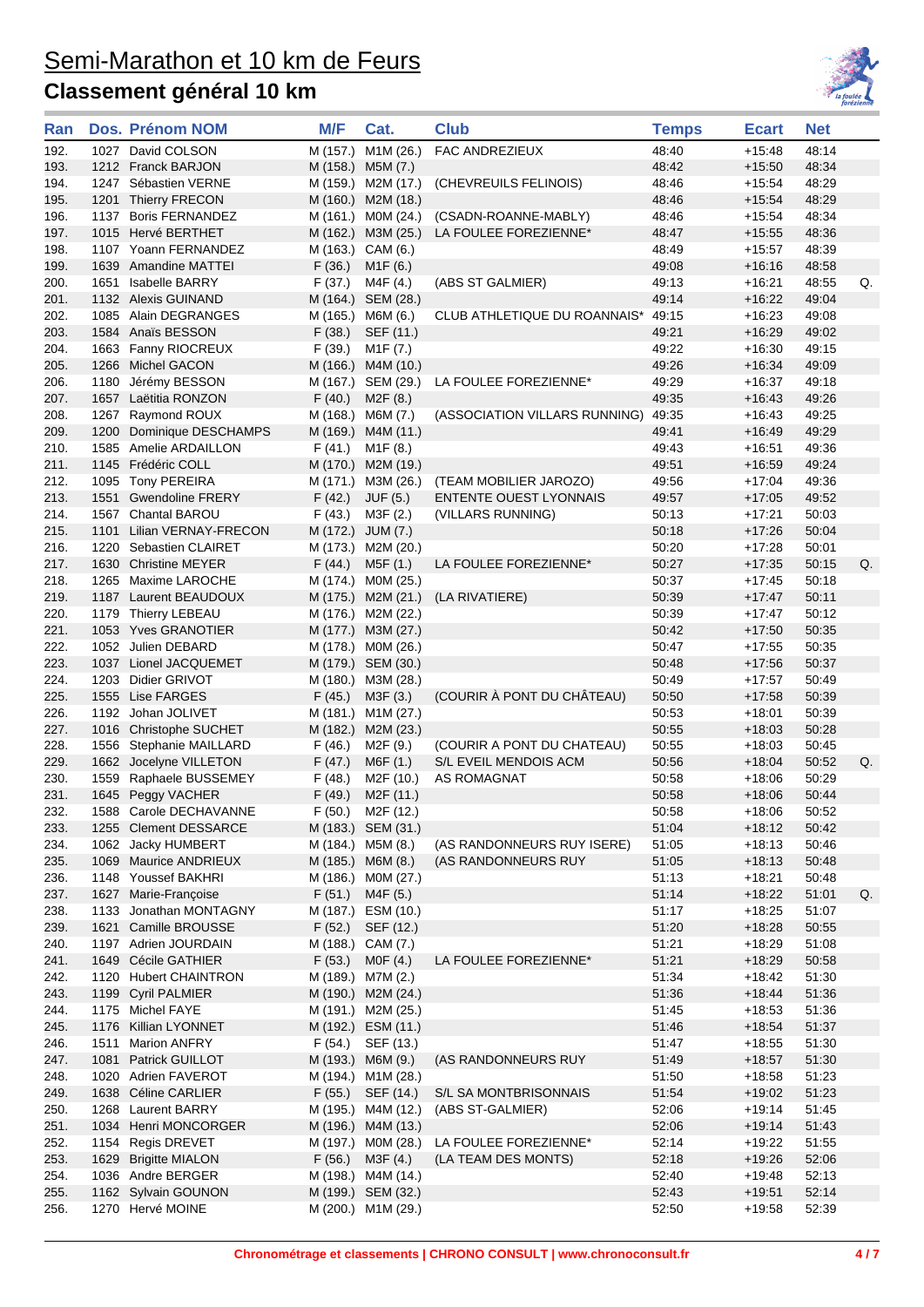

| Ran          |      | Dos. Prénom NOM                                  | M/F              | Cat.                                | <b>Club</b>                                              | <b>Temps</b>   | <b>Ecart</b>         | Net            |
|--------------|------|--------------------------------------------------|------------------|-------------------------------------|----------------------------------------------------------|----------------|----------------------|----------------|
| 257.         |      | 1526 Aurélie GOUTTE                              | F(57.)           | M <sub>1</sub> F (9.)               |                                                          | 52:51          | $+19:59$             | 52:25          |
| 258.         |      | 1166 Quentin GRANGE                              |                  | M (201.) SEM (33.)                  |                                                          | 52:52          | $+20:00$             | 52:24          |
| 259.         |      | 1070 Philippe FOUILLEUL                          |                  | M (202.) M5M (9.)                   | (RANDONNEURS RUY-MONTCEAU) 52:55                         |                | $+20:03$             | 52:37          |
| 260.         |      | 1131 Ludovic MATHELIN                            |                  | M (203.) SEM (34.)                  | LA FOULEE FOREZIENNE*                                    | 52:59          | $+20:07$             | 52:39          |
| 261.         |      | 1025 Fabrice LICATA CARUSO                       |                  | M (204.) M1M (30.)                  |                                                          | 53:01          | $+20:09$             | 52:38          |
| 262.         |      | 1620 Justine BOUCHUT                             | F (58.)          | SEF (15.)                           |                                                          | 53:06          | $+20:14$             | 52:41          |
| 263.         |      | 1216 Dominique BOUCHUT                           |                  | M (205.) M4M (15.)                  |                                                          | 53:07          | $+20:15$             | 52:42          |
| 264.         |      | 1165 Jim MOUNET                                  |                  | M (206.) SEM (35.)                  |                                                          | 53:09          | $+20:17$             | 52:38          |
| 265.         |      | 1667 Caroline MICHALLET                          | F(59.)           | M3F (5.)                            | LA FOULEE FOREZIENNE*                                    | 53:10          | $+20:18$             | 52:47          |
| 266.         |      | 1157 Michel ROCHETTE                             |                  |                                     | M (207.) M5M (10.) AC ONDAINE FIRMINY                    | 53:16          | $+20:24$             | 53:09          |
| 267.         |      | 1554 Leila VERNAY-FRECON                         | F(60.)           | CAF(1.)                             |                                                          | 53:17          | $+20:25$             | 53:04          |
| 268.         |      | 1208 Stephan PERRIN                              |                  | M (208.) M3M (29.)                  |                                                          | 53:20          | $+20:28$             | 52:52          |
| 269.         |      | 1150 Adelino PINTO                               |                  | M (209.) M2M (26.)                  |                                                          | 53:23          | $+20.31$             | 52:52          |
| 270.         |      | 1151 Joao CARRANCA                               |                  | M (210.) M1M (31.)                  |                                                          | 53:24          | $+20:32$             | 52:50          |
| 271.         |      | 1538 Candice SAULNIER                            | F(61.)           | CAF(2.)                             |                                                          | 53:26          | $+20.34$             | 53:13          |
| 272.         |      | 1529 Francoise BARTHELEMY                        | F(62.)           | M3F (6.)                            | <b>CLCS FIRMINY</b>                                      | 53:36          | $+20:44$             | 53:13          |
| 273.         |      | 1637 Emilie DUCHEZ                               | F(63.)           | SEF (16.)                           |                                                          | 53:43          | $+20.51$             | 53:12          |
| 274.         |      | 1173 Christophe SACCHI                           |                  | M (211.) SEM (36.)                  |                                                          | 53:44          | $+20:52$             | 53:28          |
| 275.         |      | 1548 Nadege GAILLARD                             | F(64.)           | M2F (13.)                           | <b>CLCS FIRMINY</b>                                      | 53:45          | $+20:53$             | 53:22          |
| 276.         |      | 1127 Jeremy DELAUNEY                             |                  | M (212.) SEM (37.)                  |                                                          | 53:53          | $+21:01$             | 53:28          |
| 277.         |      | 1549 Anne-Lise BOICHON                           | F(65.)           | SEF (17.)                           | LA FOULEE FOREZIENNE*                                    | 53:54          | $+21:02$             | 53:28          |
| 278.         |      | 1272 Lucas PIZZIMENTI<br>1185 Laurent MEILLER    |                  | M (213.) SEM (38.)                  |                                                          | 53:54          | $+21:02$<br>$+21:04$ | 53:32          |
| 279.         |      |                                                  |                  | M (214.) M0M (29.)                  |                                                          | 53:56          |                      | 53:36          |
| 280.<br>281. |      | 1673 Elise TATOUT<br>1574 Pascaline GIDROL BOURG | F(66.)<br>F(67.) | JUF (6.)                            | (FEURS TRIATHLON)                                        | 53:58<br>54:00 | $+21:06$<br>$+21:08$ | 53:37<br>53:38 |
| 282.         |      | 1618 Flora COLOMB                                | F(68.)           | M <sub>1</sub> F (10.)<br>SEF (18.) | (TEAM MOBILIER JAROZO)                                   | 54:02          | $+21:10$             | 53:38          |
| 283.         |      | 1568 Melanie DENIGOT                             | F(69.)           | SEF (19.)                           |                                                          | 54:03          | $+21:11$             | 53:45          |
| 284.         |      | 1577 Ingrid BOURRAT                              | F (70.)          | M1F (11.)                           |                                                          | 54:10          | $+21:18$             | 53:43          |
| 285.         |      | 1239 Loic MASSARDIER                             |                  | M (215.) M1M (32.)                  | <b>CLCS FIRMINY</b>                                      | 54:28          | $+21:36$             | 54:04          |
| 286.         |      | 1582 Nathalie MARCHAND                           | F (71.)          | M2F (14.)                           | LA FOULEE FOREZIENNE*                                    | 54:30          | $+21:38$             | 54:07          |
| 287.         |      | 1654 Sandrine RICHARD                            | F(72.)           | M <sub>1</sub> F (12.)              |                                                          | 54:39          | $+21:47$             | 54:21          |
| 288.         |      | 1117 Charles GUARNERI                            |                  | M (216.) M5M (11.)                  | AC ONDAINE FIRMINY                                       | 54:42          | $+21:50$             | 54:35          |
| 289.         | 1571 | <b>Julie PREHER</b>                              | F(73.)           | M <sub>1</sub> F (13.)              | <b>CLCS FIRMINY</b>                                      | 54:43          | $+21:51$             | 54:20          |
| 290.         |      | 1064 Roland REIP                                 |                  | M (217.) M5M (12.)                  |                                                          | 54:44          | $+21:52$             | 54:23          |
| 291.         |      | 1626 Isabelle PISSOCHET                          | F(74.)           | M4F (6.)                            | LA FOULEE FOREZIENNE*                                    | 54:48          | $+21:56$             | 54:28          |
| 292.         |      | 1073 Eddy VERNAY                                 |                  | M (218.) M2M (27.)                  |                                                          | 54:49          | $+21:57$             | 54:34          |
| 293.         |      | 1523 Gaëlle ROBIN                                | F(75.)           | M <sub>1</sub> F (14.)              |                                                          | 54:53          | $+22:01$             | 54:33          |
| 294.         |      | 1516 Isabelle BERTHILLOT                         | F(76.)           | M3F (7.)                            |                                                          | 54:54          | $+22:02$             | 54:44          |
| 295.         |      | 1144 Xavier ALLIROT                              |                  | M (219.) M3M (30.)                  | S/L SA MONTBRISONNAIS                                    | 54:57          | $+22:05$             | 54:50          |
| 296.         |      | 1607 Marylene ALLIROT                            |                  | F (77.) M2F (15.)                   | S/L SA MONTBRISONNAIS                                    | 54:57          | $+22:05$             | 54:49          |
| 297.         |      | 1520 Adeline COLLONGEON                          |                  | F (78.) M1F (15.)                   |                                                          | 54:58          | $+22:06$             | 54:32          |
| 298.         |      | 1072 Alain MAZUY                                 |                  | M (220.) M5M (13.)                  | (RUY MONTCEAU)                                           | 55:03          | $+22:11$             | 54:43          |
| 299.         |      | 1215 Jérémy FOUGEROUSE                           |                  | M (221.) SEM (39.)                  |                                                          | 55:06          | $+22:14$             | 54:37          |
| 300.         |      | 1213 Mallory JACOUD                              |                  | M (222.) SEM (40.)                  |                                                          | 55:06          | $+22:14$             | 54:36          |
| 301.         |      | 1033 Jean Marc GROS                              |                  | M (223.) M2M (28.)                  |                                                          | 55:07          | $+22:15$             | 54:41          |
| 302.         |      | 1603 Marielle MURON                              |                  | $F(79.)$ M3F $(8.)$                 | (VILLARS RUNNING)                                        | 55:12          | $+22:20$             | 55:03          |
| 303.         |      | 1183 Olivier LYCZAK                              |                  | M (224.) M3M (31.)                  |                                                          | 55:12          | $+22:20$             | 55:07          |
| 304.         |      | 1572 Julie ROGUET                                | F(80.)           | M1F (16.)                           | (AS RANDONNEURS RUY)                                     | 55:14          | $+22:22$             | 54:54          |
| 305.         |      | 1671 Nathalie BOUQUIN                            | F(81.)           | M3F (9.)                            | SANS BORNES SAINT DIDIER SUR                             | 55:32          | $+22:40$             | 55:13          |
| 306.         |      | 1031 Luc CHAUDIER                                |                  | M (225.) M3M (32.)                  |                                                          | 55:38          | $+22:46$             | 55:25          |
| 307.         |      | 1214 Loic DUBOEUF                                |                  | M (226.) M1M (33.)                  |                                                          | 55:38          | $+22:46$             | 55:20          |
| 308.         |      | 1589 Sylvie ANGENIEUX                            | F(82.)           | M1F (17.)                           | (COURIR A PONT DU CHATEAU)<br>(COURIR À PONT DU CHÂTEAU) | 55:40          | $+22:48$             | 55:40          |
| 309.         |      | 1096 Guy-Pierre PEREZ                            |                  | M (227.) M5M (14.)                  |                                                          | 55:46          | $+22:54$             | 55:31          |
| 310.         |      | 1047 Didier CHAVARIN                             |                  | M (228.) M4M (16.)                  |                                                          | 55:51          | $+22:59$             | 55:28          |
| 311.<br>312. |      | 1049 Christian VILAIN                            | F(83.)           | M (229.) M3M (33.)                  |                                                          | 55:55<br>55:58 | $+23:03$<br>$+23:06$ | 55:27          |
| 313.         |      | 1514 Oriane BONHOMME<br>1063 Jose COLLANTES      | M (230.)         | SEF (20.)<br>M6M (10.)              | (RUY MONTCEAU)                                           | 56:06          | $+23:14$             | 55:39<br>55:50 |
| 314.         |      | 1610 Sandrine CARRANCA                           | F(84.)           | M <sub>1</sub> F (18.)              |                                                          | 56:09          | $+23:17$             | 55:38          |
| 315.         | 1558 | Maud CLAVEL                                      | F(85.)           | SEF (21.)                           |                                                          | 56:12          | $+23:20$             | 56:06          |
| 316.         |      | 1619 Valérie REYNAUD                             | F(86.)           | M0F (5.)                            |                                                          | 56:16          | $+23:24$             | 55:59          |
| 317.         | 1605 | Isabelle LEREAU                                  | F(87.)           | M4F (7.)                            | COURIR A PONT-DU-CHATEAU                                 | 56:16          | $+23:24$             | 56:04          |
| 318.         | 1609 | Isabel MOSNIER                                   | F(88.)           | M0F (6.)                            |                                                          | 56:21          | $+23:29$             | 55:50          |
| 319.         | 1533 | <b>Brigitte DUILLON</b>                          | F(89.)           | M4F (8.)                            | (CHEVREUILS FELINOIS)                                    | 56:31          | $+23:39$             | 56:15          |
| 320.         | 1569 | Melanie DUPERRAY                                 | F(90.)           | M0F (7.)                            |                                                          | 56:44          | $+23:52$             | 56:22          |
| 321.         |      | 1573 Laetitia RYSKALA                            | F(91.)           | MOF(8.)                             | (TEAM MOBILIER JAROZO)                                   | 56:45          | $+23:53$             | 56:25          |
|              |      |                                                  |                  |                                     |                                                          |                |                      |                |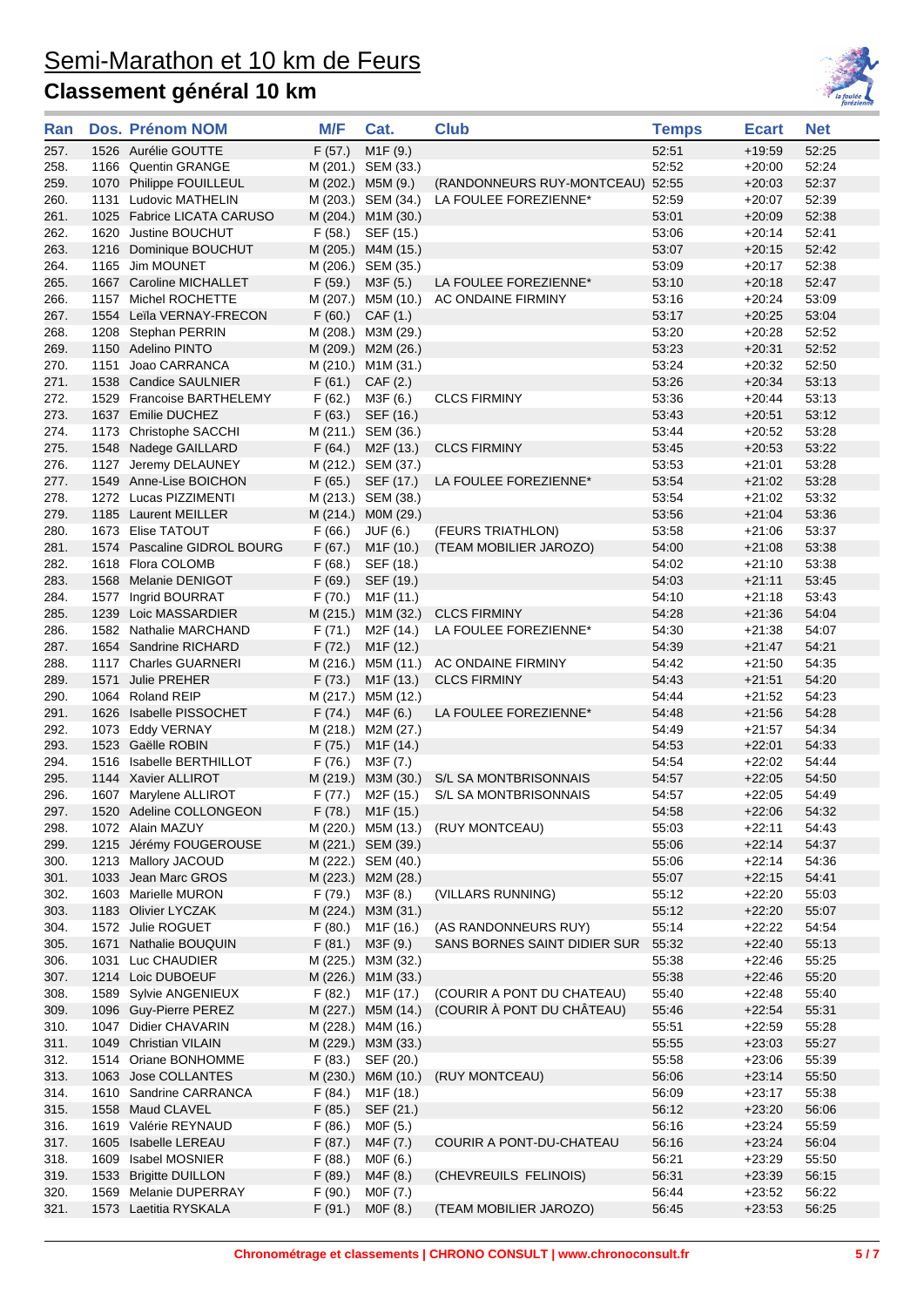

| F (92.)<br>M <sub>2</sub> F (16.)<br>56:49<br>322.<br>1601 Géraldine TERRAILLON<br>$+23:57$<br>56:53<br>323.<br>1525 Marie CAPTIER<br>F(93.)<br>SEF (22.)<br>$+24:01$<br>324.<br>1032 Gilles DELIC<br>57:01<br>$+24:09$<br>M (231.) M5M (15.)<br>325.<br>1522 Lea FERRAND<br>F(94.)<br>57:05<br>SEF (23.)<br>$+24:13$<br>326.<br>1021 Frédéric FERRAND<br>M (232.)<br>57:06<br>$+24:14$<br>M4M (17.)<br>F(95.)<br>57:06<br>327.<br>1539 Nadine BOICHON-MATHIAS<br>M3F (10.)<br>$+24:14$<br>57:08<br>328.<br>1617 Marie CHALAND<br>F(96.)<br>M <sub>1</sub> F (19.)<br>$+24:16$<br>329.<br>1035 Patrice NICOLAS<br>M (233.)<br>57:15<br>$+24:23$<br>M1M (34.)<br>330.<br>1542 Evelyne DAURET<br>F (97.)<br>M3F (11.)<br>(LA RIVATIERE)<br>57:23<br>$+24.31$<br>57:25<br>331.<br>1237 Raymond DELORME<br>M (234.) M5M (16.) ASM ST-ETIENNE<br>$+24:33$<br>57:29<br>332.<br>1670 Sarah TCHRAOU<br>F(98.)<br>SEF (24.)<br>COQUELICOT 42*<br>$+24:37$<br>333.<br>57:29<br>1152 Nora MOUHLI<br>F(99.)<br>M <sub>2</sub> F (17.)<br>$+24:37$<br>M (235.) M5M (17.)<br>57:32<br>334.<br>1174 Jean-Michel RUY<br>$+24:40$<br>57:35<br>335.<br>1660 Marielle GALLOT<br>F (100.) SEF (25.)<br>LA FOULEE FOREZIENNE*<br>$+24:43$<br>F (101.) SEF (26.)<br>57:38<br>336.<br>1644 Gladys ELISABETH<br>$+24.46$<br>57:38<br>337.<br>1600 Geneviève MAJSAK<br>$F(102.)$ MOF $(9.)$<br>$+24.46$<br>338.<br>1045 Roland JOURLIN<br>M (236.) M4M (18.)<br>57:45<br>$+24:53$<br>57:54<br>339.<br>1164 Rémy LAUVERNAY<br>M (237.) SEM (41.)<br>$+25:02$<br>340.<br>1550 Mathilde PION<br>F (103.) SEF (27.)<br>57:57<br>$+25:05$<br>57:58<br>341.<br>1591 Fanny BERTHET<br>F (104.) SEF (28.)<br>$+25:06$<br>342.<br>1564 Jeanne BOULOGNE<br>$F(105.)$ ESF $(3.)$<br>58:07<br>$+25:15$<br>RUNNING CLUB DE MABLY<br>343.<br>1535 Joëlle MAGNIN<br>F (106.) M5F (2.)<br>58:08<br>$+25:16$<br>(COURIR À PONT DU CHATEAU)<br>344.<br>1606 Nathalie MAUREL<br>F (107.) M3F (12.)<br>58:11<br>$+25:19$<br>57:58<br>(COURIR À PONT-DU-CHÂTEAU)<br>F (108.) M2F (18.)<br>58:11<br>345.<br>1593 Véronique PATRAC<br>$+25:19$<br>58:00<br>(COURIR À PONT DU CHATEAU)<br>346.<br>1583 Laurence ENJELVIN<br>F (109.) M1F (20.)<br>58:11<br>$+25:19$<br>1597 Karine TOULY<br>347.<br>F (110.) M3F (13.)<br>(COURIR A PONT DU CHATEAU)<br>58:12<br>$+25:20$<br>348.<br>1562 Camille BOIRON<br>F (111.) SEF (29.)<br>58:17<br>$+25:25$<br>349.<br>1222 Jena Michel STOPYRA<br>M (238.) M1M (35.)<br>58:20<br>$+25:28$<br>350.<br>1642 Caroline STOPYRA<br>F (112.) MOF (10.)<br>(CHEVREUILS FELINOIS)<br>58:21<br>$+25.29$<br>351.<br>1138 Patrick NIGON<br>M (239.) M2M (29.)<br>58:23<br>$+25.31$<br>1553 Chloé DURAND<br>F (113.) SEF (30.)<br>AS ROMAGNAT<br>58:26<br>352.<br>$+25:34$<br>58:30<br>353.<br>1611 Florence LABOURE<br>F (114.) M2F (19.)<br>$+25:38$<br>354.<br>1163 Lucien HUSSENET<br>M (240.) SEM (42.)<br>58:33<br>$+25.41$<br>355.<br>1055 Geoffrey BRUNEL<br>M (241.) SEM (43.)<br>58:35<br>$+25:43$<br>1225 Waldo DE LACAZE<br>58:46<br>356.<br>M (242.) SEM (44.)<br>$+25.54$<br>357.<br>1586 Celine PIZZIMENTI<br>F (115.) M2F (20.)<br>LA FOULEE FOREZIENNE*<br>59:07<br>$+26:15$<br>358.<br>1612 Christine GONIN<br>F (116.) M5F (3.)<br>59:08<br>$+26:16$<br>359.<br>1116 Frédéric BERRE<br>M (243.) M5M (18.)<br>COURIR A PONT-DU-CHATEAU<br>59:14<br>$+26.22$<br>360.<br>1104 Constant PERRUCHON<br>M (244.) M7M (3.)<br>59:14<br>$+26:22$<br>M (245.) SEM (45.)<br>59:20<br>$+26:28$<br>361.<br>1196 Damien DELABRE | 56:23<br>56:32<br>56:51<br>56:50<br>56:51<br>56:52<br>56:50<br>56:47<br>57:05<br>57:14<br>57:08<br>57:08<br>57:04<br>57:19<br>57:09<br>57:10 |
|------------------------------------------------------------------------------------------------------------------------------------------------------------------------------------------------------------------------------------------------------------------------------------------------------------------------------------------------------------------------------------------------------------------------------------------------------------------------------------------------------------------------------------------------------------------------------------------------------------------------------------------------------------------------------------------------------------------------------------------------------------------------------------------------------------------------------------------------------------------------------------------------------------------------------------------------------------------------------------------------------------------------------------------------------------------------------------------------------------------------------------------------------------------------------------------------------------------------------------------------------------------------------------------------------------------------------------------------------------------------------------------------------------------------------------------------------------------------------------------------------------------------------------------------------------------------------------------------------------------------------------------------------------------------------------------------------------------------------------------------------------------------------------------------------------------------------------------------------------------------------------------------------------------------------------------------------------------------------------------------------------------------------------------------------------------------------------------------------------------------------------------------------------------------------------------------------------------------------------------------------------------------------------------------------------------------------------------------------------------------------------------------------------------------------------------------------------------------------------------------------------------------------------------------------------------------------------------------------------------------------------------------------------------------------------------------------------------------------------------------------------------------------------------------------------------------------------------------------------------------------------------------------------------------------------------------------------------------------------------------------------------------------------------------------------------------------------------------------------------------------------------------------------------------------------------------------------------------------------------------------------------------------------------------------------------------------------------------------------------------------------------------------------------------------------------------------------------------------------------------------------------|----------------------------------------------------------------------------------------------------------------------------------------------|
|                                                                                                                                                                                                                                                                                                                                                                                                                                                                                                                                                                                                                                                                                                                                                                                                                                                                                                                                                                                                                                                                                                                                                                                                                                                                                                                                                                                                                                                                                                                                                                                                                                                                                                                                                                                                                                                                                                                                                                                                                                                                                                                                                                                                                                                                                                                                                                                                                                                                                                                                                                                                                                                                                                                                                                                                                                                                                                                                                                                                                                                                                                                                                                                                                                                                                                                                                                                                                                                                                                                  |                                                                                                                                              |
|                                                                                                                                                                                                                                                                                                                                                                                                                                                                                                                                                                                                                                                                                                                                                                                                                                                                                                                                                                                                                                                                                                                                                                                                                                                                                                                                                                                                                                                                                                                                                                                                                                                                                                                                                                                                                                                                                                                                                                                                                                                                                                                                                                                                                                                                                                                                                                                                                                                                                                                                                                                                                                                                                                                                                                                                                                                                                                                                                                                                                                                                                                                                                                                                                                                                                                                                                                                                                                                                                                                  |                                                                                                                                              |
|                                                                                                                                                                                                                                                                                                                                                                                                                                                                                                                                                                                                                                                                                                                                                                                                                                                                                                                                                                                                                                                                                                                                                                                                                                                                                                                                                                                                                                                                                                                                                                                                                                                                                                                                                                                                                                                                                                                                                                                                                                                                                                                                                                                                                                                                                                                                                                                                                                                                                                                                                                                                                                                                                                                                                                                                                                                                                                                                                                                                                                                                                                                                                                                                                                                                                                                                                                                                                                                                                                                  |                                                                                                                                              |
|                                                                                                                                                                                                                                                                                                                                                                                                                                                                                                                                                                                                                                                                                                                                                                                                                                                                                                                                                                                                                                                                                                                                                                                                                                                                                                                                                                                                                                                                                                                                                                                                                                                                                                                                                                                                                                                                                                                                                                                                                                                                                                                                                                                                                                                                                                                                                                                                                                                                                                                                                                                                                                                                                                                                                                                                                                                                                                                                                                                                                                                                                                                                                                                                                                                                                                                                                                                                                                                                                                                  |                                                                                                                                              |
|                                                                                                                                                                                                                                                                                                                                                                                                                                                                                                                                                                                                                                                                                                                                                                                                                                                                                                                                                                                                                                                                                                                                                                                                                                                                                                                                                                                                                                                                                                                                                                                                                                                                                                                                                                                                                                                                                                                                                                                                                                                                                                                                                                                                                                                                                                                                                                                                                                                                                                                                                                                                                                                                                                                                                                                                                                                                                                                                                                                                                                                                                                                                                                                                                                                                                                                                                                                                                                                                                                                  |                                                                                                                                              |
|                                                                                                                                                                                                                                                                                                                                                                                                                                                                                                                                                                                                                                                                                                                                                                                                                                                                                                                                                                                                                                                                                                                                                                                                                                                                                                                                                                                                                                                                                                                                                                                                                                                                                                                                                                                                                                                                                                                                                                                                                                                                                                                                                                                                                                                                                                                                                                                                                                                                                                                                                                                                                                                                                                                                                                                                                                                                                                                                                                                                                                                                                                                                                                                                                                                                                                                                                                                                                                                                                                                  |                                                                                                                                              |
|                                                                                                                                                                                                                                                                                                                                                                                                                                                                                                                                                                                                                                                                                                                                                                                                                                                                                                                                                                                                                                                                                                                                                                                                                                                                                                                                                                                                                                                                                                                                                                                                                                                                                                                                                                                                                                                                                                                                                                                                                                                                                                                                                                                                                                                                                                                                                                                                                                                                                                                                                                                                                                                                                                                                                                                                                                                                                                                                                                                                                                                                                                                                                                                                                                                                                                                                                                                                                                                                                                                  |                                                                                                                                              |
|                                                                                                                                                                                                                                                                                                                                                                                                                                                                                                                                                                                                                                                                                                                                                                                                                                                                                                                                                                                                                                                                                                                                                                                                                                                                                                                                                                                                                                                                                                                                                                                                                                                                                                                                                                                                                                                                                                                                                                                                                                                                                                                                                                                                                                                                                                                                                                                                                                                                                                                                                                                                                                                                                                                                                                                                                                                                                                                                                                                                                                                                                                                                                                                                                                                                                                                                                                                                                                                                                                                  |                                                                                                                                              |
|                                                                                                                                                                                                                                                                                                                                                                                                                                                                                                                                                                                                                                                                                                                                                                                                                                                                                                                                                                                                                                                                                                                                                                                                                                                                                                                                                                                                                                                                                                                                                                                                                                                                                                                                                                                                                                                                                                                                                                                                                                                                                                                                                                                                                                                                                                                                                                                                                                                                                                                                                                                                                                                                                                                                                                                                                                                                                                                                                                                                                                                                                                                                                                                                                                                                                                                                                                                                                                                                                                                  |                                                                                                                                              |
|                                                                                                                                                                                                                                                                                                                                                                                                                                                                                                                                                                                                                                                                                                                                                                                                                                                                                                                                                                                                                                                                                                                                                                                                                                                                                                                                                                                                                                                                                                                                                                                                                                                                                                                                                                                                                                                                                                                                                                                                                                                                                                                                                                                                                                                                                                                                                                                                                                                                                                                                                                                                                                                                                                                                                                                                                                                                                                                                                                                                                                                                                                                                                                                                                                                                                                                                                                                                                                                                                                                  |                                                                                                                                              |
|                                                                                                                                                                                                                                                                                                                                                                                                                                                                                                                                                                                                                                                                                                                                                                                                                                                                                                                                                                                                                                                                                                                                                                                                                                                                                                                                                                                                                                                                                                                                                                                                                                                                                                                                                                                                                                                                                                                                                                                                                                                                                                                                                                                                                                                                                                                                                                                                                                                                                                                                                                                                                                                                                                                                                                                                                                                                                                                                                                                                                                                                                                                                                                                                                                                                                                                                                                                                                                                                                                                  |                                                                                                                                              |
|                                                                                                                                                                                                                                                                                                                                                                                                                                                                                                                                                                                                                                                                                                                                                                                                                                                                                                                                                                                                                                                                                                                                                                                                                                                                                                                                                                                                                                                                                                                                                                                                                                                                                                                                                                                                                                                                                                                                                                                                                                                                                                                                                                                                                                                                                                                                                                                                                                                                                                                                                                                                                                                                                                                                                                                                                                                                                                                                                                                                                                                                                                                                                                                                                                                                                                                                                                                                                                                                                                                  |                                                                                                                                              |
|                                                                                                                                                                                                                                                                                                                                                                                                                                                                                                                                                                                                                                                                                                                                                                                                                                                                                                                                                                                                                                                                                                                                                                                                                                                                                                                                                                                                                                                                                                                                                                                                                                                                                                                                                                                                                                                                                                                                                                                                                                                                                                                                                                                                                                                                                                                                                                                                                                                                                                                                                                                                                                                                                                                                                                                                                                                                                                                                                                                                                                                                                                                                                                                                                                                                                                                                                                                                                                                                                                                  |                                                                                                                                              |
|                                                                                                                                                                                                                                                                                                                                                                                                                                                                                                                                                                                                                                                                                                                                                                                                                                                                                                                                                                                                                                                                                                                                                                                                                                                                                                                                                                                                                                                                                                                                                                                                                                                                                                                                                                                                                                                                                                                                                                                                                                                                                                                                                                                                                                                                                                                                                                                                                                                                                                                                                                                                                                                                                                                                                                                                                                                                                                                                                                                                                                                                                                                                                                                                                                                                                                                                                                                                                                                                                                                  |                                                                                                                                              |
|                                                                                                                                                                                                                                                                                                                                                                                                                                                                                                                                                                                                                                                                                                                                                                                                                                                                                                                                                                                                                                                                                                                                                                                                                                                                                                                                                                                                                                                                                                                                                                                                                                                                                                                                                                                                                                                                                                                                                                                                                                                                                                                                                                                                                                                                                                                                                                                                                                                                                                                                                                                                                                                                                                                                                                                                                                                                                                                                                                                                                                                                                                                                                                                                                                                                                                                                                                                                                                                                                                                  |                                                                                                                                              |
|                                                                                                                                                                                                                                                                                                                                                                                                                                                                                                                                                                                                                                                                                                                                                                                                                                                                                                                                                                                                                                                                                                                                                                                                                                                                                                                                                                                                                                                                                                                                                                                                                                                                                                                                                                                                                                                                                                                                                                                                                                                                                                                                                                                                                                                                                                                                                                                                                                                                                                                                                                                                                                                                                                                                                                                                                                                                                                                                                                                                                                                                                                                                                                                                                                                                                                                                                                                                                                                                                                                  | 57:23                                                                                                                                        |
|                                                                                                                                                                                                                                                                                                                                                                                                                                                                                                                                                                                                                                                                                                                                                                                                                                                                                                                                                                                                                                                                                                                                                                                                                                                                                                                                                                                                                                                                                                                                                                                                                                                                                                                                                                                                                                                                                                                                                                                                                                                                                                                                                                                                                                                                                                                                                                                                                                                                                                                                                                                                                                                                                                                                                                                                                                                                                                                                                                                                                                                                                                                                                                                                                                                                                                                                                                                                                                                                                                                  | 57:24                                                                                                                                        |
|                                                                                                                                                                                                                                                                                                                                                                                                                                                                                                                                                                                                                                                                                                                                                                                                                                                                                                                                                                                                                                                                                                                                                                                                                                                                                                                                                                                                                                                                                                                                                                                                                                                                                                                                                                                                                                                                                                                                                                                                                                                                                                                                                                                                                                                                                                                                                                                                                                                                                                                                                                                                                                                                                                                                                                                                                                                                                                                                                                                                                                                                                                                                                                                                                                                                                                                                                                                                                                                                                                                  | 57:32                                                                                                                                        |
|                                                                                                                                                                                                                                                                                                                                                                                                                                                                                                                                                                                                                                                                                                                                                                                                                                                                                                                                                                                                                                                                                                                                                                                                                                                                                                                                                                                                                                                                                                                                                                                                                                                                                                                                                                                                                                                                                                                                                                                                                                                                                                                                                                                                                                                                                                                                                                                                                                                                                                                                                                                                                                                                                                                                                                                                                                                                                                                                                                                                                                                                                                                                                                                                                                                                                                                                                                                                                                                                                                                  | 57:35                                                                                                                                        |
|                                                                                                                                                                                                                                                                                                                                                                                                                                                                                                                                                                                                                                                                                                                                                                                                                                                                                                                                                                                                                                                                                                                                                                                                                                                                                                                                                                                                                                                                                                                                                                                                                                                                                                                                                                                                                                                                                                                                                                                                                                                                                                                                                                                                                                                                                                                                                                                                                                                                                                                                                                                                                                                                                                                                                                                                                                                                                                                                                                                                                                                                                                                                                                                                                                                                                                                                                                                                                                                                                                                  | 57:42                                                                                                                                        |
|                                                                                                                                                                                                                                                                                                                                                                                                                                                                                                                                                                                                                                                                                                                                                                                                                                                                                                                                                                                                                                                                                                                                                                                                                                                                                                                                                                                                                                                                                                                                                                                                                                                                                                                                                                                                                                                                                                                                                                                                                                                                                                                                                                                                                                                                                                                                                                                                                                                                                                                                                                                                                                                                                                                                                                                                                                                                                                                                                                                                                                                                                                                                                                                                                                                                                                                                                                                                                                                                                                                  | 57:44                                                                                                                                        |
|                                                                                                                                                                                                                                                                                                                                                                                                                                                                                                                                                                                                                                                                                                                                                                                                                                                                                                                                                                                                                                                                                                                                                                                                                                                                                                                                                                                                                                                                                                                                                                                                                                                                                                                                                                                                                                                                                                                                                                                                                                                                                                                                                                                                                                                                                                                                                                                                                                                                                                                                                                                                                                                                                                                                                                                                                                                                                                                                                                                                                                                                                                                                                                                                                                                                                                                                                                                                                                                                                                                  |                                                                                                                                              |
|                                                                                                                                                                                                                                                                                                                                                                                                                                                                                                                                                                                                                                                                                                                                                                                                                                                                                                                                                                                                                                                                                                                                                                                                                                                                                                                                                                                                                                                                                                                                                                                                                                                                                                                                                                                                                                                                                                                                                                                                                                                                                                                                                                                                                                                                                                                                                                                                                                                                                                                                                                                                                                                                                                                                                                                                                                                                                                                                                                                                                                                                                                                                                                                                                                                                                                                                                                                                                                                                                                                  | 57:58                                                                                                                                        |
|                                                                                                                                                                                                                                                                                                                                                                                                                                                                                                                                                                                                                                                                                                                                                                                                                                                                                                                                                                                                                                                                                                                                                                                                                                                                                                                                                                                                                                                                                                                                                                                                                                                                                                                                                                                                                                                                                                                                                                                                                                                                                                                                                                                                                                                                                                                                                                                                                                                                                                                                                                                                                                                                                                                                                                                                                                                                                                                                                                                                                                                                                                                                                                                                                                                                                                                                                                                                                                                                                                                  | 57:59                                                                                                                                        |
|                                                                                                                                                                                                                                                                                                                                                                                                                                                                                                                                                                                                                                                                                                                                                                                                                                                                                                                                                                                                                                                                                                                                                                                                                                                                                                                                                                                                                                                                                                                                                                                                                                                                                                                                                                                                                                                                                                                                                                                                                                                                                                                                                                                                                                                                                                                                                                                                                                                                                                                                                                                                                                                                                                                                                                                                                                                                                                                                                                                                                                                                                                                                                                                                                                                                                                                                                                                                                                                                                                                  | 58:08                                                                                                                                        |
|                                                                                                                                                                                                                                                                                                                                                                                                                                                                                                                                                                                                                                                                                                                                                                                                                                                                                                                                                                                                                                                                                                                                                                                                                                                                                                                                                                                                                                                                                                                                                                                                                                                                                                                                                                                                                                                                                                                                                                                                                                                                                                                                                                                                                                                                                                                                                                                                                                                                                                                                                                                                                                                                                                                                                                                                                                                                                                                                                                                                                                                                                                                                                                                                                                                                                                                                                                                                                                                                                                                  | 58:04                                                                                                                                        |
|                                                                                                                                                                                                                                                                                                                                                                                                                                                                                                                                                                                                                                                                                                                                                                                                                                                                                                                                                                                                                                                                                                                                                                                                                                                                                                                                                                                                                                                                                                                                                                                                                                                                                                                                                                                                                                                                                                                                                                                                                                                                                                                                                                                                                                                                                                                                                                                                                                                                                                                                                                                                                                                                                                                                                                                                                                                                                                                                                                                                                                                                                                                                                                                                                                                                                                                                                                                                                                                                                                                  | 58:06                                                                                                                                        |
|                                                                                                                                                                                                                                                                                                                                                                                                                                                                                                                                                                                                                                                                                                                                                                                                                                                                                                                                                                                                                                                                                                                                                                                                                                                                                                                                                                                                                                                                                                                                                                                                                                                                                                                                                                                                                                                                                                                                                                                                                                                                                                                                                                                                                                                                                                                                                                                                                                                                                                                                                                                                                                                                                                                                                                                                                                                                                                                                                                                                                                                                                                                                                                                                                                                                                                                                                                                                                                                                                                                  | 58:08                                                                                                                                        |
|                                                                                                                                                                                                                                                                                                                                                                                                                                                                                                                                                                                                                                                                                                                                                                                                                                                                                                                                                                                                                                                                                                                                                                                                                                                                                                                                                                                                                                                                                                                                                                                                                                                                                                                                                                                                                                                                                                                                                                                                                                                                                                                                                                                                                                                                                                                                                                                                                                                                                                                                                                                                                                                                                                                                                                                                                                                                                                                                                                                                                                                                                                                                                                                                                                                                                                                                                                                                                                                                                                                  | 57:58                                                                                                                                        |
|                                                                                                                                                                                                                                                                                                                                                                                                                                                                                                                                                                                                                                                                                                                                                                                                                                                                                                                                                                                                                                                                                                                                                                                                                                                                                                                                                                                                                                                                                                                                                                                                                                                                                                                                                                                                                                                                                                                                                                                                                                                                                                                                                                                                                                                                                                                                                                                                                                                                                                                                                                                                                                                                                                                                                                                                                                                                                                                                                                                                                                                                                                                                                                                                                                                                                                                                                                                                                                                                                                                  | 57:59                                                                                                                                        |
|                                                                                                                                                                                                                                                                                                                                                                                                                                                                                                                                                                                                                                                                                                                                                                                                                                                                                                                                                                                                                                                                                                                                                                                                                                                                                                                                                                                                                                                                                                                                                                                                                                                                                                                                                                                                                                                                                                                                                                                                                                                                                                                                                                                                                                                                                                                                                                                                                                                                                                                                                                                                                                                                                                                                                                                                                                                                                                                                                                                                                                                                                                                                                                                                                                                                                                                                                                                                                                                                                                                  | 58:02                                                                                                                                        |
|                                                                                                                                                                                                                                                                                                                                                                                                                                                                                                                                                                                                                                                                                                                                                                                                                                                                                                                                                                                                                                                                                                                                                                                                                                                                                                                                                                                                                                                                                                                                                                                                                                                                                                                                                                                                                                                                                                                                                                                                                                                                                                                                                                                                                                                                                                                                                                                                                                                                                                                                                                                                                                                                                                                                                                                                                                                                                                                                                                                                                                                                                                                                                                                                                                                                                                                                                                                                                                                                                                                  | 58:11                                                                                                                                        |
|                                                                                                                                                                                                                                                                                                                                                                                                                                                                                                                                                                                                                                                                                                                                                                                                                                                                                                                                                                                                                                                                                                                                                                                                                                                                                                                                                                                                                                                                                                                                                                                                                                                                                                                                                                                                                                                                                                                                                                                                                                                                                                                                                                                                                                                                                                                                                                                                                                                                                                                                                                                                                                                                                                                                                                                                                                                                                                                                                                                                                                                                                                                                                                                                                                                                                                                                                                                                                                                                                                                  | 58:17                                                                                                                                        |
|                                                                                                                                                                                                                                                                                                                                                                                                                                                                                                                                                                                                                                                                                                                                                                                                                                                                                                                                                                                                                                                                                                                                                                                                                                                                                                                                                                                                                                                                                                                                                                                                                                                                                                                                                                                                                                                                                                                                                                                                                                                                                                                                                                                                                                                                                                                                                                                                                                                                                                                                                                                                                                                                                                                                                                                                                                                                                                                                                                                                                                                                                                                                                                                                                                                                                                                                                                                                                                                                                                                  | 58:47                                                                                                                                        |
|                                                                                                                                                                                                                                                                                                                                                                                                                                                                                                                                                                                                                                                                                                                                                                                                                                                                                                                                                                                                                                                                                                                                                                                                                                                                                                                                                                                                                                                                                                                                                                                                                                                                                                                                                                                                                                                                                                                                                                                                                                                                                                                                                                                                                                                                                                                                                                                                                                                                                                                                                                                                                                                                                                                                                                                                                                                                                                                                                                                                                                                                                                                                                                                                                                                                                                                                                                                                                                                                                                                  | 58:50                                                                                                                                        |
|                                                                                                                                                                                                                                                                                                                                                                                                                                                                                                                                                                                                                                                                                                                                                                                                                                                                                                                                                                                                                                                                                                                                                                                                                                                                                                                                                                                                                                                                                                                                                                                                                                                                                                                                                                                                                                                                                                                                                                                                                                                                                                                                                                                                                                                                                                                                                                                                                                                                                                                                                                                                                                                                                                                                                                                                                                                                                                                                                                                                                                                                                                                                                                                                                                                                                                                                                                                                                                                                                                                  | 59:01                                                                                                                                        |
|                                                                                                                                                                                                                                                                                                                                                                                                                                                                                                                                                                                                                                                                                                                                                                                                                                                                                                                                                                                                                                                                                                                                                                                                                                                                                                                                                                                                                                                                                                                                                                                                                                                                                                                                                                                                                                                                                                                                                                                                                                                                                                                                                                                                                                                                                                                                                                                                                                                                                                                                                                                                                                                                                                                                                                                                                                                                                                                                                                                                                                                                                                                                                                                                                                                                                                                                                                                                                                                                                                                  | 58:50                                                                                                                                        |
| F (117.) M1F (21.)<br>59:21<br>362.<br>1518 Soazig NICOLLE<br>$+26:29$                                                                                                                                                                                                                                                                                                                                                                                                                                                                                                                                                                                                                                                                                                                                                                                                                                                                                                                                                                                                                                                                                                                                                                                                                                                                                                                                                                                                                                                                                                                                                                                                                                                                                                                                                                                                                                                                                                                                                                                                                                                                                                                                                                                                                                                                                                                                                                                                                                                                                                                                                                                                                                                                                                                                                                                                                                                                                                                                                                                                                                                                                                                                                                                                                                                                                                                                                                                                                                           | 58:49<br>58:57                                                                                                                               |
| 1653 Juliette JOURLIN<br>F (118.) ESF (4.)<br>59:22<br>363.<br>$+26:30$                                                                                                                                                                                                                                                                                                                                                                                                                                                                                                                                                                                                                                                                                                                                                                                                                                                                                                                                                                                                                                                                                                                                                                                                                                                                                                                                                                                                                                                                                                                                                                                                                                                                                                                                                                                                                                                                                                                                                                                                                                                                                                                                                                                                                                                                                                                                                                                                                                                                                                                                                                                                                                                                                                                                                                                                                                                                                                                                                                                                                                                                                                                                                                                                                                                                                                                                                                                                                                          | 59:00                                                                                                                                        |
| 1614 Laurence COCHAT<br>F (119.) M1F (22.)<br>59:26<br>$+26:34$<br>364.                                                                                                                                                                                                                                                                                                                                                                                                                                                                                                                                                                                                                                                                                                                                                                                                                                                                                                                                                                                                                                                                                                                                                                                                                                                                                                                                                                                                                                                                                                                                                                                                                                                                                                                                                                                                                                                                                                                                                                                                                                                                                                                                                                                                                                                                                                                                                                                                                                                                                                                                                                                                                                                                                                                                                                                                                                                                                                                                                                                                                                                                                                                                                                                                                                                                                                                                                                                                                                          | 58:59                                                                                                                                        |
| (TEAM NIGAY)<br>59:40<br>365.<br>1054 David FRONTENAUD<br>M (246.) M2M (30.)<br>$+26.48$                                                                                                                                                                                                                                                                                                                                                                                                                                                                                                                                                                                                                                                                                                                                                                                                                                                                                                                                                                                                                                                                                                                                                                                                                                                                                                                                                                                                                                                                                                                                                                                                                                                                                                                                                                                                                                                                                                                                                                                                                                                                                                                                                                                                                                                                                                                                                                                                                                                                                                                                                                                                                                                                                                                                                                                                                                                                                                                                                                                                                                                                                                                                                                                                                                                                                                                                                                                                                         | 59:23                                                                                                                                        |
| M (247.) SEM (46.)<br>59:44<br>366.<br>1065 Romain CHAUDIER<br>$+26:52$                                                                                                                                                                                                                                                                                                                                                                                                                                                                                                                                                                                                                                                                                                                                                                                                                                                                                                                                                                                                                                                                                                                                                                                                                                                                                                                                                                                                                                                                                                                                                                                                                                                                                                                                                                                                                                                                                                                                                                                                                                                                                                                                                                                                                                                                                                                                                                                                                                                                                                                                                                                                                                                                                                                                                                                                                                                                                                                                                                                                                                                                                                                                                                                                                                                                                                                                                                                                                                          | 59:23                                                                                                                                        |
| 59:47<br>367.<br>1106 Frederic ETHIEN<br>M (248.) M3M (34.)<br>LA FOULEE FOREZIENNE*<br>$+26.55$                                                                                                                                                                                                                                                                                                                                                                                                                                                                                                                                                                                                                                                                                                                                                                                                                                                                                                                                                                                                                                                                                                                                                                                                                                                                                                                                                                                                                                                                                                                                                                                                                                                                                                                                                                                                                                                                                                                                                                                                                                                                                                                                                                                                                                                                                                                                                                                                                                                                                                                                                                                                                                                                                                                                                                                                                                                                                                                                                                                                                                                                                                                                                                                                                                                                                                                                                                                                                 | 59:26                                                                                                                                        |
| 368.<br>1527 Karine<br>F (120.) M1F (23.)<br>1:00:14<br>$+27:22$                                                                                                                                                                                                                                                                                                                                                                                                                                                                                                                                                                                                                                                                                                                                                                                                                                                                                                                                                                                                                                                                                                                                                                                                                                                                                                                                                                                                                                                                                                                                                                                                                                                                                                                                                                                                                                                                                                                                                                                                                                                                                                                                                                                                                                                                                                                                                                                                                                                                                                                                                                                                                                                                                                                                                                                                                                                                                                                                                                                                                                                                                                                                                                                                                                                                                                                                                                                                                                                 | 59:48                                                                                                                                        |
| 1590 Catherine GOURCY<br>$F(121.)$ M5F $(4.)$<br>(COURIR A PONT DU CHATEAU)<br>1:00:18<br>$+27.26$<br>369.                                                                                                                                                                                                                                                                                                                                                                                                                                                                                                                                                                                                                                                                                                                                                                                                                                                                                                                                                                                                                                                                                                                                                                                                                                                                                                                                                                                                                                                                                                                                                                                                                                                                                                                                                                                                                                                                                                                                                                                                                                                                                                                                                                                                                                                                                                                                                                                                                                                                                                                                                                                                                                                                                                                                                                                                                                                                                                                                                                                                                                                                                                                                                                                                                                                                                                                                                                                                       | 1:00:06                                                                                                                                      |
| 1544 Karine DUGUEY<br>F (122.) M2F (21.)<br>1:00:22<br>$+27:30$<br>370.                                                                                                                                                                                                                                                                                                                                                                                                                                                                                                                                                                                                                                                                                                                                                                                                                                                                                                                                                                                                                                                                                                                                                                                                                                                                                                                                                                                                                                                                                                                                                                                                                                                                                                                                                                                                                                                                                                                                                                                                                                                                                                                                                                                                                                                                                                                                                                                                                                                                                                                                                                                                                                                                                                                                                                                                                                                                                                                                                                                                                                                                                                                                                                                                                                                                                                                                                                                                                                          | 59:59                                                                                                                                        |
| 1519 Sandy CUBIZOLLE<br>F (123.) MOF (11.)<br>1:00:25<br>$+27:33$<br>371.                                                                                                                                                                                                                                                                                                                                                                                                                                                                                                                                                                                                                                                                                                                                                                                                                                                                                                                                                                                                                                                                                                                                                                                                                                                                                                                                                                                                                                                                                                                                                                                                                                                                                                                                                                                                                                                                                                                                                                                                                                                                                                                                                                                                                                                                                                                                                                                                                                                                                                                                                                                                                                                                                                                                                                                                                                                                                                                                                                                                                                                                                                                                                                                                                                                                                                                                                                                                                                        | 59:59                                                                                                                                        |
| 1658 Somally HENG<br>1:00:33<br>372.<br>F (124.) SEF (31.)<br>$+27:41$                                                                                                                                                                                                                                                                                                                                                                                                                                                                                                                                                                                                                                                                                                                                                                                                                                                                                                                                                                                                                                                                                                                                                                                                                                                                                                                                                                                                                                                                                                                                                                                                                                                                                                                                                                                                                                                                                                                                                                                                                                                                                                                                                                                                                                                                                                                                                                                                                                                                                                                                                                                                                                                                                                                                                                                                                                                                                                                                                                                                                                                                                                                                                                                                                                                                                                                                                                                                                                           | 1:00:19                                                                                                                                      |
| 373.<br>1534 Sandra DROUET<br>F (125.) MOF (12.)<br>1:00:47<br>$+27:55$                                                                                                                                                                                                                                                                                                                                                                                                                                                                                                                                                                                                                                                                                                                                                                                                                                                                                                                                                                                                                                                                                                                                                                                                                                                                                                                                                                                                                                                                                                                                                                                                                                                                                                                                                                                                                                                                                                                                                                                                                                                                                                                                                                                                                                                                                                                                                                                                                                                                                                                                                                                                                                                                                                                                                                                                                                                                                                                                                                                                                                                                                                                                                                                                                                                                                                                                                                                                                                          | 1:00:17                                                                                                                                      |
| 1672 Maria Do Sameiro DE<br>F (126.) M1F (24.)<br>1:00:50<br>374.<br>$+27:58$                                                                                                                                                                                                                                                                                                                                                                                                                                                                                                                                                                                                                                                                                                                                                                                                                                                                                                                                                                                                                                                                                                                                                                                                                                                                                                                                                                                                                                                                                                                                                                                                                                                                                                                                                                                                                                                                                                                                                                                                                                                                                                                                                                                                                                                                                                                                                                                                                                                                                                                                                                                                                                                                                                                                                                                                                                                                                                                                                                                                                                                                                                                                                                                                                                                                                                                                                                                                                                    | 1:00:27                                                                                                                                      |
| 375.<br>1248 Alain FAVERJON<br>M (249.) M6M (11.)<br>1:00:53<br>$+28:01$                                                                                                                                                                                                                                                                                                                                                                                                                                                                                                                                                                                                                                                                                                                                                                                                                                                                                                                                                                                                                                                                                                                                                                                                                                                                                                                                                                                                                                                                                                                                                                                                                                                                                                                                                                                                                                                                                                                                                                                                                                                                                                                                                                                                                                                                                                                                                                                                                                                                                                                                                                                                                                                                                                                                                                                                                                                                                                                                                                                                                                                                                                                                                                                                                                                                                                                                                                                                                                         | 1:00:29                                                                                                                                      |
| F (127.) M2F (22.)<br>1536 Béatrice BONFILS<br>1:01:38<br>$+28.46$<br>376.                                                                                                                                                                                                                                                                                                                                                                                                                                                                                                                                                                                                                                                                                                                                                                                                                                                                                                                                                                                                                                                                                                                                                                                                                                                                                                                                                                                                                                                                                                                                                                                                                                                                                                                                                                                                                                                                                                                                                                                                                                                                                                                                                                                                                                                                                                                                                                                                                                                                                                                                                                                                                                                                                                                                                                                                                                                                                                                                                                                                                                                                                                                                                                                                                                                                                                                                                                                                                                       | 1:01:10                                                                                                                                      |
| 377.<br>1578 Valerie FLEURET<br>F (128.) M4F (9.)<br>(COURIR A PONT DU CHATEAU)<br>1:01:57<br>$+29.05$                                                                                                                                                                                                                                                                                                                                                                                                                                                                                                                                                                                                                                                                                                                                                                                                                                                                                                                                                                                                                                                                                                                                                                                                                                                                                                                                                                                                                                                                                                                                                                                                                                                                                                                                                                                                                                                                                                                                                                                                                                                                                                                                                                                                                                                                                                                                                                                                                                                                                                                                                                                                                                                                                                                                                                                                                                                                                                                                                                                                                                                                                                                                                                                                                                                                                                                                                                                                           | 1:01:43                                                                                                                                      |
| 1628 Nathalie ROLLAND<br>F (129.) M3F (14.)<br>1:02:03<br>$+29.11$<br>378.<br>FAC ANDREZIEUX<br>1552 Isabelle FAUVET<br><b>CLCS FIRMINY</b><br>1:02:15<br>$+29.23$                                                                                                                                                                                                                                                                                                                                                                                                                                                                                                                                                                                                                                                                                                                                                                                                                                                                                                                                                                                                                                                                                                                                                                                                                                                                                                                                                                                                                                                                                                                                                                                                                                                                                                                                                                                                                                                                                                                                                                                                                                                                                                                                                                                                                                                                                                                                                                                                                                                                                                                                                                                                                                                                                                                                                                                                                                                                                                                                                                                                                                                                                                                                                                                                                                                                                                                                               | 1:01:48                                                                                                                                      |
| 379.<br>F (130.) M2F (23.)<br>1664 Marie VOIRIN<br>F (131.) M3F (15.)<br>1:02:25<br>$+29.33$<br>380.                                                                                                                                                                                                                                                                                                                                                                                                                                                                                                                                                                                                                                                                                                                                                                                                                                                                                                                                                                                                                                                                                                                                                                                                                                                                                                                                                                                                                                                                                                                                                                                                                                                                                                                                                                                                                                                                                                                                                                                                                                                                                                                                                                                                                                                                                                                                                                                                                                                                                                                                                                                                                                                                                                                                                                                                                                                                                                                                                                                                                                                                                                                                                                                                                                                                                                                                                                                                             | 1:01:51<br>1:02:03                                                                                                                           |
| 1656 Christine NAULIN<br>F (132.) M4F (10.)<br>(CORCY ENDURENCE)<br>1:02:44<br>381.<br>$+29.52$                                                                                                                                                                                                                                                                                                                                                                                                                                                                                                                                                                                                                                                                                                                                                                                                                                                                                                                                                                                                                                                                                                                                                                                                                                                                                                                                                                                                                                                                                                                                                                                                                                                                                                                                                                                                                                                                                                                                                                                                                                                                                                                                                                                                                                                                                                                                                                                                                                                                                                                                                                                                                                                                                                                                                                                                                                                                                                                                                                                                                                                                                                                                                                                                                                                                                                                                                                                                                  |                                                                                                                                              |
| 1608 Magali PILON<br>F (133.) M1F (25.)<br>LA FOULEE FOREZIENNE*<br>1:02:50<br>382.<br>$+29.58$                                                                                                                                                                                                                                                                                                                                                                                                                                                                                                                                                                                                                                                                                                                                                                                                                                                                                                                                                                                                                                                                                                                                                                                                                                                                                                                                                                                                                                                                                                                                                                                                                                                                                                                                                                                                                                                                                                                                                                                                                                                                                                                                                                                                                                                                                                                                                                                                                                                                                                                                                                                                                                                                                                                                                                                                                                                                                                                                                                                                                                                                                                                                                                                                                                                                                                                                                                                                                  |                                                                                                                                              |
| 1206 Jean François GENTES<br>383.<br>M (250.) M7M (4.)<br>1:03:22<br>$+30:30$                                                                                                                                                                                                                                                                                                                                                                                                                                                                                                                                                                                                                                                                                                                                                                                                                                                                                                                                                                                                                                                                                                                                                                                                                                                                                                                                                                                                                                                                                                                                                                                                                                                                                                                                                                                                                                                                                                                                                                                                                                                                                                                                                                                                                                                                                                                                                                                                                                                                                                                                                                                                                                                                                                                                                                                                                                                                                                                                                                                                                                                                                                                                                                                                                                                                                                                                                                                                                                    | 1:02:22                                                                                                                                      |
| 1622 Clémence BOUCHET<br>F (134.) SEF (32.)<br>(LES DINGUILS DU FOREZ)<br>384.<br>1:03:27<br>$+30.35$                                                                                                                                                                                                                                                                                                                                                                                                                                                                                                                                                                                                                                                                                                                                                                                                                                                                                                                                                                                                                                                                                                                                                                                                                                                                                                                                                                                                                                                                                                                                                                                                                                                                                                                                                                                                                                                                                                                                                                                                                                                                                                                                                                                                                                                                                                                                                                                                                                                                                                                                                                                                                                                                                                                                                                                                                                                                                                                                                                                                                                                                                                                                                                                                                                                                                                                                                                                                            | 1:02:30                                                                                                                                      |
| 385.<br>1513 Catherine PERRIN<br>F (135.) M4F (11.)<br>1:03:39<br>$+30.47$                                                                                                                                                                                                                                                                                                                                                                                                                                                                                                                                                                                                                                                                                                                                                                                                                                                                                                                                                                                                                                                                                                                                                                                                                                                                                                                                                                                                                                                                                                                                                                                                                                                                                                                                                                                                                                                                                                                                                                                                                                                                                                                                                                                                                                                                                                                                                                                                                                                                                                                                                                                                                                                                                                                                                                                                                                                                                                                                                                                                                                                                                                                                                                                                                                                                                                                                                                                                                                       | 1:03:00<br>1:03:18                                                                                                                           |
| 386.<br>1531 Laurence CHAUDIER<br>F (136.) M2F (24.)<br>1:03:40<br>$+30.48$<br>1:03:25                                                                                                                                                                                                                                                                                                                                                                                                                                                                                                                                                                                                                                                                                                                                                                                                                                                                                                                                                                                                                                                                                                                                                                                                                                                                                                                                                                                                                                                                                                                                                                                                                                                                                                                                                                                                                                                                                                                                                                                                                                                                                                                                                                                                                                                                                                                                                                                                                                                                                                                                                                                                                                                                                                                                                                                                                                                                                                                                                                                                                                                                                                                                                                                                                                                                                                                                                                                                                           | 1:03:34                                                                                                                                      |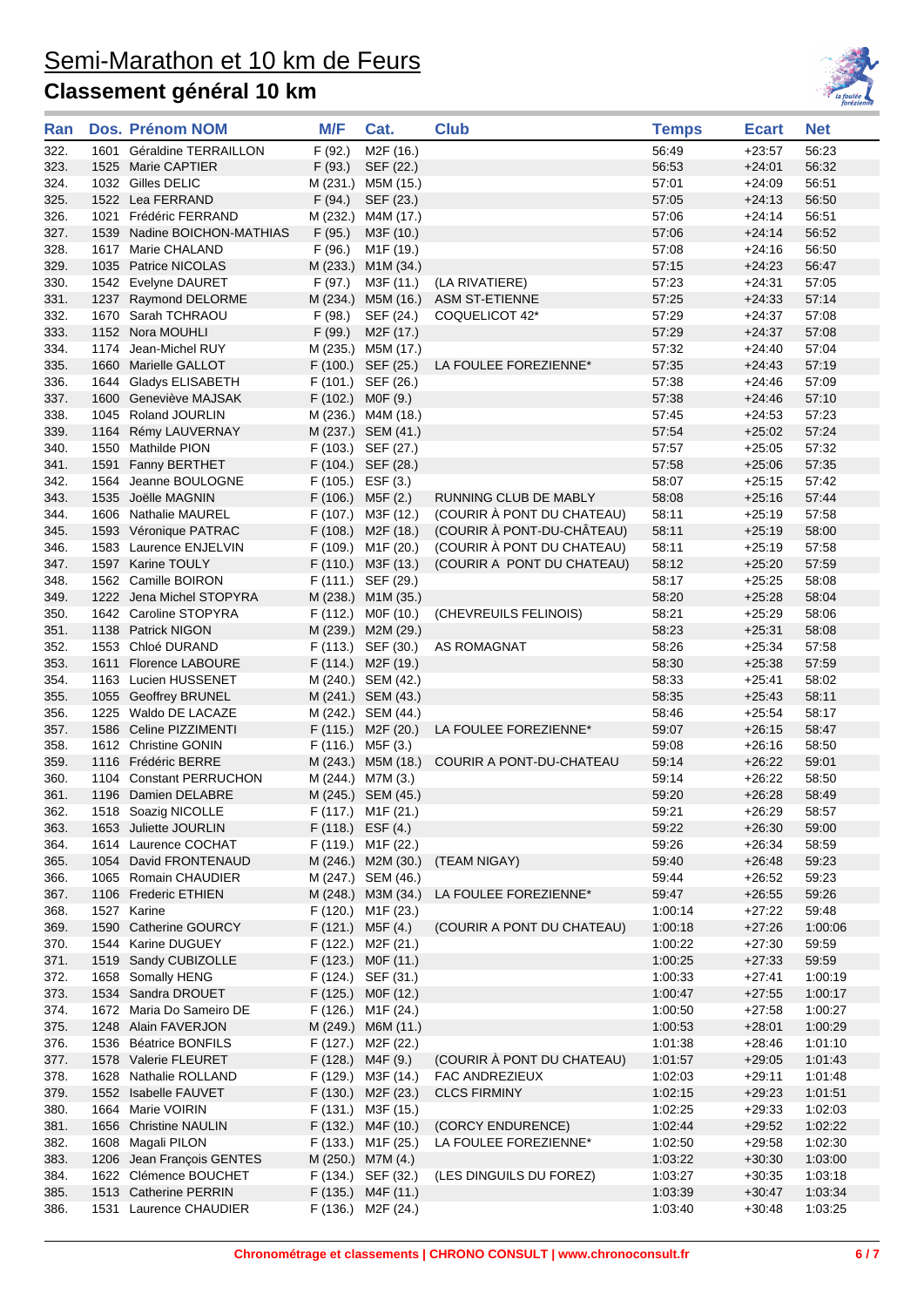

| Ran        |          | <b>Dos. Prénom NOM</b>    | M/F      | Cat.                   | <b>Club</b>                        | <b>Temps</b> | <b>Ecart</b> | <b>Net</b> |
|------------|----------|---------------------------|----------|------------------------|------------------------------------|--------------|--------------|------------|
| 387.       |          | 1530 Aude ROUCHOUZE       | F(137.)  | M0F (13.)              |                                    | 1:03:40      | $+30.48$     | 1:03:25    |
| 388.       | 1541     | Francoise CARLOZ          | F(138.)  | M6F (2.)               | (RANDONNEURS RUY MONTCEAU) 1:03:42 |              | $+30:50$     | 1:03:22    |
| 389.       | 1595     | <b>Celine GUICHARD</b>    | F(139.)  | M4F (12.)              | AC ONDAINE FIRMINY                 | 1.04.01      | $+31:09$     | 1:03:54    |
| 390.       |          | 1594 Stephanie FERAPPY    | F(140.)  | M <sub>2</sub> F (25.) | AC ONDAINE FIRMINY                 | 1:04:01      | $+31:09$     | 1:03:54    |
| 391.       |          | 1543 Chantal FAYOLLE      | F(141.)  | M5F(5.)                | <b>CLCS FIRMINY</b>                | 1:04:28      | $+31:36$     | 1:04:03    |
| 392.       |          | 1512 Prisca MALAVAL       | F (142.) | SEF (33.)              |                                    | 1:04:52      | $+32:00$     | 1:04:33    |
| 393.       |          | 1615 Fanny GAUCHER        |          | F (143.) SEF (34.)     |                                    | 1:05:17      | $+32.25$     | 1:04:48    |
| 394.       | 1039     | David GOUTTE              |          | M (251.) M2M (31.)     |                                    | 1:05:31      | $+32.39$     | 1:05:05    |
| 395.       |          | 1613 Agnès PROST LAFOND   |          | F (144.) M3F (16.)     | ATHLEFORM'42                       | 1:05:32      | $+32:40$     | 1:04:59    |
| 396.       |          | 1563 Geraldine BOULOGNE   | F (145.) | M2F (26.)              |                                    | 1:05:46      | $+32:54$     | 1:05:20    |
| 397.       |          | 1515 Ambre BERTHET        |          | F (146.) CAF (3.)      | <b>CA FOREZIEN</b>                 | 1:06:14      | $+33.22$     | 1:06:01    |
| 398.       |          | 1635 Eliane PARIS         | F(147.)  | M6F (3.)               | <b>CLCS FIRMINY</b>                | 1:06:18      | $+33:26$     | 1:05:54    |
| 399.       |          | 1665 Astrid VOIRIN        |          | F (148.) SEF (35.)     |                                    | 1:06:30      | $+33.38$     | 1:06:07    |
| 400.       |          | 1636 Morgane ROBLET       |          | F (149.) SEF (36.)     |                                    | 1:06:49      | $+33.57$     | 1:06:21    |
| 401.       | 1648     | Amandine GALARDO          |          | F (150.) SEF (37.)     |                                    | 1:06:50      | $+33.58$     | 1:06:22    |
| 402.       |          | 1640 Angélique BOINON     | F(151.)  | SEF (38.)              |                                    | 1:06:50      | $+33.58$     | 1:06:22    |
| 403.       | 1098     | Jean Paul GRENADOS        |          | M (252.) M7M (5.)      | (RADONNEURS RUY MONTCEAU)          | 1:07:10      | $+34.18$     | 1:06:54    |
| 404.       |          | 1624 Nathalie BERCHOUX    | F (152.) | M1F (26.)              |                                    | 1:07:31      | $+34.39$     | 1:07:03    |
| 405.       |          | 1532 Veronique SANTELLI   |          | F (153.) M3F (17.)     |                                    | 1:08:19      | $+35:27$     | 1:08:04    |
| 406.       |          | 1545 Severine VIALLETON   | F (154.) | M2F (27.)              |                                    | 1:08:24      | $+35:32$     | 1:08:09    |
| 407.       | 1546     | <b>Beatrice RASCLE</b>    |          | F (155.) M2F (28.)     |                                    | 1:08:31      | $+35.39$     | 1:08:15    |
| 408.       |          | 1634 Ingrid FAYOLLE       |          | F (156.) SEF (39.)     |                                    | 1:09:47      | $+36:55$     | 1:09:37    |
| 409.       | 1661     | Ophélie TOINON            |          | F (157.) SEF (40.)     |                                    | 1:09:47      | $+36.55$     | 1:09:37    |
| 410.       | 1241     | Anthony LAFARGE           |          | M (253.) SEM (47.)     |                                    | 1:09:48      | $+36.56$     | 1:09:48    |
| 411.       |          | 1669 Amandine CELLE       |          | F (158.) SEF (41.)     |                                    | 1:10:34      | $+37:42$     | 1:10:17    |
| 412.       |          | 1524 Aline CIBET          |          | F (159.) SEF (42.)     |                                    | 1:10:38      | $+37:46$     | 1:10:21    |
| 413.       |          | 1646 Faustine MUSCAT      | F(160.)  | JUF (7.)               |                                    | 1:11:24      | $+38.32$     | 1:11:08    |
| 414.       |          | 1579 Marie Laure VANDOMME | F(161.)  | M4F (13.)              |                                    | 1:12:41      | $+39.49$     | 1:12:09    |
| 415.       |          | 1126 Jean Luc DELAIR      | M (254.) | M4M (19.)              | (COURIR À PONT DU CHATEAU)         | 1:12:41      | $+39.49$     | 1:12:09    |
| 416.       |          | 1580 Nathalie SAUVAT      | F(162.)  | M3F (18.)              | (COURIR À PONT DU CHÂTEAU          | 1:16:37      | $+43.45$     | 1:16:03    |
| 417.       | 1130     | Jean-Pierre LOURSEYRE     |          | M (255.) M4M (20.)     | (COURIR A PONT DU CHATEAU)         | 1:16:37      | $+43.45$     | 1:16:03    |
| 418.       |          | 1226 Philippe MUSCAT      |          | M (256.) M2M (32.)     |                                    | 1:18:14      | $+45.22$     | 1:17:47    |
| 419.       | 1581     | <b>Martine BENEZIT</b>    |          | F (163.) M3F (19.)     | (COURIR À PONT DU CHÂTEAU)         | 1:20:23      | $+47.31$     | 1:19:50    |
| 420.       | 1141     | <b>Bruno LEREAU</b>       |          | M (257.) M4M (21.)     | (COURIR À PONT DU CHÂTEAU)         | 1:20:23      | $+47.31$     | 1:19:50    |
|            | Abandons |                           |          |                        |                                    |              |              |            |
| <b>DNF</b> |          | 1245 Maxence ETHIEN       | M()      | ESM()                  | LA FOULEE FOREZIENNE*              |              |              |            |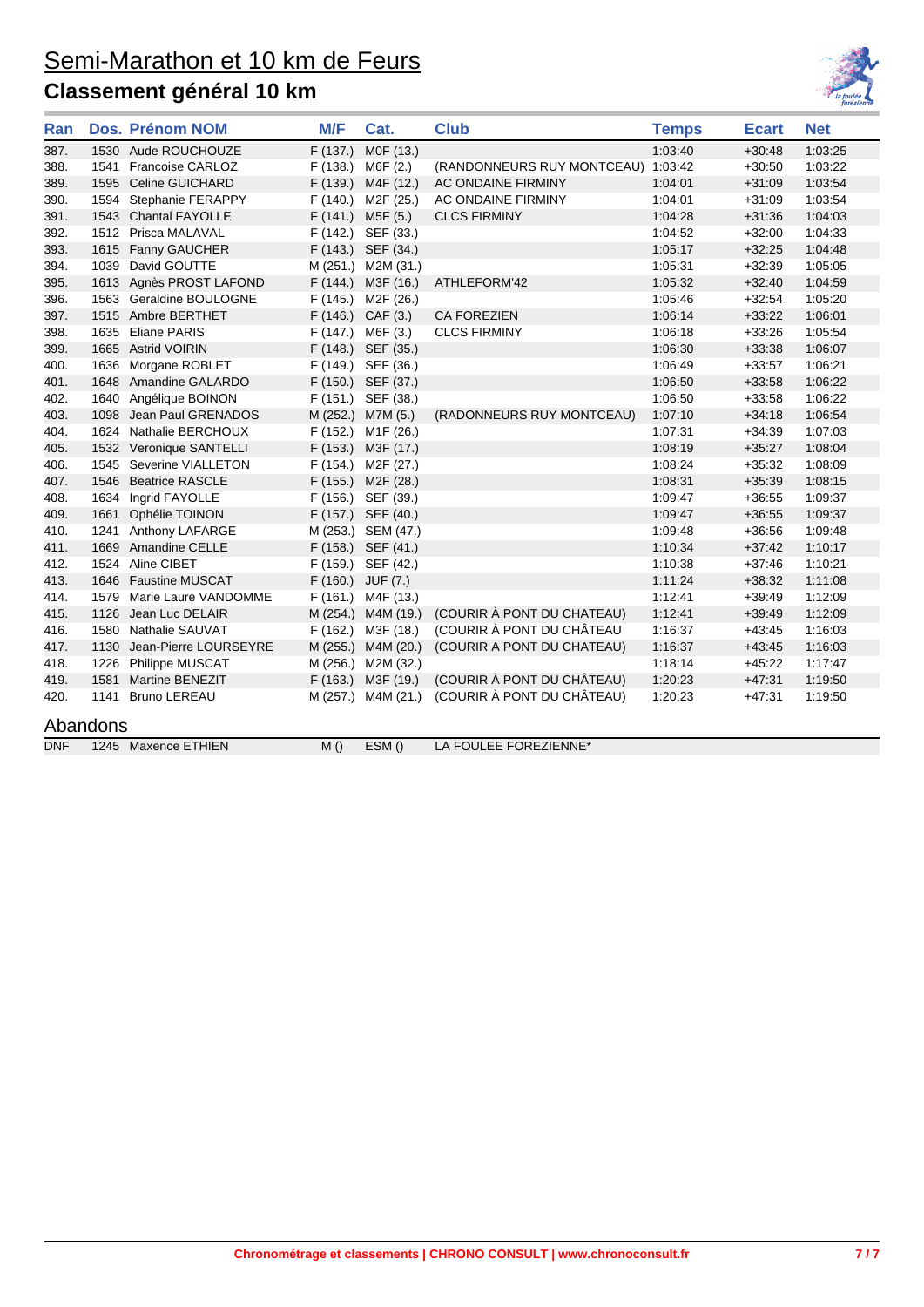#### **Classement général Semi-Marathon**





Semi-Marathon

1. 1 Alaa HRIOUED M (1.) MOM (1.) COQUELICOT 42\* 1:07:12 -- 1:07:12 Q. 2. 34 Loic ROLLAND M (2.) SEM (1.) ATOUSPORTS 1:09:28 +2:16 1:09:28 Q. 3. 10 Florian DUFOUR M (3.) SEM (2.) CLUB ATHLETIQUE DU ROANNAIS\* 1:09:32 +2:20 1:09:32 Q. 4. 38 Baptiste GIBERT M (4.) SEM (3.) VELAY ATHLETISME 1:09:40 +2:28 1:09:40 Q. 5. 463 Cyril THOMAS M (5.) MOM (2.) COQUELICOT 42\* 1:09:44 +2:32 1:09:43 Q. 6. 23 Thibaut IMBERT M (6.) SEM (4.) VELAY ATHLETISME 1:09:46 +2:34 1:09:46 Q. 7. 21 Clovis CHAVEROT M (7.) SEM (5.) S/L ARVE ATHLETISME BONNEVILLE 1:09:49 +2:37 1:09:49 Q. 8. 7 Melvyn BRACON M (8.) SEM (6.) S/L PIERRE BENITE ATHLETISME 1:10:00 +2:48 1:09:59 Q. 9. 11 Olivier GAILLARD M (9.) M1M (1.) AS CALUIRE ET CUIRE 1:10:18 +3:06 1:10:18 Q. 10. 470 Theo DEBARD M (10.) SEM (7.) 1:10:32 +3:20 1:10:31 Q. 11. 309 Mathias GIBERT M (11.) SEM (8.) VELAY ATHLETISME 1:11:10 +3:58 1:11:09 Q. 12. 9 Adrien SZUSCIK M (12.) SEM (9.) S/L PIERRE BENITE ATHLETISME 1:11:15 +4:03 1:11:14 Q.<br>13. 2 Sebastien HOURS M (13.) SEM (10.) S/L PIERRE BENITE ATHLETISME 1:11:50 +4:38 1:11:49 Q. 13. 2 Sebastien HOURS M (13.) SEM (10.) S/L PIERRE BENITE ATHLETISME 1:11:50 +4:38 1:11:49 Q. 14. 36 Yohann GACON M (14.) SEM (11.) FAC ANDREZIEUX 1:11:52 +4:40 1:11:51 Q. 15. 27 Jerome MICHON M (15.) M0M (3.) AC ONDAINE FIRMINY 1:12:12 +5:00 1:12:11 Q. 16. 29 Antoine DECAMBRON M (16.) SEM (12.) S/L ATHLETIC CLUB TASSIN 1:12:34 +5:22 1:12:32 Q. 17. 15 Noel SANIAL M (17.) M2M (1.) 1:13:38 +6:26 1:13:38 Q. 18. 225 Florian CORNELOUP M (18.) SEM (13.) CLUB ATHLETIQUE DU ROANNAIS\* 1:13:44 +6:32 1:13:42 Q. 19. 4 Romain SERVEAUX M (19.) M0M (4.) (ROANNE TRIATHLON) 1:14:16 +7:04 1:14:15 Q. 20. 14 William LEMAIRE M (20.) M0M (5.) ASPTT CLERMONT ATHLETISME 1:14:17 +7:05 1:14:15 Q. 21. 246 Michaël ZANOLETTI M (21.) M0M (6.) S/L AS MONTFERRAND 1:14:17 +7:05 1:14:16 Q. 22. 22 Florian ARMANET M (22.) SEM (14.) S/L PIERRE BENITE ATHLETISME 1:14:21 +7:09 1:14:19 Q. 23. 25 Johann VILLARD M (23.) SEM (15.) ASVEL VILLEURBANNE\* 1:14:36 +7:24 1:14:34 Q. 24. 18 Nicolas DUMAS M (24.) M2M (2.) S/L ATHLETISME CLUB COURNON 1:14:44 +7:32 1:14:42 Q. 25. 37 Johan FAURE M (25.) SEM (16.) COQUELICOT 42\* 1:15:01 +7:49 1:15:00 Q. 26. 28 Fabien TAVERNEIR M (26.) M1M (2.) (TEAM TDR FEURS) 1:15:11 +7:59 1:15:10 Q. 27. 382 Thierry FAURE M (27.) M3M (1.) 1:15:17 +8:05 1:15:14 Q. 28. 6 Sébastien DUFLOS M (28.) SEM (17.) CLUB ATHLETIQUE DU ROANNAIS\* 1:15:31 +8:19 1:15:28 Q. 29. 402 Nicolas FALATIK M (29.) SEM (18.) (SALOMON) 1:15:40 +8:28 1:15:39 30. 367 Jean-Paul CARVALHO M (30.) M3M (2.) S/L AS MONTFERRAND 1:17:04 +9:52 1:17:03 Q. 31. 13 Nicolas AULAGNE M (31.) M2M (3.) (RUNNING CLUB LERPTIEN / ASMSE 1:17:14 +10:02 1:17:14 Q. 32. 330 Jérémy FERRARI M (32.) M0M (7.) (ROANNE TRIATHLON) 1:17:58 +10:46 1:17:55 33. 703 Kristin COLARD F (1.) M0F (1.) AFA FEYZIN-VENISSIEUX 1:18:22 +11:10 1:18:21 Q. 34. 424 Michael LE COQUEN M (33.) M0M (8.) (VELAY ATHLETISME) 1:18:36 +11:24 1:18:35 35. 342 Damien DIDIER M (34.) M3M (3.) (TRIATHLON ROMANAIS) 1:18:41 +11:29 1:18:38 Q. 36. 139 Samuel REBOUL M (35.) M0M (9.) 1:18:42 +11:30 1:18:36 37. 162 Thierry LATCHIMY M (36.) M2M (4.) AS ROMAGNAT 1:18:54 +11:42 1:18:51 Q. 38. 238 Christophe GOUTILLE M (37.) M0M (10.) 1:18:56 +11:44 1:18:54 39. 32 Mattéo RUBERTI M (38.) ESM (1.) (COMITÉ SPORTIF DU LAC DES 1:19:03 +11:51 1:19:00 40. 33 Frédéric RUBERTI M (39.) M2M (5.) (COMITÉ SPORTIF DU LAC DES 1:19:03 +11:51 1:19:00 Q. 41. 79 Bertrand GUEHENNEC M (40.) M1M (3.) S/L AS MONTFERRAND 1:19:38 +12:26 1:19:36 Q. 42. 30 Lionel GAULIARDON M (41.) M2M (6.) (ASMSE TRI 42) 1:19:48 +12:36 1:19:47 Q. 43. 389 François DEVAUX M (42.) M0M (11.) AL ECHIROLLES 1:20:01 +12:49 1:19:53 44. 215 Julien PILON M (43.) M1M (4.) 1:20:04 +12:52 1:19:58 Q. 45. 120 Romain POZO M (44.) M1M (5.) S/L AS MONTFERRAND 1:20:05 +12:53 1:20:04 Q. 46. 361 David HEURTIER M (45.) M3M (4.) BEAUJOLAIS RUNNERS 1:20:06 +12:54 1:20:03 Q. 47. 455 Richard BERNARD M (46.) M3M (5.) (RADIO SCOOP) 1:20:11 +12:59 1:20:10 Q. 48. 24 Aurélien TRIOMPHE M (47.) M1M (6.) RUNNING CLUB DE MABLY 1:20:12 +13:00 1:20:12 Q. 49. 379 Bernard BUGNAND M (48.) M4M (1.) ASM ST-ETIENNE 1:20:14 +13:02 1:20:13 Q. 50. 3 Nicolas BOMPARD M (49.) M1M (7.) S/L AS MONTFERRAND 1:20:14 +13:02 1:20:13 Q. 51. 17 Antoine AMIOT M (50.) M2M (7.) EA MOULINS-YZEURE-AVERMES 1:20:14 +13:02 1:20:13 Q. 52. 701 Anne-Sophie VITTET F (2.) SEF (1.) GO FOR IT RUNNING - GRAND 1:20:43 +13:31 1:20:42 Q. 53. 707 Suzanne CARIANT F (3.) MOF (2.) AS CALUIRE ET CUIRE 1:20:44 +13:32 1:20:42 Q. 54. 197 Raphaël PAJOT M (51.) SEM (19.) (Y'A.C.A COURIR) 1:21:05 +13:53 1:21:02 55. 66 Matthieu BENARD M (52.) M1M (8.) S/L ATHLETISME CLUB COURNON 1:21:30 +14:18 1:21:27 56. 443 Maxence CHALAND M (53.) M0M (12.) (RUNNING CLUB LERPTIEN) 1:22:23 +15:11 1:22:12 57. 276 Vincent ESCAT M (54.) M1M (9.) S/L PIERRE BENITE ATHLETISME 1:22:31 +15:19 1:22:26 58. 461 Raphael BENEZIT M (55.) M3M (6.) VELAY ATHLETISME 1:22:56 +15:44 1:22:54 Q. 59. 412 Claude PRIVAT M (56.) M4M (2.) 1:22:56 +15:44 1:22:54 Q. 60. 152 Pierrick COQUET M (57.) SEM (20.) (CN SAINT CHAMOND TRIATHLON) 1:23:08 +15:56 1:23:06 61. 208 Dimitri GAILLAT M (58.) SEM (21.) 1:23:11 +15:59 1:23:08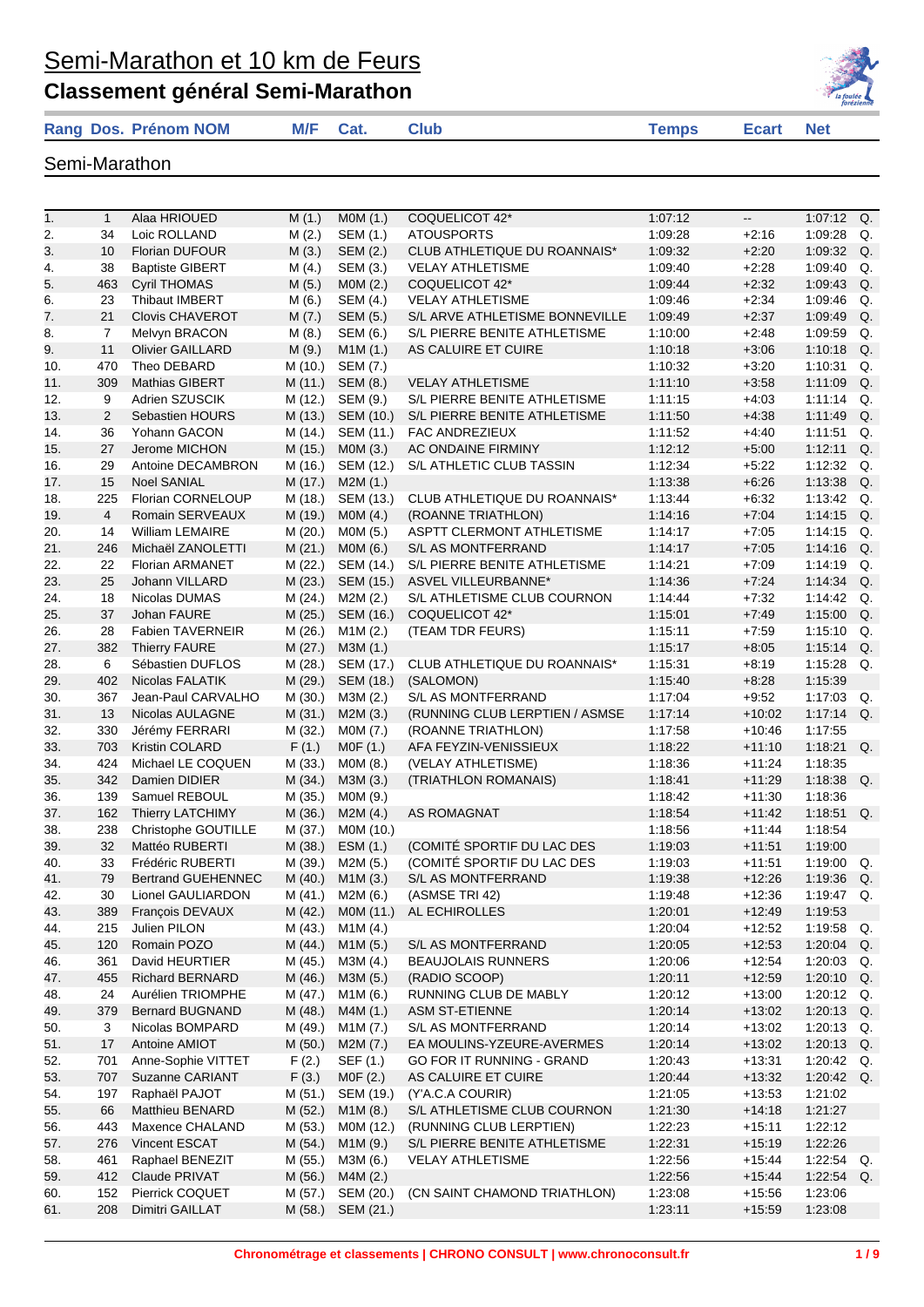

|              |            | Rang Dos. Prénom NOM                 | M/F                | Cat.                                     | <b>Club</b>                              | <b>Temps</b>       | <b>Ecart</b>         | <b>Net</b>         |                |
|--------------|------------|--------------------------------------|--------------------|------------------------------------------|------------------------------------------|--------------------|----------------------|--------------------|----------------|
| 62.          | 12         | Mathias GERY                         | M (59.)            | M2M (8.)                                 | <b>ASM ST-ETIENNE</b>                    | 1:23:15            | $+16:03$             | 1:23:13            |                |
| 63.          | 332        | <b>Emmanuel LECORDIER</b>            | M(60.)             | M3M (7.)                                 | <b>ASM ST-ETIENNE</b>                    | 1:23:22            | $+16:10$             | 1:23:21            | Q.             |
| 64.          | 141        | Simon HUGUET                         | M (61.)            | SEM (22.)                                |                                          | 1:23:22            | $+16:10$             | 1:23:18            |                |
| 65.          | 312        | Jean-Baptiste PERRIN                 | M(62.)             | M1M (10.)                                | RUNNING CLUB DE MABLY                    | 1:23:39            | $+16:27$             | 1:23:34            |                |
| 66.          | 704        | Sophie COTTIN                        | F(4.)              | MOF(3.)                                  | <b>SA THIERS</b>                         | 1:23:41            | $+16.29$             | 1:23:39            | Q.             |
| 67.          | 209        | Philippe MOUNIER                     | M (63.)            | M3M (8.)                                 | <b>CLCS FIRMINY</b>                      | 1:23:50            | $+16:38$             | 1:23:42            | Q <sub>r</sub> |
| 68.          | 247        | Jean-Charles BERTHIER                | M(64.)             | M0M (13.)                                | (CAL CHARLIEU)                           | 1:23:51            | $+16:39$             | 1:23:47            |                |
| 69.          | 170        | Gaétan MALLET                        | M(65.)             | SEM (23.)                                | AS ROMAGNAT                              | 1:23:54            | $+16:42$             | 1:23:50            |                |
| 70.          | 306        | Sylvain SERRE                        | M (66.)            | M0M (14.)                                | (RUNNING CLUB LERPTIEN)                  | 1:23:59            | $+16:47$             | 1:23:56            |                |
| 71.          | 83         | Vincent IBANEZ                       | M (67.)            | SEM (24.)                                |                                          | 1:24:00            | $+16:48$             | 1:23:53            |                |
| 72.          | 140        | Jacques ERARD                        | M (68.)            | M6M (1.)                                 | CLUB ATHLETIQUE DU ROANNAIS*             | 1:24:12            | +17:00               | $1:24:03$ Q.       |                |
| 73.          | 317        | Guillaume DESAGES                    | M (69.)            | M0M (15.)                                |                                          | 1.24:14            | $+17:02$             | 1:24:12            |                |
| 74.          | 64         | <b>Fabrice PANELLI</b>               | M (70.)            | M4M (3.)                                 | AFA FEYZIN-VENISSIEUX                    | 1:24:23            | $+17:11$             | $1:24:17$ Q.       |                |
| 75.          | 409        | Sébastien RIVOIRARD                  | M(71.)             | M2M (9.)                                 | (ASMSE TRI 42)                           | 1:24:29            | $+17:17$             | 1:24:27<br>1:24:32 |                |
| 76.          | 349        | Philippe CLEMENT                     | M (72.)            | M1M (11.)                                | (CAL CHARLIEU)                           | 1:24:37            | +17:25               |                    |                |
| 77.<br>78.   | 118<br>368 | François DUPRE<br>Jean Benoit DUFOUR | M (73.)<br>M (74.) | M2M (10.)<br>M0M (16.)                   | <b>CLCS FIRMINY</b><br>(CORCY ENDURANCE) | 1:24:40<br>1:24:46 | $+17:28$<br>$+17:34$ | 1:24:33<br>1:24:39 |                |
| 79.          | 460        | Jerome BENOIT                        | M (75.)            | M2M (11.)                                | (COURIR A PONT DU CHÂTEAU)               | 1:24:49            | $+17:37$             | 1:24:44            |                |
| 80.          | 126        | Fred SECOND                          | M (76.)            | M1M (12.)                                | (CNSC TRIATHLON)                         | 1:24:51            | $+17:39$             | 1:24:48            |                |
| 81.          | 195        | Stephane RABILLER                    | M (77.)            | MOM (17.)                                | <b>AS ROMAGNAT</b>                       | 1:24:59            | $+17:47$             | 1:24:55            |                |
| 82.          | 807        | Philippe                             | M (78.)            | M4M (4.)                                 | (VILLARS RUNNING)                        | 1:25:10            | $+17:58$             | 1:25:06            | Q.             |
| 83.          | 300        | Karim BEN TAHAR                      | M (79.)            | SEM (25.)                                |                                          | 1:25:22            | $+18:10$             | 1:25:18            |                |
| 84.          | 75         | <b>Emmanuel ROCHE</b>                | M(80.)             | M <sub>1</sub> M (13.)                   |                                          | 1:25:22            | $+18:10$             | 1:25:13            |                |
| 85.          | 254        | Jonathan RONDINEAU                   | M(81.)             | M1M (14.)                                | CLUB ATHLETIQUE DU ROANNAIS*             | 1:25:45            | $+18:33$             | 1:25:36            |                |
| 86.          | 181        | Hugo DUTREY                          | M (82.)            | SEM (26.)                                |                                          | 1:25:52            | $+18:40$             | 1:25:44            |                |
| 87.          | 84         | Mario SOUVIGNET                      | M (83.)            | M0M (18.)                                | AC ONDAINE FIRMINY                       | 1:25:54            | $+18:42$             | 1:25:52            |                |
| 88.          | 73         | Sylvain DESTORS                      | M (84.)            | M1M (15.)                                |                                          | 1:26:11            | $+18:59$             | 1:26:03            |                |
| 89.          | 31         | Norbert ANDRE                        | M (85.)            | M5M (1.)                                 | AC ONDAINE FIRMINY                       | 1:26:20            | $+19:08$             | 1:26:18            | Q.             |
| 90.          | 260        | Jacques SOULIER                      | M (86.)            | M4M (5.)                                 | (RUN VALSERINE)                          | 1:26:24            | +19:12               | 1:26:15            | Q.             |
| 91.          | 135        | Alexandre TROPEANO                   | M (87.)            | M1M (16.)                                | (ENTENTE OUEST LYONNAIS)                 | 1.26:34            | $+19:22$             | 1:26:30            |                |
| 92.          | 407        | Alexis ROUCHOUZE                     | M (88.)            | SEM (27.)                                | RUNNING CLUB DE MABLY                    | 1:26:38            | $+19:26$             | 1:26:33            |                |
| 93.          | 429        | Stéphane CELLE                       | M (89.)            | M2M (12.)                                |                                          | 1:27:02            | $+19:50$             | 1:26:59            |                |
| 94.          | 420        | Guillaume DALMASSO                   | M (90.)            | M2M (13.)                                |                                          | 1:27:08            | +19:56               | 1:27:01            |                |
| 95.          | 206        | Alexandre DELORE                     | M (91.)            | M2M (14.)                                | S/L PIERRE BENITE ATHLETISME             | 1:27:10            | $+19:58$             | 1:27:04            |                |
| 96.          | 457        | Philippe GOIFFON                     | M (92.)            | M3M (9.)                                 | SANS BORNES SAINT DIDIER SUR             | 1:27:18            | $+20:06$             | 1:27:11            |                |
| 97.          | 297        | <b>Olivier DURBIZE</b>               | M (93.)            | M2M (15.)                                | (L2C)                                    | 1:27:22            | $+20:10$             | 1:27:12            |                |
| 98.          | 119        | <b>Bertrand GENEST</b>               | M (94.)            | M0M (19.)                                | FAC ANDREZIEUX                           | 1:27:23            | $+20:11$             | 1:27:18            |                |
| 99.          | 438        | <b>Sebastien ALLIER</b>              | M (95.)            | M1M (17.)                                | (LES CHEVREUILS FÉLINOIS)                | 1.27:24            | $+20:12$             | 1.27.17            |                |
| 100.         | 373        | Michael JAMON                        | M (96.)            | M2M (16.)                                | (CHAPTEUIL SPORTS NATURE)                | 1:27:29            | $+20:17$             | 1:27:18            |                |
| 101.         | 90         | <b>Clément BARALLON</b>              | M (97.)            | M0M (20.)                                | <b>CLCS FIRMINY</b>                      | 1.27:46            | $+20.34$             | 1.27:35            |                |
| 102          | 67         | Maxime FONTAINE                      | M (98.)            | SEM (28.)                                | (ASMSE TRAITHLON 42)                     | 1:27:53            | $+20:41$             | 1:27:45            |                |
| 103.         | 146        | Sébastien GODEL                      |                    | M (99.) M3M (10.)                        | (TRYSSINGEAUX)                           | 1:27:58            | $+20:46$             | 1:27:53            |                |
| 104.         | 131        | Raphaël LACROIX                      |                    | M (100.) M2M (17.)                       |                                          | 1:28:10            | $+20:58$             | 1:28:00            |                |
| 105.         | 383        | <b>Christophe FRATTI</b>             |                    | M (101.) M2M (18.)                       | EA SAINT-CHAMOND                         | 1:28:10<br>1:28:11 | $+20:58$             | 1:28:07            |                |
| 106.         | 127        | Abdelhamid EL                        |                    | M (102.) M1M (18.)                       |                                          |                    | $+20:59$             | 1:27:33            |                |
| 107.<br>108. | 233<br>229 | Christophe LUCIA<br>Richard AUDOUAL  |                    | M (103.) M2M (19.)<br>M (104.) M3M (11.) | (CORCY ENDURANCE)                        | 1:28:15<br>1:28:17 | $+21:03$<br>$+21:05$ | 1:28:09<br>1:28:12 |                |
| 109.         | 124        | Aubin SERGENT                        |                    | M (105.) SEM (29.)                       |                                          | 1:28:22            | $+21:10$             | 1:28:15            |                |
| 110.         | 89         | <b>Florent GAUTHIER</b>              |                    | M (106.) M2M (20.)                       | AFA FEYZIN-VENISSIEUX                    | 1:28:29            | +21:17               | 1:28:23            |                |
| 111.         | 397        | <b>Thierry BEAL</b>                  |                    | M (107.) M3M (12.)                       | LA FOULEE FOREZIENNE*                    | 1:28:45            | $+21:33$             | 1:28:39            |                |
| 112.         | 160        | Julien BRUN                          |                    | M (108.) MOM (21.)                       | (ROANNE TRIATHLON)                       | 1:28:46            | +21:34               | 1:28:37            |                |
| 113.         | 358        | <b>Roland CHARLES</b>                |                    | M (109.) M0M (22.)                       | LA FOULEE FOREZIENNE*                    | 1:29:00            | $+21:48$             | 1:28:52            |                |
| 114.         | 242        | Fleury BENIER                        |                    | M (110.) M6M (2.)                        | (VILLARD RUNNING)                        | 1.29:04            | $+21:52$             | 1:28:54 Q.         |                |
| 115.         | 294        | Benoît MBOUISSOU                     |                    | M (111.) M1M (19.)                       | (VILLARD RUNNING)                        | 1:29:06            | $+21:54$             | 1:28:56            |                |
| 116.         | 315        | Hervé PREVOST                        |                    | M (112.) M3M (13.)                       |                                          | 1.29.23            | $+22:11$             | 1.29.16            |                |
| 117.         | 226        | Marcel FAYON                         |                    | M (113.) M4M (6.)                        | <b>CLCS FIRMINY</b>                      | 1:29:25            | $+22:13$             | $1:29:18$ Q.       |                |
| 118.         | 58         | Etienne PASQUELIN                    |                    | M (114.) SEM (30.)                       | (ASMSE TRI 42)                           | 1.29.27            | $+22:15$             | 1:29:19            |                |
| 119.         | 194        | Thomas XAVIER                        |                    | M (115.) SEM (31.)                       |                                          | 1:29:29            | $+22:17$             | 1.29.24            |                |
| 120.         | 458        | Philippe PATOUILLARD                 |                    | M (116.) M1M (20.)                       | CLUB SPORTIF AVIGNON MONTFAVET 1:29:29   |                    | +22:17               | 1:29:00            |                |
| 121.         | 705        | Carole DECHAMP                       | F(5.)              | M3F (1.)                                 | LA FOULEE FOREZIENNE*                    | 1:29:35            | $+22:23$             | 1.29.32            | Q.             |
| 122.         | 708        | Lea DINSEN                           | F(6.)              | M2F (1.)                                 | S/L ATHLETIC CLUB TASSIN                 | 1:29:37            | $+22:25$             | 1:29:26 Q.         |                |
| 123.         | 440        | Sebastien ROUPIE                     |                    | M (117.) M2M (21.)                       |                                          | 1:29:37            | $+22:25$             | 1:29:36            |                |
| 124.         | 78         | Sylvain RIVIERE                      |                    | M (118.) M1M (21.)                       |                                          | 1:29:46            | $+22:34$             | 1:29:37            |                |
| 125.         | 249        | Julien FAYOLLE                       |                    | M (119.) M1M (22.)                       | <b>CLCS FIRMINY</b>                      | 1:29:51            | $+22:39$             | 1.29.40            |                |
| 126.         | 190        | Gregory JANISSET                     |                    | M (120.) SEM (32.)                       |                                          | 1:29:58            | $+22:46$             | 1:29:52            |                |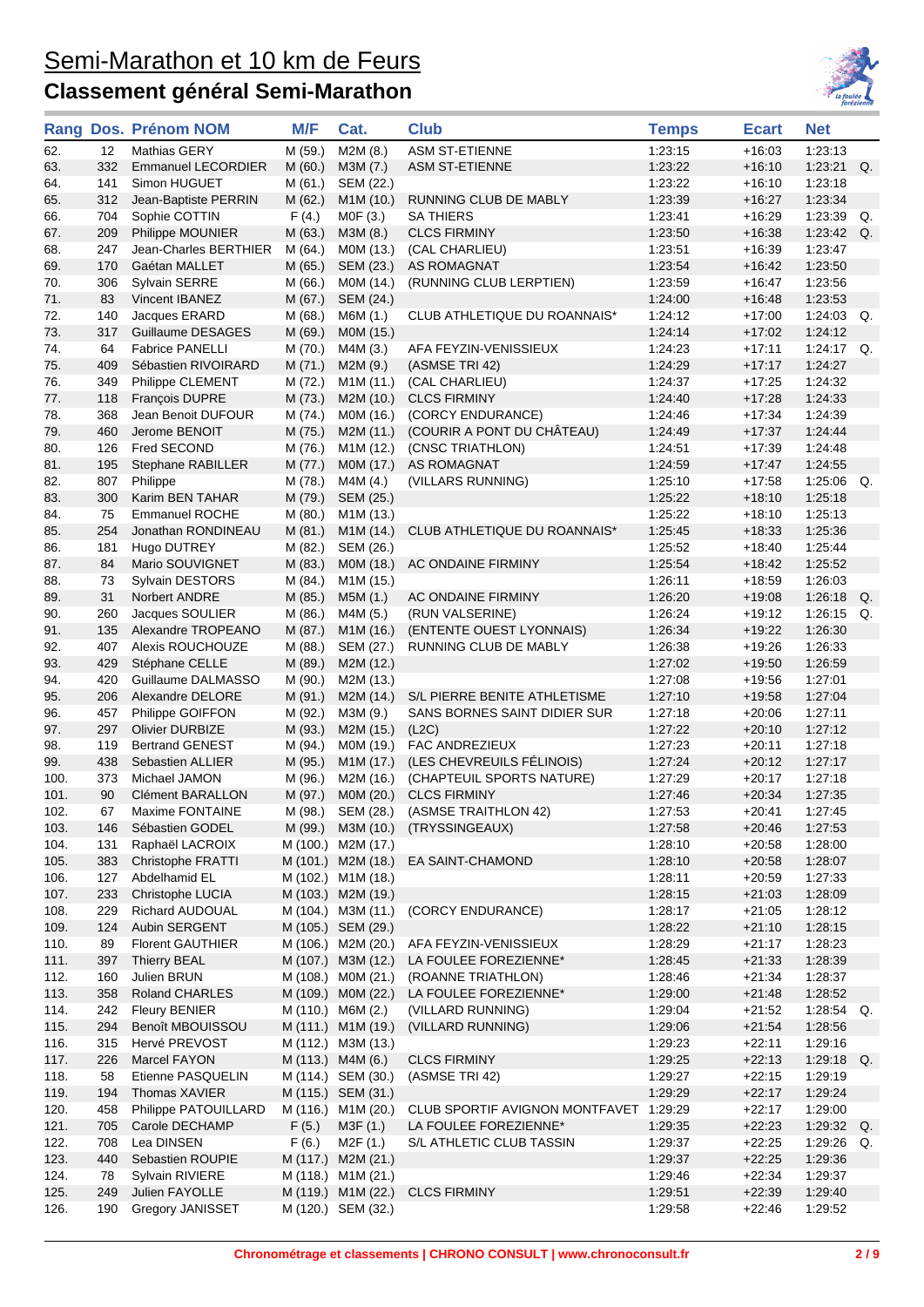

|              |            | Rang Dos. Prénom NOM                           | M/F   | Cat.                                     | <b>Club</b>                                        | <b>Temps</b>       | <b>Ecart</b>         | <b>Net</b>               |
|--------------|------------|------------------------------------------------|-------|------------------------------------------|----------------------------------------------------|--------------------|----------------------|--------------------------|
| 127.         | 173        | Laurent CHAZOT                                 |       | M (121.) M3M (14.)                       | RUNNING CLUB DE MABLY                              | 1:30:00            | $+22:48$             | 1:29:53                  |
| 128.         | 273        | Raphaël DUBOST                                 |       | M (122.) M2M (22.)                       | (CAL CHARLIEU)                                     | 1:30:05            | $+22:53$             | 1:29:59                  |
| 129.         | 216        | <b>Bertrand MOUNIER</b>                        |       | M (123.) M3M (15.)                       | <b>CLCS FIRMINY</b>                                | 1:30:14            | $+23:02$             | 1:30:04                  |
| 130.         | 258        | <b>Regis DURAND</b>                            |       | M (124.) M2M (23.)                       | LA FOULEE FOREZIENNE*                              | 1:30:17            | $+23:05$             | 1:30:12                  |
| 131.         | 94         | Denis ESTRAGNAT                                |       | M (125.) M1M (23.)                       |                                                    | 1:30:17            | $+23:05$             | 1:30:10                  |
| 132.         | 396        | Thierry CHAMPALLE                              |       | M (126.) M4M (7.)                        | CLUB ATHLETIQUE DU ROANNAIS*                       | 1:30:30            | $+23:18$             | 1:30:28<br>Q.            |
| 133.         | 169        | Didier PERRIER                                 |       | M (127.) M5M (2.)                        | <b>AS ROMAGNAT</b>                                 | 1:30:37            | $+23:25$             | 1:30:29<br>Q.            |
| 134.         | 386        | Nicolas BARTHOLLET                             |       | M (128.) M1M (24.)                       |                                                    | 1:30:39            | $+23:27$             | 1:30:31                  |
| 135.         | 428        | Mathieu SERRE                                  |       | M (129.) M0M (23.)                       | (RUNNING CLUB LERPTIEN)                            | 1:30:41            | $+23.29$             | 1:30:37                  |
| 136.         | 372        | Joanny FABREQUETTE                             |       | M (130.) M3M (16.)                       | EA SAINT-CHAMOND                                   | 1:30:46            | $+23:34$             | 1:30:43                  |
| 137.<br>138. | 352<br>416 | <b>Benoit REGNIER</b><br><b>Clement SCHMID</b> |       | M (131.) M2M (24.)<br>M (132.) MOM (24.) |                                                    | 1:30:58<br>1:31:04 | $+23.46$<br>$+23:52$ | 1:30:49<br>1:30:58       |
| 139.         | 275        | <b>Franck GOMEZ</b>                            |       | M (133.) M2M (25.)                       |                                                    | 1:31:08            | $+23:56$             | 1:30:54                  |
| 140.         | 280        | Damien ROLLAND                                 |       | M (134.) M3M (17.)                       |                                                    | 1:31:20            | $+24:08$             | 1:31:13                  |
| 141.         | 211        | Yann DUPUY                                     |       | M (135.) M2M (26.)                       |                                                    | 1:31:31            | $+24:19$             | 1:31:21                  |
| 142.         | 130        | <b>Bernard GUIDA</b>                           |       | M (136.) M5M (3.)                        |                                                    | 1:31:31            | $+24:19$             | 1:31:26<br>Q.            |
| 143.         | 76         | Thierry RODARY                                 |       | M (137.) M4M (8.)                        | COURIR EN LIVRADOIS FOREZ                          | 1:31:38            | $+24.26$             | 1:31:28<br>Q.            |
| 144.         | 344        | <b>Benoit RIEHL</b>                            |       | M (138.) SEM (33.)                       |                                                    | 1:31:40            | $+24:28$             | 1:31:27                  |
| 145.         | 243        | Arnaud CORTIAL                                 |       | M (139.) M2M (27.)                       | LA FOULEE FOREZIENNE*                              | 1.31.43            | $+24.31$             | 1:31:35                  |
| 146.         | 307        | Sylvain NAVARRO                                |       | M (140.) M1M (25.)                       | AS ROMAGNAT                                        | 1:31:48            | $+24:36$             | 1:31:43                  |
| 147.         | 426        | Rémi RENAUDIN                                  |       | M (141.) SEM (34.)                       |                                                    | 1:31:53            | $+24.41$             | 1:31:20                  |
| 148.         | 278        | Jérémy DEBOUT                                  |       | M (142.) SEM (35.)                       |                                                    | 1:31:55            | $+24.43$             | 1:31:39                  |
| 149.         | 388        | Sylvain TERRAT                                 |       | M (143.) M1M (26.)                       | AC ONDAINE FIRMINY                                 | 1:31:57            | $+24:45$             | 1:31:50                  |
| 150.         | 399        | Vivien CHARDON                                 |       | M (144.) M2M (28.)                       | (CNSC TRIATHLON)                                   | 1:31:58            | $+24.46$             | 1:31:46                  |
| 151.         | 151        | Thomas PRETOT                                  |       | M (145.) SEM (36.)                       |                                                    | 1:32:14            | $+25:02$             | 1:31:59                  |
| 152.         | 272        | Maxence MERLE                                  |       | M (146.) ESM (2.)                        |                                                    | 1:32:21            | $+25:09$             | 1:32:07                  |
| 153.         | 773        | Elsa MOSCHETTI                                 | F(7.) | EST(1.)                                  | CLUB ATHLETIQUE DU ROANNAIS*                       | 1:32:26            | $+25:14$             | 1:32:18<br>Q.            |
| 154.         | 417        | Laurent FUMEX                                  |       | M (147.) M3M (18.)                       | (RUN&MOI)                                          | 1:32:28            | $+25:16$             | 1:32:17                  |
| 155.         | 753        | Julien LOSERO                                  |       | M (148.) SEM (37.)                       |                                                    | 1:32:31            | $+25:19$             | 1:32:19                  |
| 156.         | 391        | Philippe BLANC                                 |       | M (149.) M4M (9.)                        | (NU SWIMRUN)                                       | 1:32:35            | $+25:23$             | 1:32:29                  |
| 157.         | 175        | Roberto MATTEI                                 |       | M (150.) M1M (27.)                       |                                                    | 1:32:37            | $+25:25$             | 1:32:28                  |
| 158.         | 713        | Elodie BUSSET                                  | F(8.) | M <sub>1</sub> F (1.)                    | (LA RIVATIERE)                                     | 1:32:39            | $+25:27$             | $1:32:35$ Q.             |
| 159.<br>160. | 377<br>115 | François GRANDJEAN<br>Michel GOUTALOY          |       | M (151.) M2M (29.)<br>M (152.) M5M (4.)  | (LA RIVATIÈRE)<br>S/L ATHLETIC CLUB TASSIN         | 1:32:39<br>1:32:48 | $+25:27$<br>$+25:36$ | 1:32:35<br>1:32:39<br>Q. |
| 161.         | 284        | <b>Francois GIRAUDIER</b>                      |       | M (153.) M3M (19.)                       |                                                    | 1:33:07            | $+25:55$             | 1:33:02                  |
| 162.         | 86         | <b>Francis PERNET</b>                          |       | M (154.) M5M (5.)                        | <b>COURIR EN LIVRADOIS FOREZ</b>                   | 1:33:14            | $+26:02$             | $1.33.09$ Q.             |
| 163.         | 102        | <b>Bruno DUPERRON</b>                          |       | M (155.) M4M (10.)                       |                                                    | 1:33:22            | $+26:10$             | 1:33:13                  |
| 164.         | 454        | Jerome CHALAND                                 |       | M (156.) M2M (30.)                       | (RADIO SCOOP)                                      | 1:33:26            | $+26:14$             | 1:33:17                  |
| 165.         | 191        | Pascal VAZ TORRES                              |       | M (157.) M4M (11.)                       | (VILLARS RUNNING)                                  | 1:33:31            | $+26:19$             | 1:33:20                  |
| 166.         | 323        | Luc FERRANDON                                  |       | M (158.) M3M (20.)                       | AS ROMAGNAT                                        | 1:33:34            | $+26:22$             | 1:33:29                  |
| 167.         | 99         | Remy ESTRAGNAT                                 |       | M (159.) M0M (25.)                       |                                                    | 1:33:47            | $+26:35$             | 1:33:37                  |
| 168.         | 158        | Anthony GOUTTE                                 |       | M (160.) SEM (38.)                       | LA FOULEE FOREZIENNE*                              | 1:33:54            | $+26:42$             | 1:33:40                  |
| 169.         | 709        | Alexia ABOULIN                                 | F(9.) | SEF (2.)                                 | <b>ENTENTE OUEST LYONNAIS</b>                      | 1:33:57            | $+26:45$             | $1:33:53$ Q.             |
| 170.         | 142        | Martin HUGUET                                  |       | M (161.) SEM (39.)                       |                                                    | 1:34:09            | $+26:57$             | 1:34:03                  |
| 171.         | 371        | Cédric VIAL                                    |       | M (162.) M2M (31.)                       | FAC ANDREZIEUX                                     | 1:34:14            | $+27:02$             | 1:34:04                  |
| 172.         | 715        | Adele HADJALI                                  |       | $F(10.)$ MOF $(4.)$                      | <b>CLCS FIRMINY</b>                                | 1:34:21            | $+27:09$             | $1:34:16$ Q.             |
| 173.         | 16         | Vincent GUILLOT                                |       | M (163.) M2M (32.)                       | (TEAM NIGAY)                                       | 1:34:22            | $+27:10$             | 1:34:08                  |
| 174.         | 236        | Denis BLANC                                    |       | M (164.) M1M (28.)                       | (TEAM NIGAY)                                       | 1:34:22            | $+27:10$             | 1:34:08                  |
| 175.         | 72         | Adrien BEFORT                                  |       | M (165.) SEM (40.)                       |                                                    | 1:34:27            | $+27:15$             | 1:34:14                  |
| 176.         | 283        | Yannick GRAS                                   |       | M (166.) M2M (33.)                       |                                                    | 1:34:33            | $+27:21$             | 1:33:57                  |
| 177.         | 337        | Pierre GRIVOT                                  |       | M (167.) MOM (26.)                       | (TEAM TDR FEURS)                                   | 1:34:39            | $+27:27$             | 1:34:31                  |
| 178.         | 179        | Jules PERRET                                   |       | M (168.) SEM (41.)                       |                                                    | 1:34:43            | $+27:31$             | 1:34:11                  |
| 179.         | 286        | Jacques                                        |       | M (169.) M5M (6.)                        | S/L VAL DE SAONE ATHLETISME                        | 1:34:58            | $+27:46$             | 1:34:49<br>Q.            |
| 180.<br>181. | 136<br>167 | Olivier BOICHON<br>Gilles GILLARD              |       | M (170.) M3M (21.)<br>M (171.) M4M (12.) | CLUB ATHLETIQUE DU ROANNAIS*<br><b>AS ROMAGNAT</b> | 1:34:59<br>1:35:03 | $+27:47$<br>$+27:51$ | 1:34:50<br>1:34:59       |
| 182.         | 318        | Anthony OLIVIER                                |       | M (172.) M0M (27.)                       | (NETTO)                                            | 1:35:07            | $+27:55$             | 1:34:55                  |
| 183.         | 462        | <b>Fabrice CARLE</b>                           |       | M (173.) M1M (29.)                       |                                                    | 1:35:08            | $+27:56$             | 1:34:59                  |
| 184.         | 334        | Thierry CHOMETTE                               |       | M (174.) M4M (13.)                       | COURIR A PONT-DU-CHATEAU                           | 1:35:09            | $+27:57$             | 1:35:04                  |
| 185.         | 184        | Patrick GAILLAT                                |       | M (175.) M5M (7.)                        | RUNNING CLUB DE MABLY                              | 1:35:10            | $+27:58$             | $1:35:05$ Q.             |
| 186.         | 430        | Damien MORENO                                  |       | M (176.) M1M (30.)                       | EA SAINT-CHAMOND                                   | 1:35:15            | $+28:03$             | 1:35:03                  |
| 187.         | 193        | Laurent LAFFAY                                 |       | M (177.) M1M (31.)                       |                                                    | 1:35:18            | $+28:06$             | 1:34:58                  |
| 188.         | 739        | Marie-Adeline BESSON                           |       | F (11.) MOF (5.)                         | COURIR EN LIVRADOIS FOREZ                          | 1:35:19            | $+28:07$             | 1:35:07<br>Q.            |
| 189.         | 80         | Patrice FRAISSE                                |       | M (178.) M2M (34.)                       | COURIR EN LIVRADOIS FOREZ                          | 1:35:19            | $+28:07$             | 1:35:08                  |
| 190.         | 113        | Maxence PICAL                                  |       | M (179.) SEM (42.)                       | S/L PIERRE BENITE ATHLETISME                       | 1:35:25            | $+28:13$             | 1:35:16                  |
| 191.         | 262        | Jordane BARBELIVIEN                            |       | M (180.) M0M (28.)                       | <b>CLCS FIRMINY</b>                                | 1:35:29            | $+28:17$             | 1:35:24                  |
|              |            |                                                |       |                                          |                                                    |                    |                      |                          |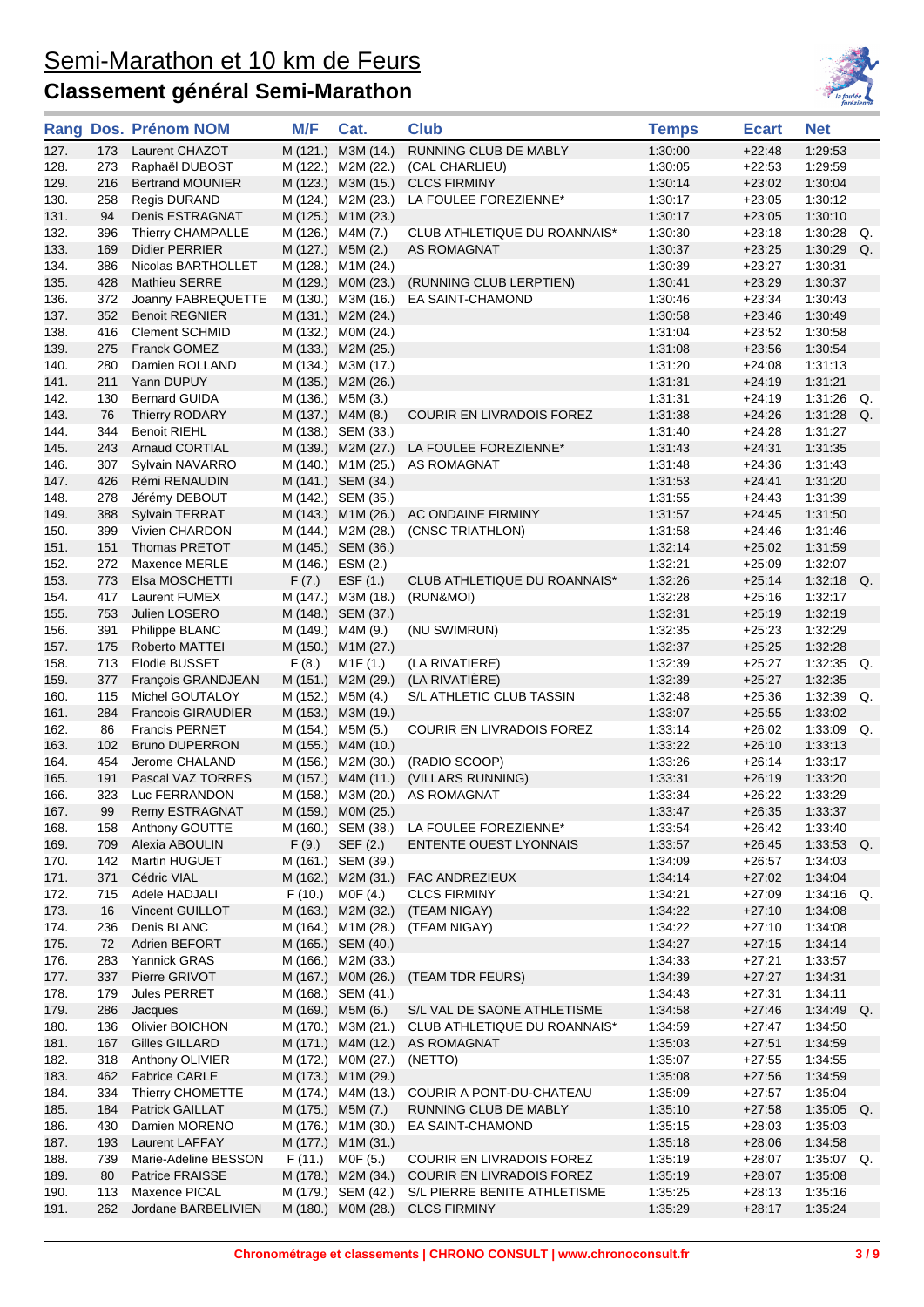

| 192.<br>Eric TREYVE<br>M (181.)<br>M4M (14.)<br>1:35:32<br>1:35:16<br>394<br>$+28:20$<br>193.<br>423<br>Jordan AVOGADRI<br>M (182.) MOM (29.)<br>1:35:35<br>$+28:23$<br>1:35:30<br>AS ROMAGNAT<br>(RANDONNEURS RUY MONTCEAU)<br>1:35:22<br>812<br>Magaly BORNAREL<br>F(12.)<br>M3F (2.)<br>1.35.35<br>$+28:23$<br>194.<br>1:35:36<br>1:35:18<br>195.<br>156<br>Pierre-Luc GODWIN<br>M (183.) SEM (43.)<br>$+28:24$<br>196.<br>M (184.) SEM (44.)<br>1.35.36<br>$+28:24$<br>1:35:19<br>157<br>Jean-Victor RUY<br>197.<br>Vincent BOURGIN<br>M (185.) M3M (22.)<br><b>CLCS FIRMINY</b><br>1:35:38<br>$+28:26$<br>1:35:23<br>223<br>360<br>M (186.) M3M (23.)<br>(CAL CHARLIEU)<br>1:35:39<br>1:35:33<br>198.<br><b>Justo MARTIN</b><br>+28:27<br>199.<br>147<br>Pierre PIGNOL<br>M (187.) M4M (15.)<br>S/L SA MONTBRISONNAIS<br>1.35.39<br>$+28:27$<br>1:35:37<br>200.<br>316<br>Robin MASSARDIER<br>M (188.) SEM (45.)<br>1:35:42<br>$+28:30$<br>1:35:27<br>1:35:29<br>201.<br>413<br>Jérôme FOURNIER<br>M (189.) M2M (35.)<br><b>CLCS FIRMINY</b><br>1:35:45<br>$+28:33$<br>1:35:29<br>202.<br>792<br>Corinne CONVERT<br>$F(13.)$ M2F $(2.)$<br><b>CLCS FIRMINY</b><br>1.35.45<br>$+28:33$<br>203.<br>219<br>Eric GUINAND<br>M (190.) SEM (46.)<br>(CAP GRAND AIR)<br>1:35:49<br>$+28:37$<br>1:35:37<br>204.<br>241<br>Patrick HIDALGO<br>M (191.) M3M (24.)<br>(CORCY ENDURANCE)<br>1.35.57<br>$+28:45$<br>1:35:49<br>205.<br>71<br>M (192.) M0M (30.)<br>1:36:08<br>$+28:56$<br>1:36:00<br>Mickael LHOSTE<br>206.<br>365<br>M (193.) M5M (8.)<br>S/L FC MONTCHAL<br>1.36.13<br>$+29:01$<br>1:36:05<br>Pascal BOURRAT<br>207.<br>Jules BERGAMINI<br>M (194.) ESM (3.)<br>(CHAMBRE 407)<br>1:36:25<br>$+29:13$<br>1:36:15<br>109<br>164<br>Nicolas BORDEL<br>M (195.) M1M (32.)<br>COURIR EN LIVRADOIS FOREZ<br>1:36:32<br>$+29:20$<br>1:36:21<br>208.<br>209.<br>232<br>Jérémi DUPUY<br>M (196.) MOM (31.)<br>1.36.32<br>$+29:20$<br>1:36:11<br>210.<br>304<br>Jeremy COLLET<br>M (197.) SEM (47.)<br><b>AS ROMAGNAT</b><br>1:36:33<br>$+29.21$<br>1:36:29<br>211.<br>153<br>Laurent FOUVET<br>M (198.) M4M (16.)<br><b>CORBAS RUNNING</b><br>1:36:35<br>$+29:23$<br>1:36:31<br>710<br>212.<br><b>Estelle VIRIN</b><br>F(14.)<br>M2F (3.)<br>1.36.35<br>$+29.23$<br>1:36:30<br>(LA RIVATIERE)<br>213.<br>1:36:05<br>447<br>Julien RICHARD<br>M (199.) SEM (48.)<br>1.36.37<br>$+29:25$<br>214.<br>234<br>M (200.) M2M (36.)<br>(COURIR A PONT DU CHATEAU<br>1.36.40<br>$+29:28$<br>1:36:21<br><b>Gregory MERLE</b><br>215.<br>1:36:35<br>128<br>Khada BOUADJAR<br>M (201.) M4M (17.)<br>AFA FEYZIN-VENISSIEUX<br>1.36.42<br>$+29:30$<br>216.<br>766<br>F(15.)<br><b>CLCS FIRMINY</b><br>1.36.45<br>1:36:28<br>Nina VAILLI<br>SEF (3.)<br>$+29:33$<br>217.<br>711<br>Laettitia SIOR<br>F(16.)<br>SEF (4.)<br>1.36.57<br>$+29:45$<br>1:36:51<br>RUNNING CLUB BOURGOIN-JALLIEU<br>218.<br>1:36:57<br>221<br><b>Bertrand MARION</b><br>M (202.) M2M (37.)<br>1:37:07<br>$+29:55$<br>219.<br>378<br><b>Valentin PRETIN</b><br>M (203.) SEM (49.)<br>1:37:10<br>$+29:58$<br>1:37:05<br>220.<br>65<br>David COLA<br>M (204.) M1M (33.)<br>1:37:15<br>$+30:03$<br>1:36:56<br>221.<br>820<br><b>Blandine RECHAGNEUX</b><br>F(17.)<br>MOF(6.)<br>1.37.20<br>$+30:08$<br>1:37:04<br>222.<br>1:37:08<br>106<br>Quentin BESSONNAT<br>M (205.) SEM (50.)<br>S/L ATHLETIC CLUB TASSIN<br>1.37.23<br>$+30:11$<br>223.<br>441<br>M (206.) M2M (38.)<br>(LA RIVATIERE)<br>1.37.27<br>$+30:15$<br>1.37.23<br>Georges PINTO<br>224.<br>442<br><b>Cyril AULAS</b><br>M (207.) M0M (32.)<br>1:37:41<br>$+30:29$<br>1:37:15 |    |
|-------------------------------------------------------------------------------------------------------------------------------------------------------------------------------------------------------------------------------------------------------------------------------------------------------------------------------------------------------------------------------------------------------------------------------------------------------------------------------------------------------------------------------------------------------------------------------------------------------------------------------------------------------------------------------------------------------------------------------------------------------------------------------------------------------------------------------------------------------------------------------------------------------------------------------------------------------------------------------------------------------------------------------------------------------------------------------------------------------------------------------------------------------------------------------------------------------------------------------------------------------------------------------------------------------------------------------------------------------------------------------------------------------------------------------------------------------------------------------------------------------------------------------------------------------------------------------------------------------------------------------------------------------------------------------------------------------------------------------------------------------------------------------------------------------------------------------------------------------------------------------------------------------------------------------------------------------------------------------------------------------------------------------------------------------------------------------------------------------------------------------------------------------------------------------------------------------------------------------------------------------------------------------------------------------------------------------------------------------------------------------------------------------------------------------------------------------------------------------------------------------------------------------------------------------------------------------------------------------------------------------------------------------------------------------------------------------------------------------------------------------------------------------------------------------------------------------------------------------------------------------------------------------------------------------------------------------------------------------------------------------------------------------------------------------------------------------------------------------------------------------------------------------------------------------------------------------------------------------------------------------------------------------------------------------------------------------------------------------------------------------------------------------------------------------------------------------------------------------------------------------------------------------------------------------------------------------------------------------|----|
|                                                                                                                                                                                                                                                                                                                                                                                                                                                                                                                                                                                                                                                                                                                                                                                                                                                                                                                                                                                                                                                                                                                                                                                                                                                                                                                                                                                                                                                                                                                                                                                                                                                                                                                                                                                                                                                                                                                                                                                                                                                                                                                                                                                                                                                                                                                                                                                                                                                                                                                                                                                                                                                                                                                                                                                                                                                                                                                                                                                                                                                                                                                                                                                                                                                                                                                                                                                                                                                                                                                                                                                                       |    |
|                                                                                                                                                                                                                                                                                                                                                                                                                                                                                                                                                                                                                                                                                                                                                                                                                                                                                                                                                                                                                                                                                                                                                                                                                                                                                                                                                                                                                                                                                                                                                                                                                                                                                                                                                                                                                                                                                                                                                                                                                                                                                                                                                                                                                                                                                                                                                                                                                                                                                                                                                                                                                                                                                                                                                                                                                                                                                                                                                                                                                                                                                                                                                                                                                                                                                                                                                                                                                                                                                                                                                                                                       |    |
|                                                                                                                                                                                                                                                                                                                                                                                                                                                                                                                                                                                                                                                                                                                                                                                                                                                                                                                                                                                                                                                                                                                                                                                                                                                                                                                                                                                                                                                                                                                                                                                                                                                                                                                                                                                                                                                                                                                                                                                                                                                                                                                                                                                                                                                                                                                                                                                                                                                                                                                                                                                                                                                                                                                                                                                                                                                                                                                                                                                                                                                                                                                                                                                                                                                                                                                                                                                                                                                                                                                                                                                                       | Q. |
|                                                                                                                                                                                                                                                                                                                                                                                                                                                                                                                                                                                                                                                                                                                                                                                                                                                                                                                                                                                                                                                                                                                                                                                                                                                                                                                                                                                                                                                                                                                                                                                                                                                                                                                                                                                                                                                                                                                                                                                                                                                                                                                                                                                                                                                                                                                                                                                                                                                                                                                                                                                                                                                                                                                                                                                                                                                                                                                                                                                                                                                                                                                                                                                                                                                                                                                                                                                                                                                                                                                                                                                                       |    |
|                                                                                                                                                                                                                                                                                                                                                                                                                                                                                                                                                                                                                                                                                                                                                                                                                                                                                                                                                                                                                                                                                                                                                                                                                                                                                                                                                                                                                                                                                                                                                                                                                                                                                                                                                                                                                                                                                                                                                                                                                                                                                                                                                                                                                                                                                                                                                                                                                                                                                                                                                                                                                                                                                                                                                                                                                                                                                                                                                                                                                                                                                                                                                                                                                                                                                                                                                                                                                                                                                                                                                                                                       |    |
|                                                                                                                                                                                                                                                                                                                                                                                                                                                                                                                                                                                                                                                                                                                                                                                                                                                                                                                                                                                                                                                                                                                                                                                                                                                                                                                                                                                                                                                                                                                                                                                                                                                                                                                                                                                                                                                                                                                                                                                                                                                                                                                                                                                                                                                                                                                                                                                                                                                                                                                                                                                                                                                                                                                                                                                                                                                                                                                                                                                                                                                                                                                                                                                                                                                                                                                                                                                                                                                                                                                                                                                                       |    |
|                                                                                                                                                                                                                                                                                                                                                                                                                                                                                                                                                                                                                                                                                                                                                                                                                                                                                                                                                                                                                                                                                                                                                                                                                                                                                                                                                                                                                                                                                                                                                                                                                                                                                                                                                                                                                                                                                                                                                                                                                                                                                                                                                                                                                                                                                                                                                                                                                                                                                                                                                                                                                                                                                                                                                                                                                                                                                                                                                                                                                                                                                                                                                                                                                                                                                                                                                                                                                                                                                                                                                                                                       |    |
|                                                                                                                                                                                                                                                                                                                                                                                                                                                                                                                                                                                                                                                                                                                                                                                                                                                                                                                                                                                                                                                                                                                                                                                                                                                                                                                                                                                                                                                                                                                                                                                                                                                                                                                                                                                                                                                                                                                                                                                                                                                                                                                                                                                                                                                                                                                                                                                                                                                                                                                                                                                                                                                                                                                                                                                                                                                                                                                                                                                                                                                                                                                                                                                                                                                                                                                                                                                                                                                                                                                                                                                                       |    |
|                                                                                                                                                                                                                                                                                                                                                                                                                                                                                                                                                                                                                                                                                                                                                                                                                                                                                                                                                                                                                                                                                                                                                                                                                                                                                                                                                                                                                                                                                                                                                                                                                                                                                                                                                                                                                                                                                                                                                                                                                                                                                                                                                                                                                                                                                                                                                                                                                                                                                                                                                                                                                                                                                                                                                                                                                                                                                                                                                                                                                                                                                                                                                                                                                                                                                                                                                                                                                                                                                                                                                                                                       |    |
|                                                                                                                                                                                                                                                                                                                                                                                                                                                                                                                                                                                                                                                                                                                                                                                                                                                                                                                                                                                                                                                                                                                                                                                                                                                                                                                                                                                                                                                                                                                                                                                                                                                                                                                                                                                                                                                                                                                                                                                                                                                                                                                                                                                                                                                                                                                                                                                                                                                                                                                                                                                                                                                                                                                                                                                                                                                                                                                                                                                                                                                                                                                                                                                                                                                                                                                                                                                                                                                                                                                                                                                                       |    |
|                                                                                                                                                                                                                                                                                                                                                                                                                                                                                                                                                                                                                                                                                                                                                                                                                                                                                                                                                                                                                                                                                                                                                                                                                                                                                                                                                                                                                                                                                                                                                                                                                                                                                                                                                                                                                                                                                                                                                                                                                                                                                                                                                                                                                                                                                                                                                                                                                                                                                                                                                                                                                                                                                                                                                                                                                                                                                                                                                                                                                                                                                                                                                                                                                                                                                                                                                                                                                                                                                                                                                                                                       | Q. |
|                                                                                                                                                                                                                                                                                                                                                                                                                                                                                                                                                                                                                                                                                                                                                                                                                                                                                                                                                                                                                                                                                                                                                                                                                                                                                                                                                                                                                                                                                                                                                                                                                                                                                                                                                                                                                                                                                                                                                                                                                                                                                                                                                                                                                                                                                                                                                                                                                                                                                                                                                                                                                                                                                                                                                                                                                                                                                                                                                                                                                                                                                                                                                                                                                                                                                                                                                                                                                                                                                                                                                                                                       |    |
|                                                                                                                                                                                                                                                                                                                                                                                                                                                                                                                                                                                                                                                                                                                                                                                                                                                                                                                                                                                                                                                                                                                                                                                                                                                                                                                                                                                                                                                                                                                                                                                                                                                                                                                                                                                                                                                                                                                                                                                                                                                                                                                                                                                                                                                                                                                                                                                                                                                                                                                                                                                                                                                                                                                                                                                                                                                                                                                                                                                                                                                                                                                                                                                                                                                                                                                                                                                                                                                                                                                                                                                                       |    |
|                                                                                                                                                                                                                                                                                                                                                                                                                                                                                                                                                                                                                                                                                                                                                                                                                                                                                                                                                                                                                                                                                                                                                                                                                                                                                                                                                                                                                                                                                                                                                                                                                                                                                                                                                                                                                                                                                                                                                                                                                                                                                                                                                                                                                                                                                                                                                                                                                                                                                                                                                                                                                                                                                                                                                                                                                                                                                                                                                                                                                                                                                                                                                                                                                                                                                                                                                                                                                                                                                                                                                                                                       | Q. |
|                                                                                                                                                                                                                                                                                                                                                                                                                                                                                                                                                                                                                                                                                                                                                                                                                                                                                                                                                                                                                                                                                                                                                                                                                                                                                                                                                                                                                                                                                                                                                                                                                                                                                                                                                                                                                                                                                                                                                                                                                                                                                                                                                                                                                                                                                                                                                                                                                                                                                                                                                                                                                                                                                                                                                                                                                                                                                                                                                                                                                                                                                                                                                                                                                                                                                                                                                                                                                                                                                                                                                                                                       |    |
|                                                                                                                                                                                                                                                                                                                                                                                                                                                                                                                                                                                                                                                                                                                                                                                                                                                                                                                                                                                                                                                                                                                                                                                                                                                                                                                                                                                                                                                                                                                                                                                                                                                                                                                                                                                                                                                                                                                                                                                                                                                                                                                                                                                                                                                                                                                                                                                                                                                                                                                                                                                                                                                                                                                                                                                                                                                                                                                                                                                                                                                                                                                                                                                                                                                                                                                                                                                                                                                                                                                                                                                                       |    |
|                                                                                                                                                                                                                                                                                                                                                                                                                                                                                                                                                                                                                                                                                                                                                                                                                                                                                                                                                                                                                                                                                                                                                                                                                                                                                                                                                                                                                                                                                                                                                                                                                                                                                                                                                                                                                                                                                                                                                                                                                                                                                                                                                                                                                                                                                                                                                                                                                                                                                                                                                                                                                                                                                                                                                                                                                                                                                                                                                                                                                                                                                                                                                                                                                                                                                                                                                                                                                                                                                                                                                                                                       |    |
|                                                                                                                                                                                                                                                                                                                                                                                                                                                                                                                                                                                                                                                                                                                                                                                                                                                                                                                                                                                                                                                                                                                                                                                                                                                                                                                                                                                                                                                                                                                                                                                                                                                                                                                                                                                                                                                                                                                                                                                                                                                                                                                                                                                                                                                                                                                                                                                                                                                                                                                                                                                                                                                                                                                                                                                                                                                                                                                                                                                                                                                                                                                                                                                                                                                                                                                                                                                                                                                                                                                                                                                                       |    |
|                                                                                                                                                                                                                                                                                                                                                                                                                                                                                                                                                                                                                                                                                                                                                                                                                                                                                                                                                                                                                                                                                                                                                                                                                                                                                                                                                                                                                                                                                                                                                                                                                                                                                                                                                                                                                                                                                                                                                                                                                                                                                                                                                                                                                                                                                                                                                                                                                                                                                                                                                                                                                                                                                                                                                                                                                                                                                                                                                                                                                                                                                                                                                                                                                                                                                                                                                                                                                                                                                                                                                                                                       |    |
|                                                                                                                                                                                                                                                                                                                                                                                                                                                                                                                                                                                                                                                                                                                                                                                                                                                                                                                                                                                                                                                                                                                                                                                                                                                                                                                                                                                                                                                                                                                                                                                                                                                                                                                                                                                                                                                                                                                                                                                                                                                                                                                                                                                                                                                                                                                                                                                                                                                                                                                                                                                                                                                                                                                                                                                                                                                                                                                                                                                                                                                                                                                                                                                                                                                                                                                                                                                                                                                                                                                                                                                                       | Q. |
|                                                                                                                                                                                                                                                                                                                                                                                                                                                                                                                                                                                                                                                                                                                                                                                                                                                                                                                                                                                                                                                                                                                                                                                                                                                                                                                                                                                                                                                                                                                                                                                                                                                                                                                                                                                                                                                                                                                                                                                                                                                                                                                                                                                                                                                                                                                                                                                                                                                                                                                                                                                                                                                                                                                                                                                                                                                                                                                                                                                                                                                                                                                                                                                                                                                                                                                                                                                                                                                                                                                                                                                                       |    |
|                                                                                                                                                                                                                                                                                                                                                                                                                                                                                                                                                                                                                                                                                                                                                                                                                                                                                                                                                                                                                                                                                                                                                                                                                                                                                                                                                                                                                                                                                                                                                                                                                                                                                                                                                                                                                                                                                                                                                                                                                                                                                                                                                                                                                                                                                                                                                                                                                                                                                                                                                                                                                                                                                                                                                                                                                                                                                                                                                                                                                                                                                                                                                                                                                                                                                                                                                                                                                                                                                                                                                                                                       |    |
|                                                                                                                                                                                                                                                                                                                                                                                                                                                                                                                                                                                                                                                                                                                                                                                                                                                                                                                                                                                                                                                                                                                                                                                                                                                                                                                                                                                                                                                                                                                                                                                                                                                                                                                                                                                                                                                                                                                                                                                                                                                                                                                                                                                                                                                                                                                                                                                                                                                                                                                                                                                                                                                                                                                                                                                                                                                                                                                                                                                                                                                                                                                                                                                                                                                                                                                                                                                                                                                                                                                                                                                                       |    |
|                                                                                                                                                                                                                                                                                                                                                                                                                                                                                                                                                                                                                                                                                                                                                                                                                                                                                                                                                                                                                                                                                                                                                                                                                                                                                                                                                                                                                                                                                                                                                                                                                                                                                                                                                                                                                                                                                                                                                                                                                                                                                                                                                                                                                                                                                                                                                                                                                                                                                                                                                                                                                                                                                                                                                                                                                                                                                                                                                                                                                                                                                                                                                                                                                                                                                                                                                                                                                                                                                                                                                                                                       | Q. |
|                                                                                                                                                                                                                                                                                                                                                                                                                                                                                                                                                                                                                                                                                                                                                                                                                                                                                                                                                                                                                                                                                                                                                                                                                                                                                                                                                                                                                                                                                                                                                                                                                                                                                                                                                                                                                                                                                                                                                                                                                                                                                                                                                                                                                                                                                                                                                                                                                                                                                                                                                                                                                                                                                                                                                                                                                                                                                                                                                                                                                                                                                                                                                                                                                                                                                                                                                                                                                                                                                                                                                                                                       | Q. |
|                                                                                                                                                                                                                                                                                                                                                                                                                                                                                                                                                                                                                                                                                                                                                                                                                                                                                                                                                                                                                                                                                                                                                                                                                                                                                                                                                                                                                                                                                                                                                                                                                                                                                                                                                                                                                                                                                                                                                                                                                                                                                                                                                                                                                                                                                                                                                                                                                                                                                                                                                                                                                                                                                                                                                                                                                                                                                                                                                                                                                                                                                                                                                                                                                                                                                                                                                                                                                                                                                                                                                                                                       |    |
|                                                                                                                                                                                                                                                                                                                                                                                                                                                                                                                                                                                                                                                                                                                                                                                                                                                                                                                                                                                                                                                                                                                                                                                                                                                                                                                                                                                                                                                                                                                                                                                                                                                                                                                                                                                                                                                                                                                                                                                                                                                                                                                                                                                                                                                                                                                                                                                                                                                                                                                                                                                                                                                                                                                                                                                                                                                                                                                                                                                                                                                                                                                                                                                                                                                                                                                                                                                                                                                                                                                                                                                                       |    |
|                                                                                                                                                                                                                                                                                                                                                                                                                                                                                                                                                                                                                                                                                                                                                                                                                                                                                                                                                                                                                                                                                                                                                                                                                                                                                                                                                                                                                                                                                                                                                                                                                                                                                                                                                                                                                                                                                                                                                                                                                                                                                                                                                                                                                                                                                                                                                                                                                                                                                                                                                                                                                                                                                                                                                                                                                                                                                                                                                                                                                                                                                                                                                                                                                                                                                                                                                                                                                                                                                                                                                                                                       |    |
|                                                                                                                                                                                                                                                                                                                                                                                                                                                                                                                                                                                                                                                                                                                                                                                                                                                                                                                                                                                                                                                                                                                                                                                                                                                                                                                                                                                                                                                                                                                                                                                                                                                                                                                                                                                                                                                                                                                                                                                                                                                                                                                                                                                                                                                                                                                                                                                                                                                                                                                                                                                                                                                                                                                                                                                                                                                                                                                                                                                                                                                                                                                                                                                                                                                                                                                                                                                                                                                                                                                                                                                                       | Q. |
|                                                                                                                                                                                                                                                                                                                                                                                                                                                                                                                                                                                                                                                                                                                                                                                                                                                                                                                                                                                                                                                                                                                                                                                                                                                                                                                                                                                                                                                                                                                                                                                                                                                                                                                                                                                                                                                                                                                                                                                                                                                                                                                                                                                                                                                                                                                                                                                                                                                                                                                                                                                                                                                                                                                                                                                                                                                                                                                                                                                                                                                                                                                                                                                                                                                                                                                                                                                                                                                                                                                                                                                                       |    |
|                                                                                                                                                                                                                                                                                                                                                                                                                                                                                                                                                                                                                                                                                                                                                                                                                                                                                                                                                                                                                                                                                                                                                                                                                                                                                                                                                                                                                                                                                                                                                                                                                                                                                                                                                                                                                                                                                                                                                                                                                                                                                                                                                                                                                                                                                                                                                                                                                                                                                                                                                                                                                                                                                                                                                                                                                                                                                                                                                                                                                                                                                                                                                                                                                                                                                                                                                                                                                                                                                                                                                                                                       |    |
|                                                                                                                                                                                                                                                                                                                                                                                                                                                                                                                                                                                                                                                                                                                                                                                                                                                                                                                                                                                                                                                                                                                                                                                                                                                                                                                                                                                                                                                                                                                                                                                                                                                                                                                                                                                                                                                                                                                                                                                                                                                                                                                                                                                                                                                                                                                                                                                                                                                                                                                                                                                                                                                                                                                                                                                                                                                                                                                                                                                                                                                                                                                                                                                                                                                                                                                                                                                                                                                                                                                                                                                                       |    |
| 225.<br>432<br>Fabrice MIELOT<br>(MONTBRISON TRIATHLON)<br>1:37:45<br>$+30:33$<br>1:37:32<br>M (208.) M3M (25.)                                                                                                                                                                                                                                                                                                                                                                                                                                                                                                                                                                                                                                                                                                                                                                                                                                                                                                                                                                                                                                                                                                                                                                                                                                                                                                                                                                                                                                                                                                                                                                                                                                                                                                                                                                                                                                                                                                                                                                                                                                                                                                                                                                                                                                                                                                                                                                                                                                                                                                                                                                                                                                                                                                                                                                                                                                                                                                                                                                                                                                                                                                                                                                                                                                                                                                                                                                                                                                                                                       |    |
| 226.<br>755<br>COURIR EN LIVRADOIS FOREZ<br>$+30:35$<br>1:37:35<br>Coralie GAILLARD<br>F (18.)<br>SEF (5.)<br>1:37:47<br>227.<br>98<br>M (209.) M4M (18.)<br><b>COURIR EN LIVRADOIS FOREZ</b><br>1.37.47<br>$+30:35$<br>1:37:36                                                                                                                                                                                                                                                                                                                                                                                                                                                                                                                                                                                                                                                                                                                                                                                                                                                                                                                                                                                                                                                                                                                                                                                                                                                                                                                                                                                                                                                                                                                                                                                                                                                                                                                                                                                                                                                                                                                                                                                                                                                                                                                                                                                                                                                                                                                                                                                                                                                                                                                                                                                                                                                                                                                                                                                                                                                                                                                                                                                                                                                                                                                                                                                                                                                                                                                                                                       | Q. |
| Patrick CHASSAGNON<br>228.<br><b>COURIR EN EMBLAVEZ</b><br>1:37:48<br>1:37:37<br>177<br>Marc JOUVE<br>M (210.) M4M (19.)<br>+30:36                                                                                                                                                                                                                                                                                                                                                                                                                                                                                                                                                                                                                                                                                                                                                                                                                                                                                                                                                                                                                                                                                                                                                                                                                                                                                                                                                                                                                                                                                                                                                                                                                                                                                                                                                                                                                                                                                                                                                                                                                                                                                                                                                                                                                                                                                                                                                                                                                                                                                                                                                                                                                                                                                                                                                                                                                                                                                                                                                                                                                                                                                                                                                                                                                                                                                                                                                                                                                                                                    |    |
| 229.<br>189<br>Geoffroy NOAILLY<br>M (211.) SEM (51.)<br>1:37:50<br>$+30:38$<br>1.37:35                                                                                                                                                                                                                                                                                                                                                                                                                                                                                                                                                                                                                                                                                                                                                                                                                                                                                                                                                                                                                                                                                                                                                                                                                                                                                                                                                                                                                                                                                                                                                                                                                                                                                                                                                                                                                                                                                                                                                                                                                                                                                                                                                                                                                                                                                                                                                                                                                                                                                                                                                                                                                                                                                                                                                                                                                                                                                                                                                                                                                                                                                                                                                                                                                                                                                                                                                                                                                                                                                                               |    |
| 230.<br>192<br><b>Norbert DERAIL</b><br>M (212.) M3M (26.)<br>1.37.57<br>$+30:45$<br>1:37:50<br>RUNNING CLUB DE MABLY                                                                                                                                                                                                                                                                                                                                                                                                                                                                                                                                                                                                                                                                                                                                                                                                                                                                                                                                                                                                                                                                                                                                                                                                                                                                                                                                                                                                                                                                                                                                                                                                                                                                                                                                                                                                                                                                                                                                                                                                                                                                                                                                                                                                                                                                                                                                                                                                                                                                                                                                                                                                                                                                                                                                                                                                                                                                                                                                                                                                                                                                                                                                                                                                                                                                                                                                                                                                                                                                                 |    |
| 231.<br>150<br>Carlos DA SILVA<br>M (213.) M3M (27.)<br>1:38:11<br>$+30:59$<br>1:38:07                                                                                                                                                                                                                                                                                                                                                                                                                                                                                                                                                                                                                                                                                                                                                                                                                                                                                                                                                                                                                                                                                                                                                                                                                                                                                                                                                                                                                                                                                                                                                                                                                                                                                                                                                                                                                                                                                                                                                                                                                                                                                                                                                                                                                                                                                                                                                                                                                                                                                                                                                                                                                                                                                                                                                                                                                                                                                                                                                                                                                                                                                                                                                                                                                                                                                                                                                                                                                                                                                                                |    |
| 232.<br>1:37:58 Q.<br>145<br>M (214.) M5M (9.)<br>RUNNING CLUB BOURGOIN-JALLIEU<br>1:38:14<br>$+31:02$<br><b>Richard DURAND</b>                                                                                                                                                                                                                                                                                                                                                                                                                                                                                                                                                                                                                                                                                                                                                                                                                                                                                                                                                                                                                                                                                                                                                                                                                                                                                                                                                                                                                                                                                                                                                                                                                                                                                                                                                                                                                                                                                                                                                                                                                                                                                                                                                                                                                                                                                                                                                                                                                                                                                                                                                                                                                                                                                                                                                                                                                                                                                                                                                                                                                                                                                                                                                                                                                                                                                                                                                                                                                                                                       |    |
| 233.<br>Alexandre BUSSIERE<br>M (215.) M2M (39.)<br>(CORCY ENDURANCE)<br>1:38:19<br>1:38:12<br>$+31:07$<br>261                                                                                                                                                                                                                                                                                                                                                                                                                                                                                                                                                                                                                                                                                                                                                                                                                                                                                                                                                                                                                                                                                                                                                                                                                                                                                                                                                                                                                                                                                                                                                                                                                                                                                                                                                                                                                                                                                                                                                                                                                                                                                                                                                                                                                                                                                                                                                                                                                                                                                                                                                                                                                                                                                                                                                                                                                                                                                                                                                                                                                                                                                                                                                                                                                                                                                                                                                                                                                                                                                        |    |
| 234.<br>Aurélie SOULAS<br>F (19.)<br>M0F (7.)<br>AFA FEYZIN-VENISSIEUX<br>1:38:26<br>1:38:20<br>712<br>$+31:14$                                                                                                                                                                                                                                                                                                                                                                                                                                                                                                                                                                                                                                                                                                                                                                                                                                                                                                                                                                                                                                                                                                                                                                                                                                                                                                                                                                                                                                                                                                                                                                                                                                                                                                                                                                                                                                                                                                                                                                                                                                                                                                                                                                                                                                                                                                                                                                                                                                                                                                                                                                                                                                                                                                                                                                                                                                                                                                                                                                                                                                                                                                                                                                                                                                                                                                                                                                                                                                                                                       | Q. |
| 1:38:23<br>235.<br>144<br><b>Bernard HUGUET</b><br>M (216.) M5M (10.)<br>(MONTBRISON TRIATHLON)<br>1:38:29<br>$+31:17$                                                                                                                                                                                                                                                                                                                                                                                                                                                                                                                                                                                                                                                                                                                                                                                                                                                                                                                                                                                                                                                                                                                                                                                                                                                                                                                                                                                                                                                                                                                                                                                                                                                                                                                                                                                                                                                                                                                                                                                                                                                                                                                                                                                                                                                                                                                                                                                                                                                                                                                                                                                                                                                                                                                                                                                                                                                                                                                                                                                                                                                                                                                                                                                                                                                                                                                                                                                                                                                                                | Q. |
| 1:38:30<br>236.<br>96<br>Jean Christophe<br>M (217.) M3M (28.)<br>1:38:38<br>$+31:26$                                                                                                                                                                                                                                                                                                                                                                                                                                                                                                                                                                                                                                                                                                                                                                                                                                                                                                                                                                                                                                                                                                                                                                                                                                                                                                                                                                                                                                                                                                                                                                                                                                                                                                                                                                                                                                                                                                                                                                                                                                                                                                                                                                                                                                                                                                                                                                                                                                                                                                                                                                                                                                                                                                                                                                                                                                                                                                                                                                                                                                                                                                                                                                                                                                                                                                                                                                                                                                                                                                                 |    |
| 237.<br>Didier GACON<br>M (218.) M5M (11.)<br>LA FOULEE FOREZIENNE*<br>1.38.47<br>$+31:35$<br>1:38:33<br>293                                                                                                                                                                                                                                                                                                                                                                                                                                                                                                                                                                                                                                                                                                                                                                                                                                                                                                                                                                                                                                                                                                                                                                                                                                                                                                                                                                                                                                                                                                                                                                                                                                                                                                                                                                                                                                                                                                                                                                                                                                                                                                                                                                                                                                                                                                                                                                                                                                                                                                                                                                                                                                                                                                                                                                                                                                                                                                                                                                                                                                                                                                                                                                                                                                                                                                                                                                                                                                                                                          | Q. |
| Alison GOUTEYRON<br>1:38:39<br>238.<br>828<br>$F(20.)$ SEF $(6.)$<br>(TEAM TDR FEURS)<br>1:38:52<br>$+31:40$                                                                                                                                                                                                                                                                                                                                                                                                                                                                                                                                                                                                                                                                                                                                                                                                                                                                                                                                                                                                                                                                                                                                                                                                                                                                                                                                                                                                                                                                                                                                                                                                                                                                                                                                                                                                                                                                                                                                                                                                                                                                                                                                                                                                                                                                                                                                                                                                                                                                                                                                                                                                                                                                                                                                                                                                                                                                                                                                                                                                                                                                                                                                                                                                                                                                                                                                                                                                                                                                                          | Q. |
| 239.<br>405<br><b>Mikael PAPILLON</b><br>M (219.) SEM (52.)<br>1:38:58<br>$+31:46$<br>1:38:42                                                                                                                                                                                                                                                                                                                                                                                                                                                                                                                                                                                                                                                                                                                                                                                                                                                                                                                                                                                                                                                                                                                                                                                                                                                                                                                                                                                                                                                                                                                                                                                                                                                                                                                                                                                                                                                                                                                                                                                                                                                                                                                                                                                                                                                                                                                                                                                                                                                                                                                                                                                                                                                                                                                                                                                                                                                                                                                                                                                                                                                                                                                                                                                                                                                                                                                                                                                                                                                                                                         |    |
| 445<br>Nicolas MEUNIER<br>M (220.) SEM (53.)<br>(ROANNE TRIATHLON)<br>1.39.18<br>$+32:06$<br>1:39:08<br>240.                                                                                                                                                                                                                                                                                                                                                                                                                                                                                                                                                                                                                                                                                                                                                                                                                                                                                                                                                                                                                                                                                                                                                                                                                                                                                                                                                                                                                                                                                                                                                                                                                                                                                                                                                                                                                                                                                                                                                                                                                                                                                                                                                                                                                                                                                                                                                                                                                                                                                                                                                                                                                                                                                                                                                                                                                                                                                                                                                                                                                                                                                                                                                                                                                                                                                                                                                                                                                                                                                          |    |
| 408<br>M (221.) M0M (33.)<br>1:39:30<br>1:39:16<br>241.<br>Cédric MORETTON<br>$+32:18$                                                                                                                                                                                                                                                                                                                                                                                                                                                                                                                                                                                                                                                                                                                                                                                                                                                                                                                                                                                                                                                                                                                                                                                                                                                                                                                                                                                                                                                                                                                                                                                                                                                                                                                                                                                                                                                                                                                                                                                                                                                                                                                                                                                                                                                                                                                                                                                                                                                                                                                                                                                                                                                                                                                                                                                                                                                                                                                                                                                                                                                                                                                                                                                                                                                                                                                                                                                                                                                                                                                |    |
| Jean-Philippe TEYSSIER<br>M (222.) M4M (20.)<br>1.39.34<br>$+32:22$<br>1:39:06<br>242.<br>266                                                                                                                                                                                                                                                                                                                                                                                                                                                                                                                                                                                                                                                                                                                                                                                                                                                                                                                                                                                                                                                                                                                                                                                                                                                                                                                                                                                                                                                                                                                                                                                                                                                                                                                                                                                                                                                                                                                                                                                                                                                                                                                                                                                                                                                                                                                                                                                                                                                                                                                                                                                                                                                                                                                                                                                                                                                                                                                                                                                                                                                                                                                                                                                                                                                                                                                                                                                                                                                                                                         |    |
| 243.<br>248<br>Matthieu BLANCHARD<br>M (223.) SEM (54.)<br>1:39:39<br>$+32:27$<br>1:39:21                                                                                                                                                                                                                                                                                                                                                                                                                                                                                                                                                                                                                                                                                                                                                                                                                                                                                                                                                                                                                                                                                                                                                                                                                                                                                                                                                                                                                                                                                                                                                                                                                                                                                                                                                                                                                                                                                                                                                                                                                                                                                                                                                                                                                                                                                                                                                                                                                                                                                                                                                                                                                                                                                                                                                                                                                                                                                                                                                                                                                                                                                                                                                                                                                                                                                                                                                                                                                                                                                                             |    |
| 305<br>Gilles FRECON<br>M (224.) M2M (40.)<br>1.39:41<br>$+32:29$<br>1:39:25<br>244.                                                                                                                                                                                                                                                                                                                                                                                                                                                                                                                                                                                                                                                                                                                                                                                                                                                                                                                                                                                                                                                                                                                                                                                                                                                                                                                                                                                                                                                                                                                                                                                                                                                                                                                                                                                                                                                                                                                                                                                                                                                                                                                                                                                                                                                                                                                                                                                                                                                                                                                                                                                                                                                                                                                                                                                                                                                                                                                                                                                                                                                                                                                                                                                                                                                                                                                                                                                                                                                                                                                  |    |
| 245.<br>129<br>M (225.) M1M (34.)<br>1:39:42<br>$+32:30$<br>1:39:07<br>Julien HERITIER                                                                                                                                                                                                                                                                                                                                                                                                                                                                                                                                                                                                                                                                                                                                                                                                                                                                                                                                                                                                                                                                                                                                                                                                                                                                                                                                                                                                                                                                                                                                                                                                                                                                                                                                                                                                                                                                                                                                                                                                                                                                                                                                                                                                                                                                                                                                                                                                                                                                                                                                                                                                                                                                                                                                                                                                                                                                                                                                                                                                                                                                                                                                                                                                                                                                                                                                                                                                                                                                                                                |    |
| M (226.) M7M (1.)<br>1.39.44<br>1:39:32<br>246.<br>303<br>Michel DURON<br>AC ONDAINE FIRMINY<br>+32:32<br>1:39:43<br>247.<br>384<br>Pierre LACHAND<br>M (227.) MOM (34.)<br>1:39:55<br>$+32:43$                                                                                                                                                                                                                                                                                                                                                                                                                                                                                                                                                                                                                                                                                                                                                                                                                                                                                                                                                                                                                                                                                                                                                                                                                                                                                                                                                                                                                                                                                                                                                                                                                                                                                                                                                                                                                                                                                                                                                                                                                                                                                                                                                                                                                                                                                                                                                                                                                                                                                                                                                                                                                                                                                                                                                                                                                                                                                                                                                                                                                                                                                                                                                                                                                                                                                                                                                                                                       | Q. |
| M (228.) M2M (41.)<br>1:39:50<br>248.<br>227<br><b>Franck MARCHEPOIL</b><br><b>COURIR EN LIVRADOIS FOREZ</b><br>1:40:02<br>$+32:50$                                                                                                                                                                                                                                                                                                                                                                                                                                                                                                                                                                                                                                                                                                                                                                                                                                                                                                                                                                                                                                                                                                                                                                                                                                                                                                                                                                                                                                                                                                                                                                                                                                                                                                                                                                                                                                                                                                                                                                                                                                                                                                                                                                                                                                                                                                                                                                                                                                                                                                                                                                                                                                                                                                                                                                                                                                                                                                                                                                                                                                                                                                                                                                                                                                                                                                                                                                                                                                                                   |    |
| 249.<br>133<br>M (229.) M3M (29.)<br>1:40:04<br>$+32:52$<br>1:39:52<br><b>Yves PALABOST</b>                                                                                                                                                                                                                                                                                                                                                                                                                                                                                                                                                                                                                                                                                                                                                                                                                                                                                                                                                                                                                                                                                                                                                                                                                                                                                                                                                                                                                                                                                                                                                                                                                                                                                                                                                                                                                                                                                                                                                                                                                                                                                                                                                                                                                                                                                                                                                                                                                                                                                                                                                                                                                                                                                                                                                                                                                                                                                                                                                                                                                                                                                                                                                                                                                                                                                                                                                                                                                                                                                                           |    |
| M (230.) M0M (35.)<br>1:40:05<br>1:39:32<br>250.<br>411<br>Rémi PRUD'HOMME<br>+32:53                                                                                                                                                                                                                                                                                                                                                                                                                                                                                                                                                                                                                                                                                                                                                                                                                                                                                                                                                                                                                                                                                                                                                                                                                                                                                                                                                                                                                                                                                                                                                                                                                                                                                                                                                                                                                                                                                                                                                                                                                                                                                                                                                                                                                                                                                                                                                                                                                                                                                                                                                                                                                                                                                                                                                                                                                                                                                                                                                                                                                                                                                                                                                                                                                                                                                                                                                                                                                                                                                                                  |    |
| 251.<br>Nordine KHADRAOUI<br>M (231.) M3M (30.)<br>1:40:05<br>$+32:53$<br>1:40:00<br>459                                                                                                                                                                                                                                                                                                                                                                                                                                                                                                                                                                                                                                                                                                                                                                                                                                                                                                                                                                                                                                                                                                                                                                                                                                                                                                                                                                                                                                                                                                                                                                                                                                                                                                                                                                                                                                                                                                                                                                                                                                                                                                                                                                                                                                                                                                                                                                                                                                                                                                                                                                                                                                                                                                                                                                                                                                                                                                                                                                                                                                                                                                                                                                                                                                                                                                                                                                                                                                                                                                              |    |
| 387<br>M (232.) M5M (12.)<br>1:40:07<br>1:40:00<br>252.<br><b>Christian MONTAGNY</b><br>$+32:55$                                                                                                                                                                                                                                                                                                                                                                                                                                                                                                                                                                                                                                                                                                                                                                                                                                                                                                                                                                                                                                                                                                                                                                                                                                                                                                                                                                                                                                                                                                                                                                                                                                                                                                                                                                                                                                                                                                                                                                                                                                                                                                                                                                                                                                                                                                                                                                                                                                                                                                                                                                                                                                                                                                                                                                                                                                                                                                                                                                                                                                                                                                                                                                                                                                                                                                                                                                                                                                                                                                      | Q. |
| 253.<br>186<br><b>Cedric GAILLARD</b><br>M (233.) M2M (42.)<br><b>CLCS FIRMINY</b><br>1:40:11<br>$+32:59$<br>1:39:59                                                                                                                                                                                                                                                                                                                                                                                                                                                                                                                                                                                                                                                                                                                                                                                                                                                                                                                                                                                                                                                                                                                                                                                                                                                                                                                                                                                                                                                                                                                                                                                                                                                                                                                                                                                                                                                                                                                                                                                                                                                                                                                                                                                                                                                                                                                                                                                                                                                                                                                                                                                                                                                                                                                                                                                                                                                                                                                                                                                                                                                                                                                                                                                                                                                                                                                                                                                                                                                                                  |    |
| 254.<br>308<br>M (234.) M3M (31.)<br>(CAL - CHARLIEU)<br>1:40:20<br>1:40:13<br>Gilles MURARD<br>$+33:08$                                                                                                                                                                                                                                                                                                                                                                                                                                                                                                                                                                                                                                                                                                                                                                                                                                                                                                                                                                                                                                                                                                                                                                                                                                                                                                                                                                                                                                                                                                                                                                                                                                                                                                                                                                                                                                                                                                                                                                                                                                                                                                                                                                                                                                                                                                                                                                                                                                                                                                                                                                                                                                                                                                                                                                                                                                                                                                                                                                                                                                                                                                                                                                                                                                                                                                                                                                                                                                                                                              |    |
| 255.<br>451<br>M (235.) M1M (35.)<br>1:40:21<br>$+33:09$<br>1.39:54<br><b>Gregory MAZOYER</b>                                                                                                                                                                                                                                                                                                                                                                                                                                                                                                                                                                                                                                                                                                                                                                                                                                                                                                                                                                                                                                                                                                                                                                                                                                                                                                                                                                                                                                                                                                                                                                                                                                                                                                                                                                                                                                                                                                                                                                                                                                                                                                                                                                                                                                                                                                                                                                                                                                                                                                                                                                                                                                                                                                                                                                                                                                                                                                                                                                                                                                                                                                                                                                                                                                                                                                                                                                                                                                                                                                         |    |
| Magali QUERCY<br>S/L SA MONTBRISONNAIS<br>1:40:21<br>1:40:13 Q.<br>256.<br>831<br>F (21.)<br>M1F (2.)<br>$+33:09$                                                                                                                                                                                                                                                                                                                                                                                                                                                                                                                                                                                                                                                                                                                                                                                                                                                                                                                                                                                                                                                                                                                                                                                                                                                                                                                                                                                                                                                                                                                                                                                                                                                                                                                                                                                                                                                                                                                                                                                                                                                                                                                                                                                                                                                                                                                                                                                                                                                                                                                                                                                                                                                                                                                                                                                                                                                                                                                                                                                                                                                                                                                                                                                                                                                                                                                                                                                                                                                                                     |    |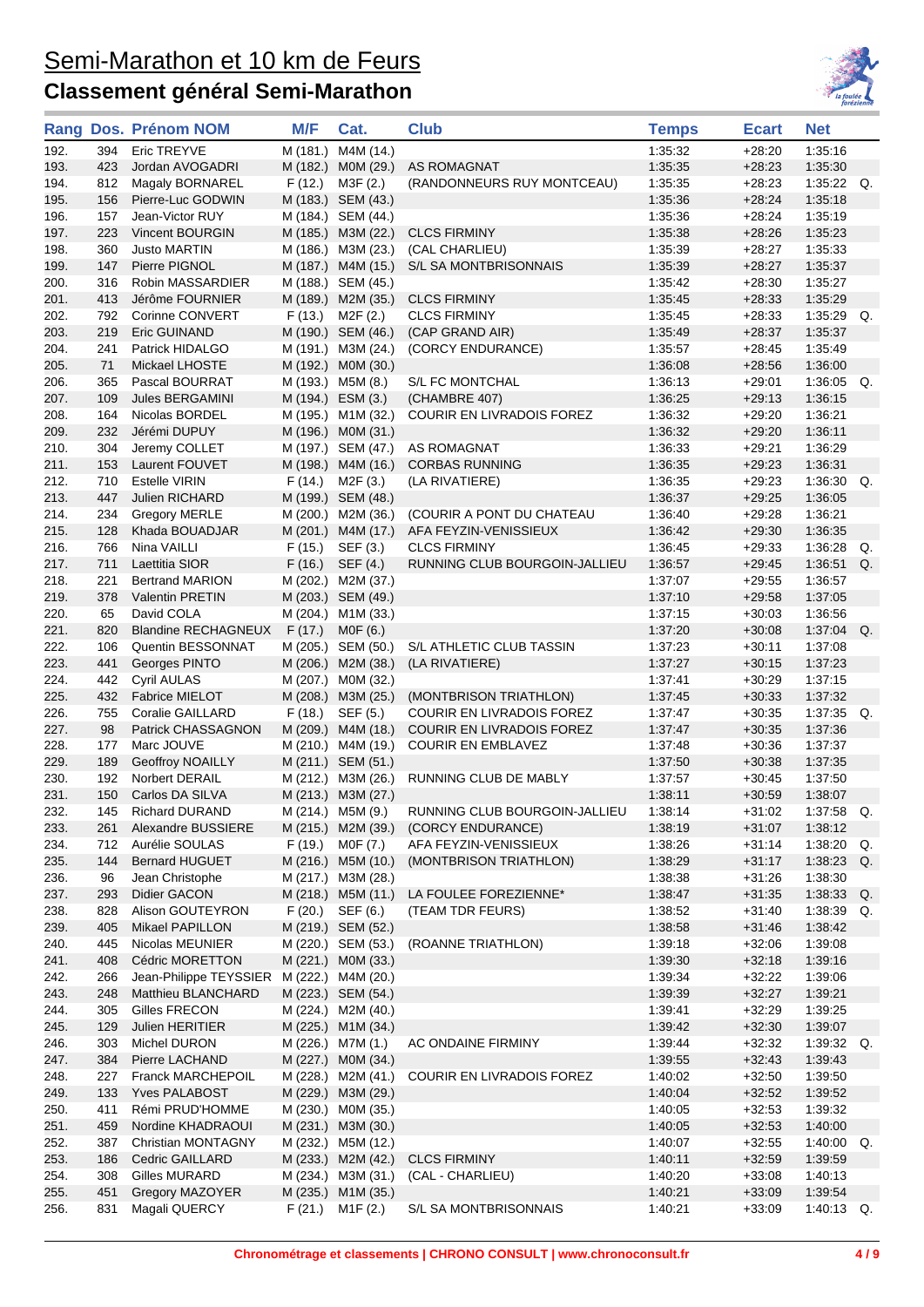

|              |            | Rang Dos. Prénom NOM                   | M/F      | Cat.                                    | <b>Club</b>                             | <b>Temps</b>       | <b>Ecart</b>         | <b>Net</b>                    |  |
|--------------|------------|----------------------------------------|----------|-----------------------------------------|-----------------------------------------|--------------------|----------------------|-------------------------------|--|
| 257.         | 121        | Pierre CRETOUX                         | M (236.) | M5M (13.)                               | <b>CLCS FIRMINY</b>                     | 1:40:22            | $+33:10$             | 1:40:06                       |  |
| 258.         | 92         | <b>Tristan DESPREZ</b>                 | M (237.) | ESM (4.)                                |                                         | 1:40:23            | $+33:11$             | 1:40:05                       |  |
| 259.         | 321        | Mark SCHOFIELD                         |          | M (238.) M2M (43.)                      | (RAMS)                                  | 1:40:25            | $+33:13$             | 1:40:03                       |  |
| 260.         | 105        | Sébastien DAUPHANT                     |          | M (239.) M0M (36.)                      |                                         | 1:40:27            | $+33:15$             | 1:40:10                       |  |
| 261.         | 200        | Axel BOYER                             |          | M (240.) SEM (55.)                      | (ASPTT CARPENTRAS RUNNING)              | 1:40:28            | $+33:16$             | 1:40:19                       |  |
| 262.         | 422        | Rémi EMONET                            |          | M (241.) M1M (36.)                      |                                         | 1.40:44            | $+33:32$             | 1:40:18                       |  |
| 263.         | 271        | David BURELIER                         |          | M (242.) M3M (32.)                      |                                         | 1:40:58            | $+33.46$             | 1:40:39                       |  |
| 264.         | 464        | Aimeric DUBREUIL                       |          | M (243.) SEM (56.)                      |                                         | 1:41:07            | $+33:55$             | 1:40:31                       |  |
| 265.         | 228        | Etienne MERCIER                        |          | M (244.) M6M (3.)                       | S/L AS MONTFERRAND                      | 1:41:11            | $+33:59$             | 1:40:52<br>Q.                 |  |
| 266.         | 779        | Magali ASCIOLLA                        | F (22.)  | M <sub>1</sub> F (3.)                   |                                         | 1:41:26            | $+34:14$             | 1:41:02<br>Q.                 |  |
| 267.         | 302        | Ludovic LAPENDRY                       |          | M (245.) M1M (37.)                      |                                         | 1:41:34            | $+34:22$             | 1:41:06                       |  |
| 268.         | 776        | Fabienne JEAN                          | F (23.)  | M1F (4.)                                | (RUNNING CLUB LERPTIEN)                 | 1:41:40            | $+34.28$             | 1:41:25<br>Q.                 |  |
| 269.         | 107        | Remy GIORDANO                          |          | M (246.) SEM (57.)                      |                                         | 1:41:42            | $+34:30$             | 1:41:28                       |  |
| 270.         | 343        | Marc LECOSSOIS                         |          | M (247.) M2M (44.)                      | (TRIATHLON CLUB DES MONTS DU            | 1:41:52            | $+34:40$             | 1:41:33                       |  |
| 271.         | 770        | Elodie FALLETTA                        | F(24.)   | MOF(8.)                                 | (RUNNING CLUB LERPTIEN)                 | 1:41:55            | $+34:43$             | 1:41:39<br>Q.                 |  |
| 272.         | 188        | Razike BENMAMMAR                       |          | M (248.) M3M (33.)                      | <b>ASM ST-ETIENNE</b>                   | 1:42:03            | $+34:51$             | 1:41:26                       |  |
| 273.         | 213        | Ludovic MICHEL                         | M (249.) | M0M (37.)                               |                                         | 1:42:05            | $+34.53$             | 1:41:44                       |  |
| 274.         | 114        | Laurent TONNELIER                      |          |                                         | M (250.) M3M (34.) ANNONAY JOGGING CLUB | 1:42:09            | $+34:57$             | 1:42:00                       |  |
| 275.         | 706        | Marie MARCILLAUD                       | F(25.)   | SEF (7.)                                |                                         | 1:42:30            | $+35:18$             | 1:42:14<br>Q.                 |  |
| 276.         | 439        | Jacques DOREL                          |          | M (251.) M6M (4.)                       |                                         | 1:42:38            | $+35:26$             | 1:42:29<br>Q.                 |  |
| 277.         | 434        | Alexandre POUPIER                      |          | M (252.) SEM (58.)                      |                                         | 1:42:42            | $+35:30$             | 1:42:31                       |  |
| 278.         | 313        | Stephane GUERIN                        |          | M (253.) M3M (35.)                      |                                         | 1:42:44            | $+35:32$             | 1:42:27                       |  |
| 279.         | 469        | Ludo CATTO                             |          | M (254.) M2M (45.)                      | (RANDONNEUR DE RUY-MONTCEAU)            | 1:42:45            | $+35:33$             | 1:42:30                       |  |
| 280.         | 414        | François MEYER                         |          | M (255.) M2M (46.)                      | <b>ASM ST-ETIENNE</b>                   | 1:42:52            | $+35:40$             | 1:42:25                       |  |
| 281.         | 446        | Laurent LEROI                          |          | M (256.) M1M (38.)                      | AFA FEYZIN-VENISSIEUX                   | 1.42.53            | $+35.41$             | 1:42:39                       |  |
| 282.         | 737        | Anne-Céline CHAMPAIN                   | F(26.)   | M2F (4.)                                | AFA FEYZIN-VENISSIEUX                   | 1:42:53            | $+35.41$             | $1:42:40$ Q.                  |  |
| 283.         | 298        | <b>Herve SERRA</b>                     |          |                                         | M (257.) M3M (36.) (FEURS TRIATHLON)    | 1:42:55            | $+35.43$             | 1:42:29                       |  |
| 284.         | 781        | Virginie FRESSE                        | F(27.)   | M2F (5.)                                | <b>ASM ST-ETIENNE</b>                   | 1:42:55            | $+35.43$             | 1:42:29<br>Q.                 |  |
| 285.         | 356        | <b>Olivier BIAGINI</b>                 |          | M (258.) M1M (39.)                      | <b>ASM ST-ETIENNE</b>                   | 1:42:56            | $+35.44$             | 1:42:29                       |  |
| 286.         | 165        | Lionel ROUX                            |          | M (259.) M4M (21.)                      | ASM ST-ETIENNE                          | 1:42:57            | $+35:45$             | 1:42:30                       |  |
| 287.         | 759        | Celine LEMAIRE                         | F(28.)   | MOF (9.)                                |                                         | 1:42:57            | $+35:45$             | $1:42:50$ Q.                  |  |
| 288.         | 415        | Ludovic DUMAS                          |          | M (260.) M1M (40.)                      |                                         | 1:43:12            | $+36:00$             | 1:43:02                       |  |
| 289.         | 381        | Didier RICHARD                         |          | M (261.) M5M (14.)                      |                                         | 1:43:16            | $+36:04$             | 1:43:04                       |  |
| 290.         | 444        | Romain KELAGOPIAN                      |          | M (262.) SEM (59.)                      | MACADAM 07                              | 1:43:17            | $+36:05$             | 1:43:01                       |  |
| 291.         | 69         | Christophe LEFEBRES                    |          | M (263.) M3M (37.)                      | COQUELICOT 42*                          | 1:43:20            | $+36:08$             | 1:43:05                       |  |
| 292.         | 436        | Laurent MOUCHON                        |          | M (264.) M3M (38.)                      |                                         | 1:43:22            | $+36:10$             | 1:43:12                       |  |
| 293.         | 359        | Anthony ANSIEAUX                       |          | M (265.) M1M (41.)                      |                                         | 1:43:24            | $+36:12$             | 1:43:11                       |  |
| 294.         | 751        | Julie MATITCH                          | F (29.)  | M0F (10.)                               | AFA FEYZIN-VENISSIEUX                   | 1:43:28            | $+36:16$             | $1:43:15$ Q.                  |  |
| 295.         | 341        | Philippe HAMELIN                       |          | M (266.) M4M (22.)                      | (RCV)                                   | 1:43:29            | $+36:17$             | 1:43:20                       |  |
| 296.         | 324        | Philippe CHARTIOT                      |          | M (267.) M3M (39.)                      |                                         | 1:43:33            | $+36.21$             | 1:43:14                       |  |
| 297.         |            | 404 Yannick CHARREL                    |          | M (268.) M2M (47.)                      |                                         | 1:43:41            | $+36:29$             | 1:43:22                       |  |
| 298.         | 231        | Claude MARLIAC                         |          | M (269.) M5M (15.)                      | (COURIR A PONT DU CHATEAU)              | 1:43:43            | $+36:31$             | 1:43:22                       |  |
| 299.         | 168        | Patrice FAYOLLE                        |          | M (270.) M2M (48.)                      |                                         | 1:43:45            | $+36:33$             | 1:43:10                       |  |
| 300.         | 220        | Frédérik CHAZEAU                       |          | M (271.) M3M (40.)                      | FRATERNELLE CHAT.-GAILLARD              | 1:43:47            | $+36:35$             | 1:43:26                       |  |
| 301.         | 117        | Joseph MASTROIANNI                     |          | M (272.) M0M (38.)                      |                                         | 1:43:58            | $+36:46$             | 1:43:42                       |  |
| 302.         | 815        | Clémence GARIN                         | F(30.)   | SEF (8.)                                | <b>ASM ST-ETIENNE</b>                   | 1:44:03            | $+36:51$             | 1:43:33<br>Q.                 |  |
| 303.         | 788        | Magali PROPICE                         | F(31.)   | M1F (5.)                                | <b>ASM ST-ETIENNE</b>                   | 1:44:03            | $+36:51$             | $1:43:38$ Q.                  |  |
| 304.         | 235        | Joel LEDUC                             |          | M (273.) M6M (5.)                       | (COURIR A PONT DU CHATEAU)              | 1:44:06            | $+36:54$             | $1:43:44$ Q.                  |  |
| 305.         | 81         | Simon MORIN                            |          | M (274.) SEM (60.)                      |                                         | 1:44:20            | $+37:08$             | 1:43:58                       |  |
| 306.         | 733        | Anne-Lise DICHARRY                     | F (32.)  | M1F (6.)                                | COQUELICOT 42*                          | 1:44:21            | $+37:09$             | 1:44:04<br>Q.<br>$1.43.49$ Q. |  |
| 307.         | 842        | Sandie CARRET                          | F(33.)   | M1F (7.)                                |                                         | 1:44:23            | $+37:11$             |                               |  |
| 308.         | 804        | Patricia HIDALGO                       | F(34.)   | M3F (3.)                                | (CORCY ENDURANCE)                       | 1:44:24            | $+37:12$             | 1:44:17 Q.<br>1:44:08         |  |
| 309.         | 123<br>795 | <b>Benoit DUMONT</b><br>Claire DECITRE |          | M (275.) M0M (39.)                      | (LA RIVATIERE)                          | 1:44:33            | $+37:21$<br>$+37:22$ | 1:44:19 Q.                    |  |
| 310.<br>311. | 410        | Herve CARRET                           | F (35.)  | SEF (9.)                                | (RCL SAINT GENEST LERPT / UFOLEP)       | 1:44:34<br>1:44:37 | $+37:25$             | 1:44:03                       |  |
| 312.         |            | Alain WALTER                           |          | M (276.) M3M (41.)                      |                                         | 1:44:38            | $+37:26$             | 1:44:17                       |  |
| 313.         | 134<br>204 | Julien JACQUET                         |          | M (277.) M6M (6.)<br>M (278.) M1M (42.) |                                         | 1:44:38            | $+37:26$             | 1:44:05                       |  |
| 314.         | 418        | <b>Guy MATHEVON</b>                    |          | M (279.) M6M (7.)                       |                                         | 1:44:41            | $+37:29$             | 1:44:17                       |  |
| 315.         | 50         | Mickael BOYER                          |          | M (280.) M1M (43.)                      |                                         | 1:44:42            | $+37:30$             | 1:44:23                       |  |
|              |            | Hervé MERLE                            |          | M (281.) M2M (49.)                      |                                         | 1:44:51            |                      | 1:44:24                       |  |
| 316.<br>317. | 255<br>326 | Franck ARCHIMBAUD                      |          | M (282.) M3M (42.)                      |                                         | 1:44:53            | $+37:39$<br>$+37.41$ | 1:44:29                       |  |
| 318.         | 390        | Patrice PERRETTE                       |          | M (283.) M2M (50.)                      |                                         | 1:44:54            | $+37:42$             | 1:44:28                       |  |
| 319.         | 311        | Michel MONTBOBIER                      |          | M (284.) M1M (44.)                      |                                         | 1:45:03            | $+37:51$             | 1:44:48                       |  |
| 320.         | 112        | Ludovic COQUARD                        |          | M (285.) M1M (45.)                      |                                         | 1:45:05            | $+37:53$             | 1:44:36                       |  |
| 321.         | 800        | Sandrine MARTINON                      | F(36.)   | M3F (4.)                                | (RAMS)                                  | 1:45:06            | $+37:54$             | 1:44:43 Q.                    |  |
|              |            |                                        |          |                                         |                                         |                    |                      |                               |  |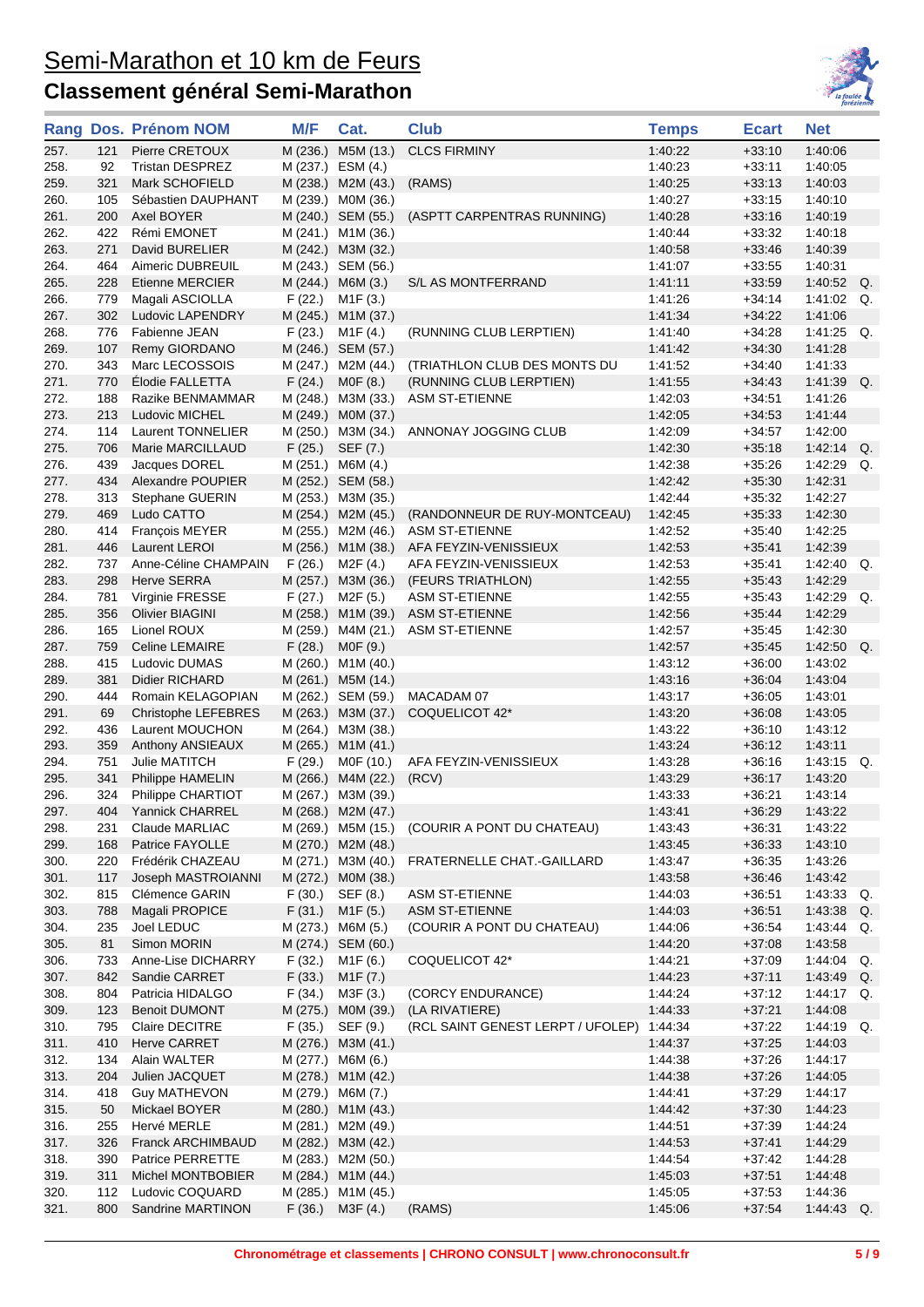

|              |           | Rang Dos. Prénom NOM                    | M/F     | Cat.                                     | <b>Club</b>                                    | <b>Temps</b>       | <b>Ecart</b>         | <b>Net</b>         |
|--------------|-----------|-----------------------------------------|---------|------------------------------------------|------------------------------------------------|--------------------|----------------------|--------------------|
| 322.         | 355       | <b>Franck TEYSSIER</b>                  |         | M (286.) M2M (51.)                       | LA FOULEE FOREZIENNE*                          | 1:45:08            | $+37:56$             | 1:44:42            |
| 323.         | 61        | Paul GAMOND                             |         | M (287.) M3M (43.)                       | (LA RIVATIÈRE)                                 | 1:45:13            | $+38:01$             | 1:44:49            |
| 324.         | 320       | Vincent MAUREL                          |         | M (288.) M3M (44.)                       | (COURIR A PONT DU CHATEAU)                     | 1:45:16            | $+38:04$             | 1:44:55            |
| 325.         | 763       | Agathe PERRIN                           | F(37.)  | SEF (10.)                                | (RCL)                                          | 1:45:24            | $+38:12$             | 1:45:09            |
| 326.         | 251       | <b>Bertrand VINET</b>                   |         | M (289.) M4M (23.)                       | (CORCY ENDURANCE)                              | 1:45:26            | $+38:14$             | 1:45:03            |
| 327.         | 87        | Serge LAROUX                            |         | M (290.) M2M (52.)                       |                                                | 1:45:26            | $+38:14$             | 1:45:04            |
| 328.         | 111       | Cédric ROBIN                            |         | M (291.) M1M (46.)                       |                                                | 1:45:32            | $+38:20$             | 1:45:15            |
| 329.         | 256       | Raphael GORD                            |         | M (292.) M2M (53.)                       |                                                | 1:45:35            | $+38:23$             | 1:45:12            |
| 330.         | 287       | Ali MALEK                               |         | M (293.) M4M (24.)                       | COURIR EN LIVRADOIS FOREZ                      | 1:45:35            | $+38:23$             | 1:45:23            |
| 331.         | 340       | Paul Henri ROMESTIN                     |         |                                          | M (294.) M1M (47.) (TEAM TDR FEURS)            | 1.45.42            | $+38:30$             | 1:45:22            |
| 332.         | 467       | <b>Remi FRANCON</b>                     |         | M (295.) M1M (48.)                       | LA FOULEE FOREZIENNE*                          | 1:45:43            | $+38:31$             | 1:45:22            |
| 333.         | 240       | <b>Yves DUGAS</b>                       |         | M (296.) M7M (2.)                        | <b>ASC BALAN</b>                               | 1:45:52            | $+38:40$             | 1:45:43 Q.         |
| 334.         | 222       | Stephane AUFFRAY                        |         | M (297.) M4M (25.)                       |                                                | 1:46:06            | $+38:54$             | 1:45:37            |
| 335.         | 282       | Grégory GUERPILLON                      |         | M (298.) M1M (49.)                       |                                                | 1:46:19            | $+39:07$             | 1:45:55            |
| 336.         | 328       | Olivier VILLARD                         |         | M (299.) M0M (40.)                       |                                                | 1:46:23            | $+39:11$             | 1:45:58            |
| 337.         | 244       | <b>Cyril PEREIRA</b>                    |         | M (300.) M3M (45.)                       | (RAMS)                                         | 1:46:28            | $+39:16$             | 1:46:06            |
| 338.         | 185       | Kilian BAZIERE                          |         | M (301.) ESM (5.)                        |                                                | 1:46:31            | $+39:19$             | 1:45:56            |
| 339.         | 450       | Patrick COMBE                           |         |                                          | M (302.) M5M (16.) (TEAM TDR FEURS UN MARATHON | 1:46:47            | $+39:35$             | 1:46:46            |
| 340.         | 448       | Jeremy COMBE                            |         |                                          | M (303.) M3M (46.) (TEAM TDR FEURS UN MARATHON | 1.46:47            | $+39:35$             | 1:46:45            |
| 341.         | 449       | Joel SOUVY                              |         |                                          | M (304.) M5M (17.) (TEAM TDR FEURS UN MARATHON | 1:46:47            | $+39:35$             | 1:46:45            |
| 342.         | 783       | Virginie BOURGEON                       |         | $F(38.)$ M2F $(6.)$                      | AS ROMAGNAT                                    | 1:47:15            | $+40:03$             | 1:46:58 Q.         |
| 343.         | 431       | Julien MATHEVON                         |         | M (305.) M0M (41.)                       |                                                | 1:47:16            | $+40:04$             | 1:46:52            |
| 344.         | 374       | Romain BONNEFOY                         |         | M (306.) M1M (50.)                       |                                                | 1.47:20            | $+40:08$             | 1:47:01            |
| 345.         | 176       | Pierre GRIMAUD                          |         | M (307.) SEM (61.)                       |                                                | 1:47:25            | $+40:13$             | 1:47:11            |
| 346.         | 210       | <b>Benoit BOULOGNE</b>                  |         | M (308.) M2M (54.)                       |                                                | 1:47:39            | $+40:27$             | 1:47:20            |
| 347.         | 55        | <b>Bruno FRERY</b>                      |         | M (309.) M4M (26.)                       |                                                | 1:47:40            | $+40:28$             | 1:47:09            |
| 348.         | 456       | René BONNIER                            |         | M (310.) M5M (18.)                       | EA SAINT-CHAMOND                               | 1.47:43            | $+40:31$             | 1:47:19            |
| 349.         | 125       | Romain VIAL                             |         | M (311.) M1M (51.)                       |                                                | 1.47.44            | $+40:32$             | 1:47:19            |
| 350.         | 435       | Philippe DELACHARTRE M (312.) M5M (19.) |         |                                          | (ACFA)                                         | 1:47:50            | $+40.38$             | 1:47:29            |
| 351.         | 132       | <b>Bruno BRUEL</b>                      |         | M (313.) M3M (47.)<br>M (314.) M3M (48.) |                                                | 1:47:58            | $+40.46$             | 1:47:37            |
| 352.<br>353. | 93<br>401 | Laurent JOUBERT<br>Eric RODRIGUEZ       |         | M (315.) M4M (27.)                       | <b>ASM ST-ETIENNE</b>                          | 1:48:05<br>1:48:13 | $+40:53$<br>$+41:01$ | 1:47:42<br>1:47:47 |
| 354.         | 264       | <b>Laurent MERCIER</b>                  |         | M (316.) M1M (52.)                       |                                                | 1:48:13            | +41:01               | 1:47:48            |
| 355.         | 845       | Coco VEROT                              |         | $F(39.)$ M2F $(7.)$                      |                                                | 1:48:23            | $+41:11$             | 1:48:01 Q.         |
| 356.         | 452       | Gwenael JALLU                           |         | M (317.) M2M (55.)                       | <b>CLCS FIRMINY</b>                            | 1:48:25            | $+41:13$             | 1:48:07            |
| 357.         | 339       | Patrice MARANO                          |         | M (318.) M3M (49.)                       |                                                | 1:48:27            | $+41:15$             | 1:48:06            |
| 358.         | 148       | Didier HILAIRE                          |         | M (319.) M2M (56.)                       |                                                | 1:48:34            | $+41:22$             | 1:48:11            |
| 359.         | 466       | Sandy VILLEMAGNE                        |         | M (320.) M0M (42.)                       |                                                | 1:48:40            | $+41:28$             | 1:48:26            |
| 360.         | 295       | Christophe BONHOMME                     |         | M (321.) M3M (50.)                       |                                                | 1.48:47            | $+41:35$             | 1:48:23            |
| 361.         | 269       | Ouisam JEMILI                           |         | M (322.) M0M (43.)                       |                                                | 1:48:51            | $+41:39$             | 1:48:30            |
| 362.         |           | 742 Alice KEMLIN                        |         | $F(40.)$ SEF $(11.)$                     |                                                | 1:48:53            | $+41:41$             | 1:48:31            |
| 363.         | 159       | Fabian CHEVILLARD                       |         | M (323.) M4M (28.)                       | (AS RANDONNEURS DE RUY)                        | 1:48:57            | +41:45               | 1:48:36            |
| 364.         | 748       | Lydie CHASSAGNON                        | F(41.)  | SEF (12.)                                | <b>COURIR EN LIVRADOIS FOREZ</b>               | 1:49:00            | $+41:48$             | 1:48:47            |
| 365.         | 741       | Sandrine THOMAS                         | F(42.)  | M1F(8.)                                  | <b>COURIR EN LIVRADOIS FOREZ</b>               | 1:49:00            | $+41:48$             | $1.48.47$ Q.       |
| 366.         | 110       | Olivier BERGAMINI                       |         | M (324.) M3M (51.)                       | (CHAMBRE 407)                                  | 1:49:01            | $+41:49$             | 1:48:49            |
| 367.         | 166       | <b>Frederic BURNAZ</b>                  |         | M (325.) M3M (52.)                       | (RCL)                                          | 1:49:16            | $+42:04$             | 1:48:49            |
| 368.         | 762       | Céline GAUD                             | F (43.) | M <sub>1</sub> F (9.)                    | (RCL)                                          | 1:49:22            | $+42:10$             | $1:49:06$ Q.       |
| 369.         | 268       | <b>Christian GAILLAT</b>                |         | M (326.) M5M (20.)                       |                                                | 1:49:24            | +42:12               | 1:49:10            |
| 370.         | 95        | Michel JUGE                             |         | M (327.) M5M (21.)                       | <b>CLCS FIRMINY</b>                            | 1:49:41            | $+42.29$             | 1:49:23            |
| 371.         | 805       | Myriam BOURGIN                          |         | $F(44.)$ M3F $(5.)$                      | <b>CLCS FIRMINY</b>                            | 1:49:41            | $+42:29$             | $1:49:23$ Q.       |
| 372.         | 375       | Jérémy DIU                              |         | M (328.) SEM (62.)                       | (ASC45)                                        | 1:49:59            | +42:47               | 1:49:32            |
| 373.         | 362       | Eric REVILLON                           |         | M (329.) M4M (29.)                       |                                                | 1:49:59            | +42:47               | 1:49:40            |
| 374.         | 395       | Philippe DURON                          |         | M (330.) M4M (30.)                       |                                                | 1:50:02            | $+42:50$             | 1:49:48            |
| 375.         | 217       | Jorge DE SA                             |         | M (331.) M5M (22.)                       | <b>ASM ST-ETIENNE</b>                          | 1:50:20            | $+43:08$             | 1:49:53            |
| 376.         | 764       | <b>Francoise MATITCH</b>                | F (45.) | M7F (1.)                                 | AFA FEYZIN-VENISSIEUX                          | 1:50:30            | $+43:18$             | 1:50:08<br>Q.      |
| 377.         | 829       | Nathalie FLACHAT                        | F(46.)  | M <sub>1</sub> F (10.)                   |                                                | 1:50:33            | $+43.21$             | 1:50:25            |
| 378.         | 178       | Julien FRAISSE                          |         | M (332.) M1M (53.)                       | AS ROMAGNAT                                    | 1:50:34            | $+43:22$             | 1:50:30            |
| 379.         | 218       | Francis BORDEL                          |         | M (333.) SEM (63.)                       | <b>COURIR EN LIVRADOIS FOREZ</b>               | 1:50:40            | $+43.28$             | 1:50:27            |
| 380.         | 802       | Lisa MARCHEPOIL                         |         | $F(47.)$ JUF $(1.)$                      | <b>COURIR EN LIVRADOIS FOREZ</b>               | 1:50:40            | $+43.28$             | $1:50:27$ Q.       |
| 381.         | 154       | Patrick MAURIN                          |         | M (334.) M4M (31.)                       | (FEURS TRIATHLON)                              | 1:50:59            | $+43.47$             | 1:50:35            |
| 382.         | 291       | Jacques LETANG                          |         | M (335.) M3M (53.)                       | (CAF SAINT ROMAIN LE PUY)                      | 1:51:03            | +43:51               | 1:50:36            |
| 383.         | 325       | Benjamin BOUCHET                        |         | M (336.) SEM (64.)                       |                                                | 1:51:08            | +43:56               | 1:50:49            |
| 384.         | 253       | Jean-Pierre                             |         | M (337.) M6M (8.)                        | <b>CLCS FIRMINY</b>                            | 1:51:16            | $+44:04$             | 1:50:59            |
| 385.         | 59        | Alexandre DICHARRY                      |         | M (338.) M2M (57.)                       | COQUELICOT 42*                                 | 1:51:47            | $+44:35$             | 1:51:30            |
| 386.         | 319       | Denis                                   |         | M (339.) M1M (54.)                       |                                                | 1:52:22            | $+45:10$             | 1:51:54            |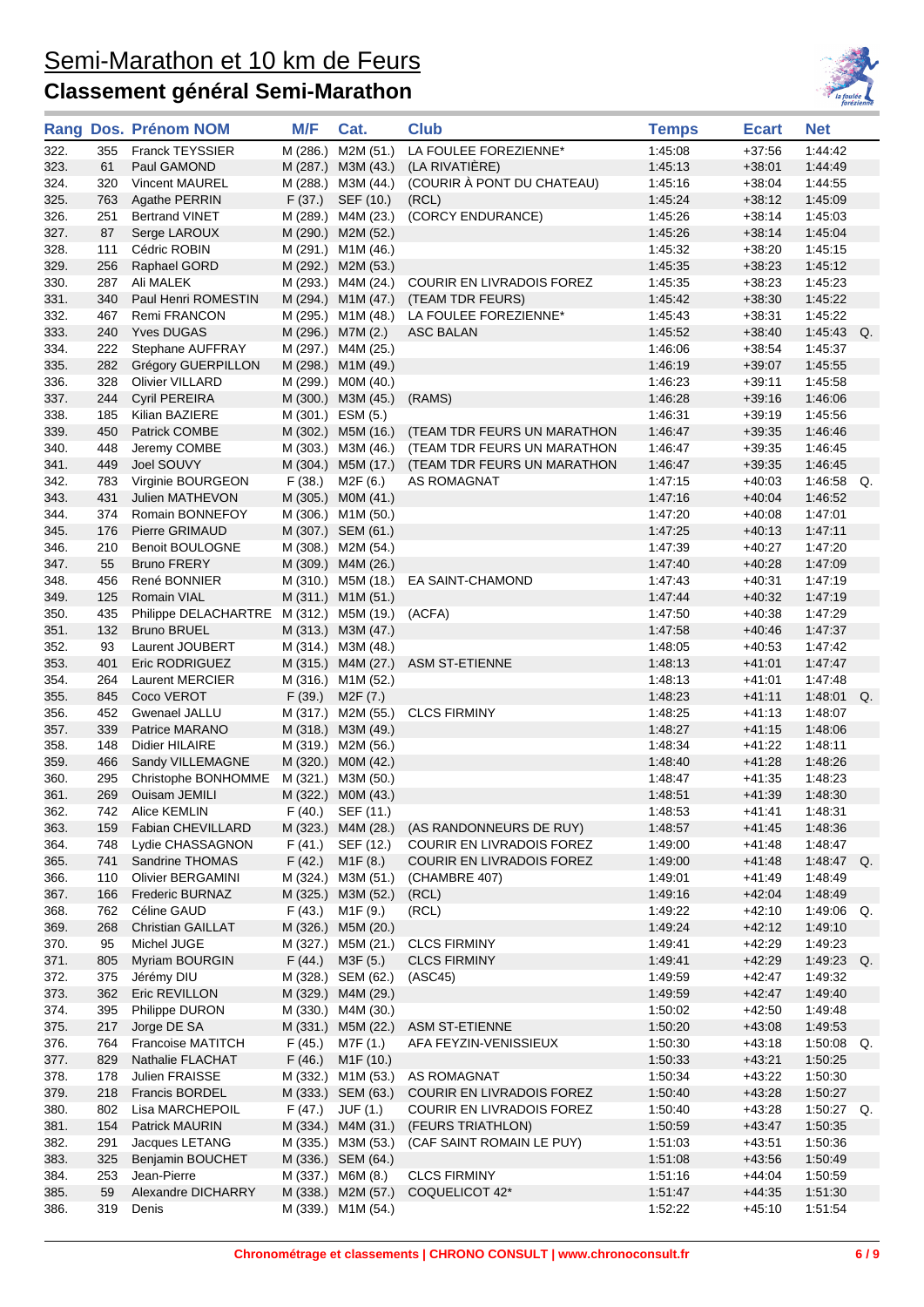

|              |            | Rang Dos. Prénom NOM             | M/F      | Cat.                                     | <b>Club</b>                                        | <b>Temps</b>       | <b>Ecart</b>         | <b>Net</b>         |
|--------------|------------|----------------------------------|----------|------------------------------------------|----------------------------------------------------|--------------------|----------------------|--------------------|
| 387.         | 163        | Raphaël BEGON                    | M (340.) | M1M (55.)                                |                                                    | 1:52:24            | $+45:12$             | 1:52:03            |
| 388.         | 398        | Michael BERNE                    |          | M (341.) M1M (56.)                       |                                                    | 1:52:27            | $+45:15$             | 1:52:01            |
| 389.         | 97         | <b>Michel NIGAY</b>              |          | M (342.) M4M (32.)                       | S/L ESL TERNAY                                     | 1:52:31            | $+45:19$             | 1:51:54            |
| 390.         | 237        | Sylvain BELLIER                  |          | M (343.) MOM (44.)                       | COURIR EN EMBLAVEZ                                 | 1:52:32            | $+45:20$             | 1:52:16            |
| 391.         | 827        | Myriam MERZAQ                    | F(48.)   | SEF (13.)                                |                                                    | 1:52:41            | $+45.29$             | 1:52:20            |
| 392.         | 274        | Nicolas DEVEAUX                  |          | M (344.) M1M (57.)                       |                                                    | 1:52:48            | $+45:36$             | 1:52:26            |
| 393.         | 840        | Céline VIRICEL                   | F(49.)   | M <sub>1</sub> F (11.)                   |                                                    | 1:52:55            | $+45.43$             | 1:52:30            |
| 394.         | 437        | Robin BRUNEL                     |          | M (345.) SEM (65.)                       |                                                    | 1:52:59            | $+45:47$             | 1:52:25            |
| 395.         | 182        | Dominique MURE                   |          | M (346.) M5M (23.)                       | (BAYARD SAVIGNEUX)                                 | 1:52:59            | $+45:47$             | 1:52:57            |
| 396.         | 199        | Hassan KAHALOUN                  |          | M (347.) M3M (54.)                       | COURIR EN LIVRADOIS FOREZ                          | 1:53:03            | $+45.51$             | 1:52:52            |
| 397.         | 786        | <b>Christine MALECKI</b>         | F(50.)   | M2F(8.)                                  | AS ROMAGNAT                                        | 1:53:03            | $+45.51$             | 1:53:00            |
| 398.         | 171        | Jean-Paul HEBRARD                |          | M (348.) M6M (9.)                        | AS ROMAGNAT                                        | 1:53:03            | $+45:51$             | 1:53:00            |
| 399.         | 155        | Rémi GRIVOT                      |          | M (349.) SEM (66.)<br>M (350.) M4M (33.) |                                                    | 1:53:05            | $+45:53$             | 1:52:36<br>1:52:59 |
| 400.<br>401. | 277<br>347 | Zvonko JANKOVIC<br>Xavier POITAU |          | M (351.) M1M (58.)                       |                                                    | 1:53:22<br>1:53:26 | $+46:10$<br>$+46:14$ | 1:52:53            |
| 402.         | 74         | Sébastien FAURE                  |          | M (352.) M2M (58.)                       | LA FOULEE FOREZIENNE*                              | 1:53:27            | $+46:15$             | 1:53:04            |
| 403.         | 370        | Maxime DONOT-SABY                |          | M (353.) SEM (67.)                       |                                                    | 1:53:49            | $+46:37$             | 1:53:22            |
| 404.         | 288        | Nabil REBAI                      |          | M (354.) M1M (59.)                       |                                                    | 1:53:54            | $+46.42$             | 1:53:38            |
| 405.         | 798        | Christele ARQUILLIERE            | F(51.)   | M3F (6.)                                 | (RAMS)                                             | 1:53:55            | $+46:43$             | $1:53:31$ Q.       |
| 406.         | 774        | Valerie CLAVELLOUX               | F(52.)   | M2F (9.)                                 |                                                    | 1:54:00            | $+46:48$             | 1:53:33            |
| 407.         | 769        | <b>Claire RIBERON</b>            | F(53.)   | M <sub>1</sub> F (12.)                   |                                                    | 1:54:02            | $+46:50$             | 1.53.34            |
| 408.         | 453        | Gérald BERTHIER                  |          | M (355.) M0M (45.)                       | (C.A.L.CHARLIEU)                                   | 1:54:10            | $+46:58$             | 1:54:04            |
| 409.         | 327        | Jacques ARNAUD                   |          | M (356.) M5M (24.)                       | <b>CLCS FIRMINY</b>                                | 1:54:22            | $+47:10$             | 1:54:02            |
| 410.         | 771        | Emma REYNAUD                     | F (54.)  | SEF (14.)                                |                                                    | 1:54:46            | $+47:34$             | 1:54:17            |
| 411.         | 385        | Jérémy MARCOUX                   |          | M (357.) SEM (68.)                       |                                                    | 1:54:56            | $+47.44$             | 1:54:49            |
| 412.         | 784        | Coralie MONNIER                  | F(55.)   | SEF (15.)                                | <b>CLCS FIRMINY</b>                                | 1:55:25            | $+48:13$             | 1:55:07            |
| 413.         | 819        | Elodie GRATALOUP                 | F(56.)   | M <sub>1</sub> F (13.)                   |                                                    | 1:55:35            | $+48.23$             | 1:54:59            |
| 414.         | 366        | Pascal GRIVOT                    |          | M (358.) M4M (34.)                       |                                                    | 1:55:37            | $+48:25$             | 1:55:29            |
| 415.         | 803        | Solenne MOREL                    | F(57.)   | SEF (16.)                                |                                                    | 1:55:37            | $+48.25$             | 1:55:27            |
| 416.         | 60         | <b>Benoit REYNAUD</b>            |          | M (359.) SEM (69.)                       |                                                    | 1:55:41            | $+48:29$             | 1:55:22            |
| 417.         | 101        | Romain GIRONDEL                  |          | M (360.) SEM (70.)                       | (LOGION.NETWORK)                                   | 1:55:43            | $+48:31$             | 1:55:23            |
| 418.         | 813        | Karima MERABTI                   | F (58.)  | M2F (10.)                                |                                                    | 1:55:47            | $+48:35$             | 1:55:24            |
| 419.         | 380        | Thierry MARCHESANO               |          | M (361.) M3M (55.)                       |                                                    | 1:55:48            | $+48:36$             | 1:55:10            |
| 420.         | 51         | Pierre SECOND                    |          | M (362.) SEM (71.)                       |                                                    | 1:55:48            | $+48:36$             | 1:55:17            |
| 421.         | 796        | Marie SIMON                      |          | F (59.) SEF (17.)                        |                                                    | 1:55:51            | $+48:39$             | 1:55:20            |
| 422.         | 730        | Léa GIVRE                        | F(60.)   | ESF (2.)                                 |                                                    | 1:56:00            | $+48.48$             | 1:55:30            |
| 423.<br>424. | 754<br>738 | Marjorie FROT<br>Dorothee DEGOUE | F(61.)   | M <sub>1</sub> F (14.)                   | (RUNNING CLUB LERPTIEN)<br>(RUNNING CLUB LERPTIEN) | 1:56:00<br>1:56:10 | $+48:48$             | 1.55:44<br>1:55:55 |
| 425.         | 281        | Albert BENGHALIA                 | F(62.)   | MOF (11.)<br>M (363.) M5M (25.)          |                                                    | 1:56:21            | $+48.58$<br>$+49.09$ | 1:55:59            |
| 426.         | 350        | Said BOUNOUAR                    |          |                                          | M (364.) M2M (59.) ATHLEFORM'42                    | 1:56:24            | $+49:12$             | 1:56:07            |
| 427.         |            | 245 Régis PROST                  |          |                                          | M (365.) M3M (56.) ATHLEFORM'42                    | 1:56:25            | $+49:13$             | 1:56:07            |
| 428.         | 757        | Manon GALLET                     |          | $F(63.)$ MOF $(12.)$                     |                                                    | 1:56:29            | +49:17               | 1:56:14            |
| 429.         | 433        | Kevin PERRY                      |          | M (366.) M0M (46.)                       |                                                    | 1:56:35            | $+49:23$             | 1:56:22            |
| 430.         | 265        | Laurent GENTIL                   |          | M (367.) M0M (47.)                       |                                                    | 1:56:35            | $+49:23$             | 1:56:08            |
| 431.         | 250        | Denis RAVIER                     |          | M (368.) M5M (26.)                       |                                                    | 1:56:35            | $+49.23$             | 1:56:08            |
| 432.         | 403        | Henri MONTAUDON                  |          | M (369.) M5M (27.)                       | (CLIPS ROCHE-LA-MOLIÈRE)                           | 1:56:41            | $+49.29$             | 1:56:27            |
| 433.         | 810        | Armelle CROZIER                  | F(64.)   | M3F (7.)                                 | <b>ENTENTE OUEST LYONNAIS</b>                      | 1:56:48            | $+49.36$             | 1:56:24            |
| 434.         | 299        | Eric MOREAU ROQUE                |          | M (370.) M3M (57.)                       | <b>ENTENTE OUEST LYONNAIS</b>                      | 1:56:48            | $+49.36$             | 1:56:25            |
| 435.         | 780        | Marjorie BEGON                   | F(65.)   | M <sub>2</sub> F (11.)                   |                                                    | 1:56:49            | $+49:37$             | 1:56:26            |
| 436.         | 103        | Robert BORDEL                    |          | M (371.) M6M (10.)                       | COURIR EN LIVRADOIS FOREZ                          | 1:56:52            | +49:40               | 1:56:39            |
| 437.         | 57         | Gaëtan DAUBOS                    |          | M (372.) M0M (48.)                       |                                                    | 1:56:58            | +49:46               | 1.56.29            |
| 438.         | 731        | Aurélie GARDET                   | F(66.)   | SEF (18.)                                |                                                    | 1:56:58            | +49:46               | 1:56:30            |
| 439.         | 203        | Florian MASSON                   |          | M (373.) M0M (49.)                       |                                                    | 1:57:09            | $+49.57$             | 1:56:36            |
| 440.         | 811        | Catherine POUJAT                 |          | $F(67.)$ M3F $(8.)$                      | (COURIRAPONTDUCHATEAU)                             | 1:57:10            | $+49.58$             | 1:56:43            |
| 441.         | 183        | Lucas DOURDOU                    |          | M (374.) ESM (6.)                        |                                                    | 1:57:17            | $+50:05$             | 1:56:45            |
| 442.         | 392        | <b>Frederic FAYOLLE</b>          |          | M (375.) M1M (60.)                       | (CNSC)                                             | 1:57:18            | $+50:06$             | 1:56:55            |
| 443.         | 180        | Jeremy HUAN                      |          | M (376.) SEM (72.)                       | (CLERMONT TRIATHLON)                               | 1:57:23            | $+50:11$             | 1:57:06            |
| 444.         | 279        | Ludovic MARCON                   |          | M (377.) M1M (61.)                       | <b>CLCS FIRMINY</b>                                | 1:57:25            | $+50:13$             | 1:57:08            |
| 445.         | 202        | <b>Florent DONOT</b>             |          | M (378.) SEM (73.)                       |                                                    | 1:57:35            | $+50:23$             | 1:57:09            |
| 446.         | 333        | <b>Thierry MAILLET</b>           |          | M (379.) M4M (35.)                       | (COURIR A PONT DU CHATEAU)                         | 1:57:35            | $+50:23$             | 1:57:08            |
| 447.         | 369<br>322 | Gérard DONOT<br>Olivier OUDIN    |          | M (380.) M6M (11.)                       | <b>BEAUJOLAIS RUNNERS</b>                          | 1:57:37            | $+50:25$             | 1:57:10            |
| 448.<br>449. | 314        | Thierry CHARVOLIN                |          | M (381.) M4M (36.)<br>M (382.) M5M (28.) |                                                    | 1:57:42<br>1:57:49 | $+50:30$<br>$+50:37$ | 1:57:20<br>1.57:42 |
| 450.         | 825        | Maryline PERRIN                  |          | $F(68.)$ M1 $F(15.)$                     | (CALC)                                             | 1:57:49            | $+50:37$             | 1.57.42            |
| 451.         | 393        | Reda PEREZ                       |          | M (383.) SEM (74.)                       | (CLUB ALPIN FRANÇAIS)                              | 1:57:58            | $+50:46$             | 1:57:34            |
|              |            |                                  |          |                                          |                                                    |                    |                      |                    |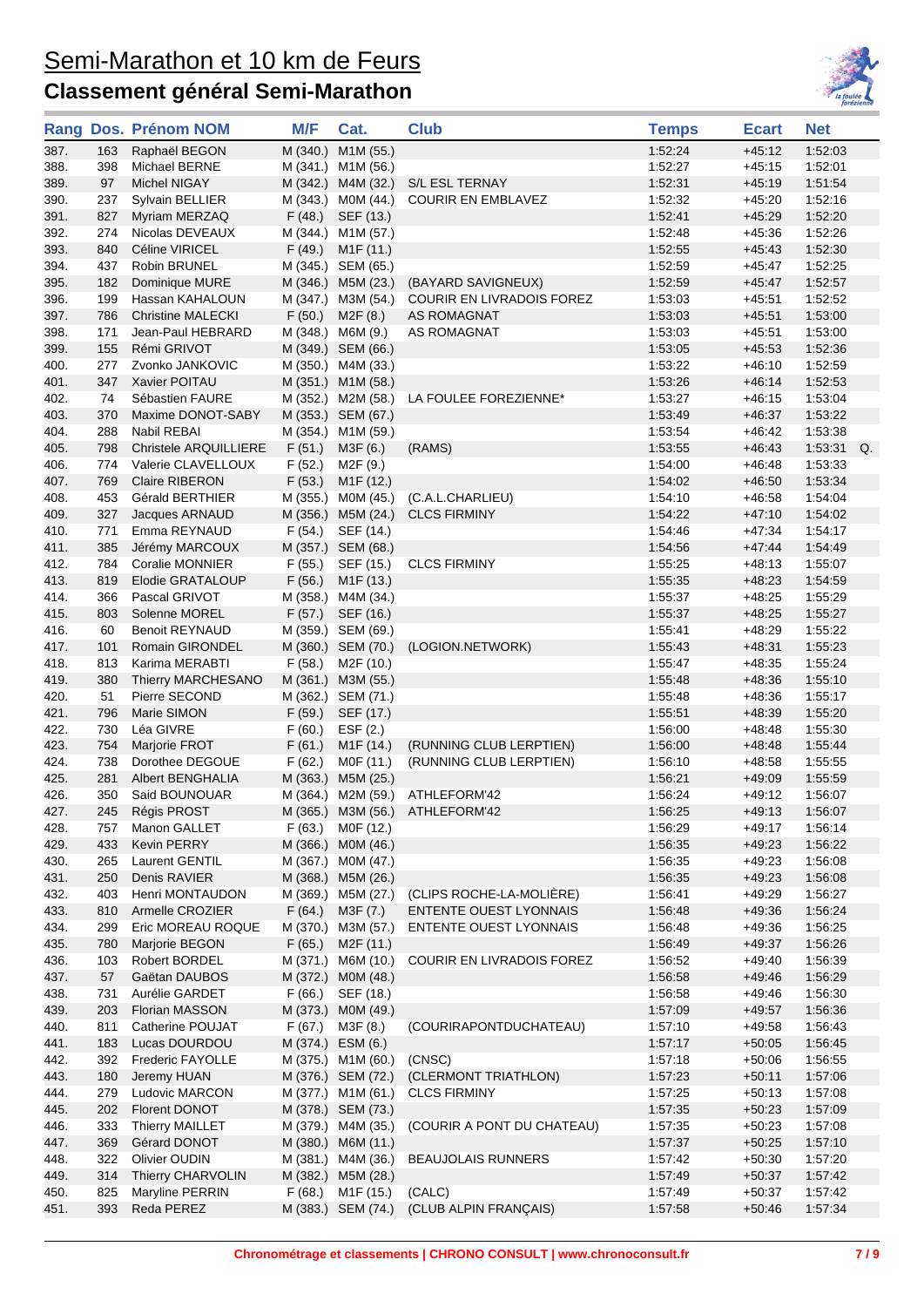

|              |            | Rang Dos. Prénom NOM                | M/F      | Cat.                            | <b>Club</b>                         | <b>Temps</b>       | <b>Ecart</b>         | <b>Net</b>         |
|--------------|------------|-------------------------------------|----------|---------------------------------|-------------------------------------|--------------------|----------------------|--------------------|
| 452.         | 406        | Herve DUPLEIX                       | M (384.) | M4M (37.)                       | ASM ST-ETIENNE                      | 1:58:00            | $+50:48$             | 1:57:30            |
| 453.         | 267        | Joel POUJAT                         | M (385.) | M4M (38.)                       | (COURIRAPONTDUCHATEAU)              | 1:58:02            | $+50:50$             | 1:57:35            |
| 454.         | 794        | Elisabeth ROLLY                     | F(69.)   | M4F (1.)                        | <b>CLCS FIRMINY</b>                 | 1:58:07            | +50:55               | 1:57:50            |
| 455.         | 835        | Mireille CHEVALIER                  | F(70.)   | M3F (9.)                        | <b>COURIR EN EMBLAVEZ</b>           | 1:58:07            | $+50:55$             | 1.57.38            |
| 456.         | 817        | Marylise BOUCHUT                    | F(71.)   | M <sub>1</sub> F (16.)          |                                     | 1:58:08            | $+50:56$             | 1:57:32            |
| 457.         | 818        | Virginie PUPIER-JOY                 | F(72.)   | M2F (12.)                       |                                     | 1:58:08            | $+50:56$             | 1:57:32            |
| 458.         | 746        | Angélique DEVEAUX                   | F(73.)   | M2F (13.)                       | (FEURS TRIATHLON)                   | 1:58:19            | $+51:07$             | 1:57:55            |
| 459.         | 100        | <b>Frederic MUSELLE</b>             | M (386.) | M2M (60.)                       |                                     | 1.58:24            | $+51:12$             | 1:58:15            |
| 460.         | 772        | Emmanuelle                          | F (74.)  | M1F (17.)                       | S/L SA MONTBRISONNAIS               | 1:58:40            | $+51:28$             | 1:58:19            |
| 461.         | 814        | Magalie PAGE                        | F(75.)   | M0F (13.)                       | (PETITE TRAVERSÉE POUR MAE)         | 1:58:54            | $+51.42$             | 1:58:32            |
| 462.         | 833        | Claudine RUY                        | F(76.)   | SEF (19.)                       |                                     | 1:58:56            | $+51.44$             | 1:58:38            |
| 463.         | 122        | Hume RENAUD                         | M (387.) | M0M (50.)                       |                                     | 1:59:01            | $+51:49$             | 1:58:26            |
| 464.         | 400        | Michel BOILON                       |          | M (388.) M5M (29.)              | (COURIR A PONT DU CHATEAU)          | 1:59:13            | $+52:01$             | 1:58:44            |
| 465.         | 848        | <b>Esther DESBOIS</b>               | F(77.)   | M <sub>2</sub> F (14.)          | (FFTRIATHLON)                       | 1:59:59            | $+52:47$             | 1:59:27            |
| 466.         | 230        | Georges DALMAIS                     |          | M (389.) M5M (30.)              | (ESL TERNAY)                        | 2:00:06            | $+52:54$             | 1:59:29            |
| 467.         | 760        | Milena BERTHOMIER                   | F(78.)   | SEF (20.)                       |                                     | 2:00:07            | $+52:55$             | 1:59:31            |
| 468.         | 744        | Agnes PANIER                        | F (79.)  | M2F (15.)                       | EA SAINT-CHAMOND                    | 2:00:11            | $+52:59$             | 1:59:47            |
| 469.         | 149        | Sebastien BARRALLON                 |          | M (390.) M1M (62.)              |                                     | 2:00:19            | $+53:07$             | 1.59:47            |
| 470.         | 468        | Jean-Luc GOUBIER                    |          | M (391.) M4M (39.)              | LA FOULEE FOREZIENNE*               | 2:00:23            | $+53:11$             | 2:00:00            |
| 471.         | 836        | <b>Jessy CHALANCON</b>              | F(80.)   | M <sub>1</sub> F (18.)          | <b>ASM ST-ETIENNE</b>               | 2:00:23            | $+53:11$             | 1:59:58            |
| 472.         | 767        | Nathalie GIOIA                      | F(81.)   | M2F (16.)                       | (RUNNING CLUB LERPTIEN)             | 2:00:24            | $+53:12$             | 1:59:59            |
| 473.         | 91         | Julien PERCHE                       |          | M (392.) M0M (51.)              |                                     | 2:00:40            | $+53:28$             | 2:00:14            |
| 474.         | 212        | Guillaume GRAZIOTIN                 |          | M (393.) M0M (52.)              |                                     | 2:00:40            | $+53:28$             | 2:00:12            |
| 475.         | 357        | Jean-Noel DURIEU                    |          | M (394.) M2M (61.)              | <b>CLCS FIRMINY</b>                 | 2:00:41            | $+53:29$             | 2:00:23            |
| 476.         | 758        | Camille COLLET                      | F(82.)   | M0F (14.)                       | (EBL' ST JUST ST RAMBERT)           | 2:00:45            | $+53:33$             | 2:00:19            |
| 477.         | 70         | <b>Emmanuel LAURENT</b>             | M (395.) | M3M (58.)                       | AFA FEYZIN-VENISSIEUX               | 2:01:04            | $+53:52$             | 2:00:38            |
| 478.         | 790        | Agnes MAGAT                         | F(83.)   | M <sub>1</sub> F (19.)          | <b>CA FOREZIEN</b>                  | 2:01:23            | $+54.11$             | 2:00:53            |
| 479.         | 832        | Stéphanie COPPOLA                   | F(84.)   | M <sub>1</sub> F (20.)          | (COURIR À PONT-DU-CHÂTEAU)          | 2:01:36            | $+54.24$             | 2:01:08            |
| 480.         | 290        | Aymeric BAILLY                      |          | M (396.) SEM (75.)              |                                     | 2:01:38            | $+54.26$             | 2:01:01            |
| 481.         | 54         | Patrick GARDET                      | M (397.) | M4M (40.)                       |                                     | 2:01:45            | $+54.33$             | 2:01:18            |
| 482.         | 793        | Elise MOINE                         | F(85.)   | M0F (15.)                       |                                     | 2:01:59            | $+54.47$             | 2:01:31            |
| 483.         | 834        | Rachel NOEL                         | F(86.)   | M3F (10.)                       | (EBL)                               | 2:02:08            | $+54.56$             | 2:01:43            |
| 484.<br>485. | 364<br>736 | <b>Guy RELAVE</b><br>Ludivine SIMON | F(87.)   | M (398.) M0M (53.)              |                                     | 2:02:13<br>2:02:21 | $+55:01$<br>$+55:09$ | 2:01:43<br>2:01:51 |
| 486.         | 289        | Thierry SERRAILLE                   |          | SEF (21.)<br>M (399.) M2M (62.) |                                     | 2:02:31            | $+55:19$             | 2:01:59            |
| 487.         | 822        | <b>Chantal SCHOFIELD</b>            | F(88.)   | M3F (11.)                       | (RAMS)                              | 2:02:56            | $+55:44$             | 2:02:31            |
| 488.         | 768        | Elsa SANTELLI                       | F (89.)  | SEF (22.)                       |                                     | 2:02:57            | $+55:45$             | 2:02:43            |
| 489.         | 137        | <b>Frederic SANTELLI</b>            |          | M (400.) M4M (41.)              |                                     | 2:02:57            | $+55:45$             | 2:02:44            |
| 490.         | 214        | Christian ROLLY                     |          | M (401.) M5M (31.)              | <b>CLCS FIRMINY</b>                 | 2:03:01            | $+55.49$             | 2:02:44            |
| 491.         | 826        | Marlene PETITPIERRE                 |          | $F(90.)$ M1 $F(21.)$            |                                     | 2:03:09            | $+55:57$             | 2:02:57            |
| 492.         | 421        | David LLAMBI                        |          |                                 | M (402.) M1M (63.) (BADMONTRONDAIS) | 2:03:10            | $+55:58$             | 2:02:57            |
| 493.         | 224        | Pascal MAGNOULOUX                   |          | M (403.) M3M (59.)              |                                     | 2:04:08            | $+56.56$             | 2:03:30            |
| 494.         | 801        | Isabelle MAGNOULOUX                 |          | $F(91.)$ M3F $(12.)$            |                                     | 2:04:09            | +56:57               | 2:03:31            |
| 495.         | 336        | Pierre DUCLOS                       |          | M (404.) M4M (42.)              | (LES CHEVREUILS FELINOIS)           | 2:04:26            | $+57:14$             | 2:03:53            |
| 496.         | 263        | Laurent SIMON                       |          | M (405.) M4M (43.)              |                                     | 2:04:42            | $+57:30$             | 2:04:06            |
| 497.         | 82         | Mathias VALLA                       |          | M (406.) SEM (76.)              |                                     | 2:06:21            | $+59:09$             | 2:05:52            |
| 498.         | 85         | Jean-François VALLA                 |          | M (407.) M4M (44.)              |                                     | 2:06:22            | $+59:10$             | 2:05:53            |
| 499.         | 838        | Aurélie BOUVY                       | F(92.)   | M2F (17.)                       | <b>ENTENTE OUEST LYONNAIS</b>       | 2:06:29            | $+59:17$             | 2:05:56            |
| 500.         | 259        | Regis BERRY                         |          | M (408.) M4M (45.)              | <b>ENTENTE OUEST LYONNAIS</b>       | 2:06:30            | $+59:18$             | 2:05:58            |
| 501.         | 427        | <b>Fabrice TALARON</b>              |          | M (409.) M3M (60.)              | (LA RIVATIERE)                      | 2:06:38            | $+59.26$             | 2:06:05            |
| 502.         | 376        | Raphael LEBLANC                     |          |                                 | M (410.) M4M (46.) ASM ST-ETIENNE   | 2:06:54            | +59:42               | 2:06:27            |
| 503.         | 747        | Céline PEURIERE                     | F(93.)   | M0F (16.)                       |                                     | 2:07:12            | $+1:00:00$           | 2:06:36            |
| 504.         | 777        | Juliette LUCAS                      | F(94.)   | SEF (23.)                       |                                     | 2:07:32            | +1:00:20 2:07:14     |                    |
| 505.         | 782        | Mireille GINET                      | F(95.)   | M3F (13.)                       | (RANDONNEURS RUY MONTCEAU)          | 2:07:42            | +1:00:30 2:07:07     |                    |
| 506.         | 785        | Nathalie MOIROUD                    | F(96.)   | M2F (18.)                       | (RANDONNEURS DE RUY)                | 2:08:05            | $+1:00:53$           | 2:07:29            |
| 507.         | 743        | Nathalie PLANCHE                    | F(97.)   | M <sub>2</sub> F (19.)          |                                     | 2:08:06            | +1:00:54 2:07:41     |                    |
| 508.         | 345        | Jean-Paul CHAMBE                    |          | M (411.) M6M (12.)              | LA FOULEE FOREZIENNE*               | 2:08:09            | $+1.00.57$ 2:07:44   |                    |
| 509.         | 425        | <b>Baptiste GUICHARD</b>            |          | M (412.) SEM (77.)              |                                     | 2:08:20            | +1:01:08 2:07:50     |                    |
| 510.         | 331        | Francois GUICHARD                   |          | M (413.) M4M (47.)              | AC ONDAINE FIRMINY                  | 2:08:20            | +1:01:08 2:07:49     |                    |
| 511.         | 821        | Corinne GARCIA                      | F(98.)   | M3F (14.)                       | 2:08:24                             |                    | $+1:01:12$ 2:08:06   |                    |
| 512.         | 296        | Stéphane MATHIEU                    |          | M (414.) M3M (61.)              | (RAMS)<br>2:08:47                   |                    | +1:01:35 2:08:23     |                    |
| 513.         | 816        | Florence MATHIEU                    | F (99.)  | M4F (2.)                        | (RAMS)<br>2:08:47                   |                    | $+1:01:35$ 2:08:23   |                    |
| 514.         | 104        | Jerome AMIOT                        |          | M (415.) M2M (63.)              | 2:09:20                             |                    | +1:02:08 2:08:50     |                    |
| 515.         | 108        | <b>Harry MICHEL</b>                 |          | M (416.) M2M (64.)              | (NON)                               | 2:09:21            | +1:02:09 2:08:51     |                    |
| 516.         | 335        | Bernard                             |          | M (417.) M6M (13.)              |                                     | 2:09:27            | +1:02:15 2:09:03     |                    |